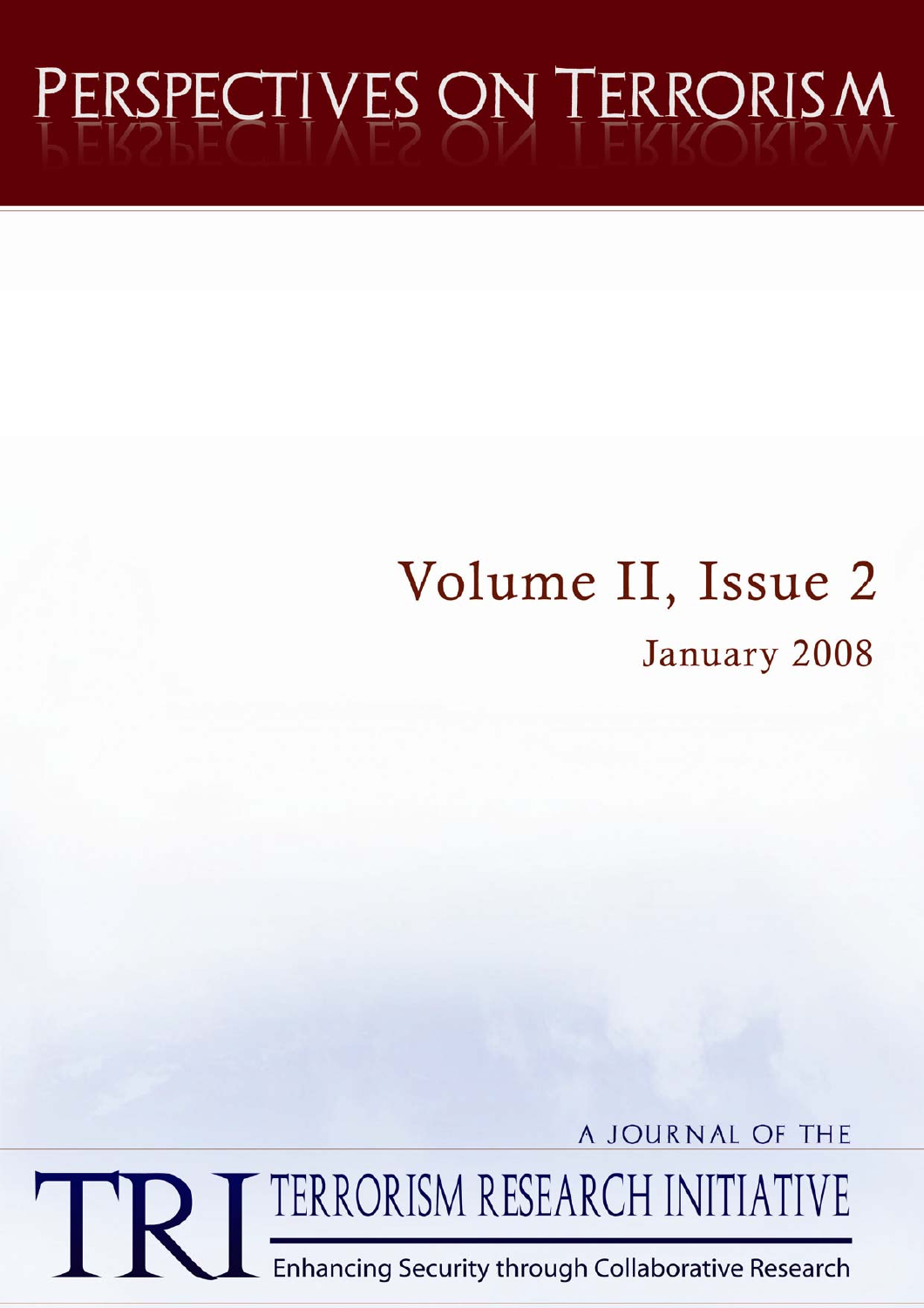# **Table of Contents:**

| 13 Years since Tokyo: Re-Visiting the "Superterrorism" Debate3<br>By Adam Dolnik   |  |
|------------------------------------------------------------------------------------|--|
| Terrorism's Fifth Wave: A Theory, A Conundrum and a Dilemma12<br>By Jeffrey Kaplan |  |
| By Richard Jackson                                                                 |  |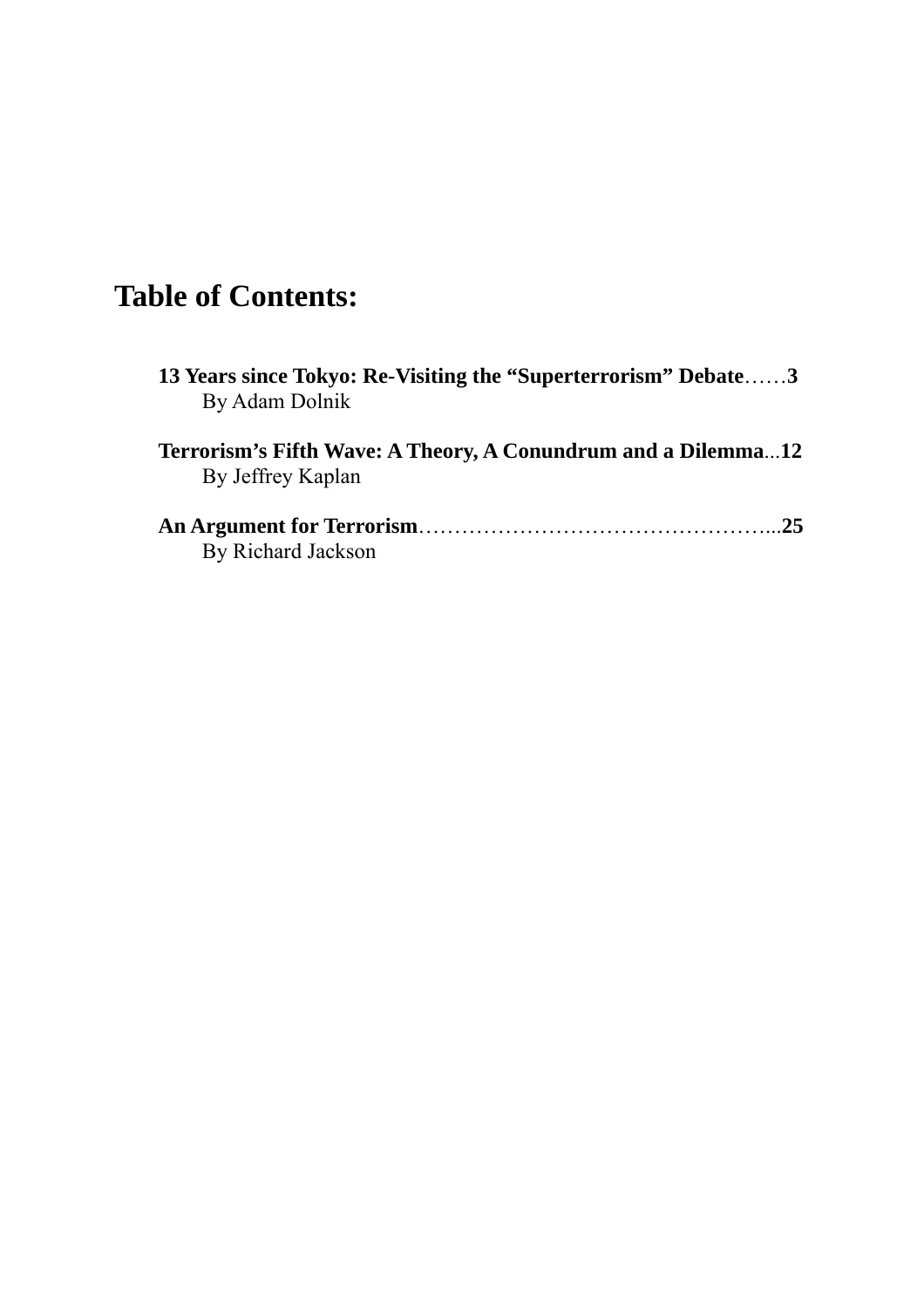## **13 Years since Tokyo: Re-Visiting the "Superterrorism" Debate**

By Adam Dolnik

#### **Introduction** [1]

On 20 March 1995, members of the Aum Shirikyo cult used sharpened umbrella tips to pierce plastic bags filled with sarin nerve agent onboard five trains converging at Tokyo's Kasumigaseki station. Twelve people died and 1,039 were injured in what remains the largest nonconventional terrorist attack in history. Then, only a month later, an explosives laden truck detonated in front of the Alfred P. Murrah Federal Building in Oklahoma City, killing 168 people and injuring over 800 others in what at the time was the most lethal terrorist attack on United States soil. These two events, while unrelated, served as the catalyst for the overwhelming perception that it is no longer a question of "if" a mass casualty terrorist attack using chemical, biological, radiological, or nuclear (CBRN) weapons will occur, but rather the question of "when" it will happen. In 2008, 13 years since these two tragic events, we are still waiting for these gory predictions of CBRN "superterrorism" to materialize. This article will revisit some of the core questions in the "superterrorism" debate, particularly in relation to recent trends, such as the apparent decentralization and de-territorialisation of the phenomenon.

#### **The Debate**

Even in 1995, the concerns about the threat of "superterrorism" were not new. As far back as 1975, Brian Michael Jenkins had already asked the most important questions.[2] Many other contributions into this largely theoretical debate followed, especially in light of the heightened sense of uncertainty and vulnerability to nonstate actors as the end of the Cold War neared. Originally, the discussion concentrated primarily on capabilities, where the alleged ease of acquisition of CBRN materials following the breakup of the Soviet Union, as well as the arguably more widespread availability of expertise needed for the production and weaponization of such agents. Through the acknowledgment of technical hurdles associated with the successful delivery of CBRN agents, as well as the possible motivational constraints involved in the decision of terrorist groups to use such weapons; the debate became less theoretical. Another shift in the debate was represented by the claim that the rise of a phenomenon known as the "new terrorism" had eroded these constraints. In other words, the experts now believe the "new terrorists" – typically defined primarily by the religious nature of their ideology -- were not constrained by the political considerations that had traditionally led secular terrorist organizations to place limits on their violent activities. [3] The events of 1995 seemed to confirm this dire prediction. Even more importantly, 9-11 seemed to have once and for all resolved the perpetual question of whether terrorist groups would or would not be interested in causing mass casualties. Nevertheless, one question remains: why have we not witnessed another Tokyo?

#### **Lessons From the Past and Their Implications for the Future**

To answer the above question, it is useful to draw lessons from the history of CBRN terrorism. One of the first incidents of chemical terrorism in the post World War II environment was the 1946 poisoning of bread designated for a U.S. POW camp near Nuremburg by a group of Jewish terrorists known as Avenging Israel's Blood (DIN). The attacks, in which arsenic mixed with glue was smeared onto the bottom of 2,500-3,000 loafs of bread, succeeded in hospitalizing 207 former SS officers, but failed to kill a single person. Another noteworthy attempt was the unsuccessful 1986 plot by the apocalyptic white Christian supremacist -Covenant, Sword, and Arm of the Lord (CSA)- to poison the water supply of several large U.S. cities using a mere 30 gallons of cyanide. In June 1990, the Liberation Tigers of Tamil Eelam (LTTE) became the first group to use chemical agents in a guerilla campaign, when they attacked a Sri Lankan Army encampment in eastern Kiran with canisters filled with chlorine. [4] Then on 27 June 1994, the first modern act of chemical terrorism took place in Japan, when six members of Aum Shinrikyo released sarin out of a van parked in a residential neighborhood of Matsumoto, killing seven people and seriously injuring 144 others. [5]

The first notable biological incident was an unsuccessful 1972 plot by a tiny environmentalist cult calling itself R.I.S.E.. This group attempted to culture large quantities of *salmonella typhi* and then contaminate the water supply of several large cities.<sup>[6]</sup> The first successful bioterrorist attack occurred in 1984 when the Rajneeshee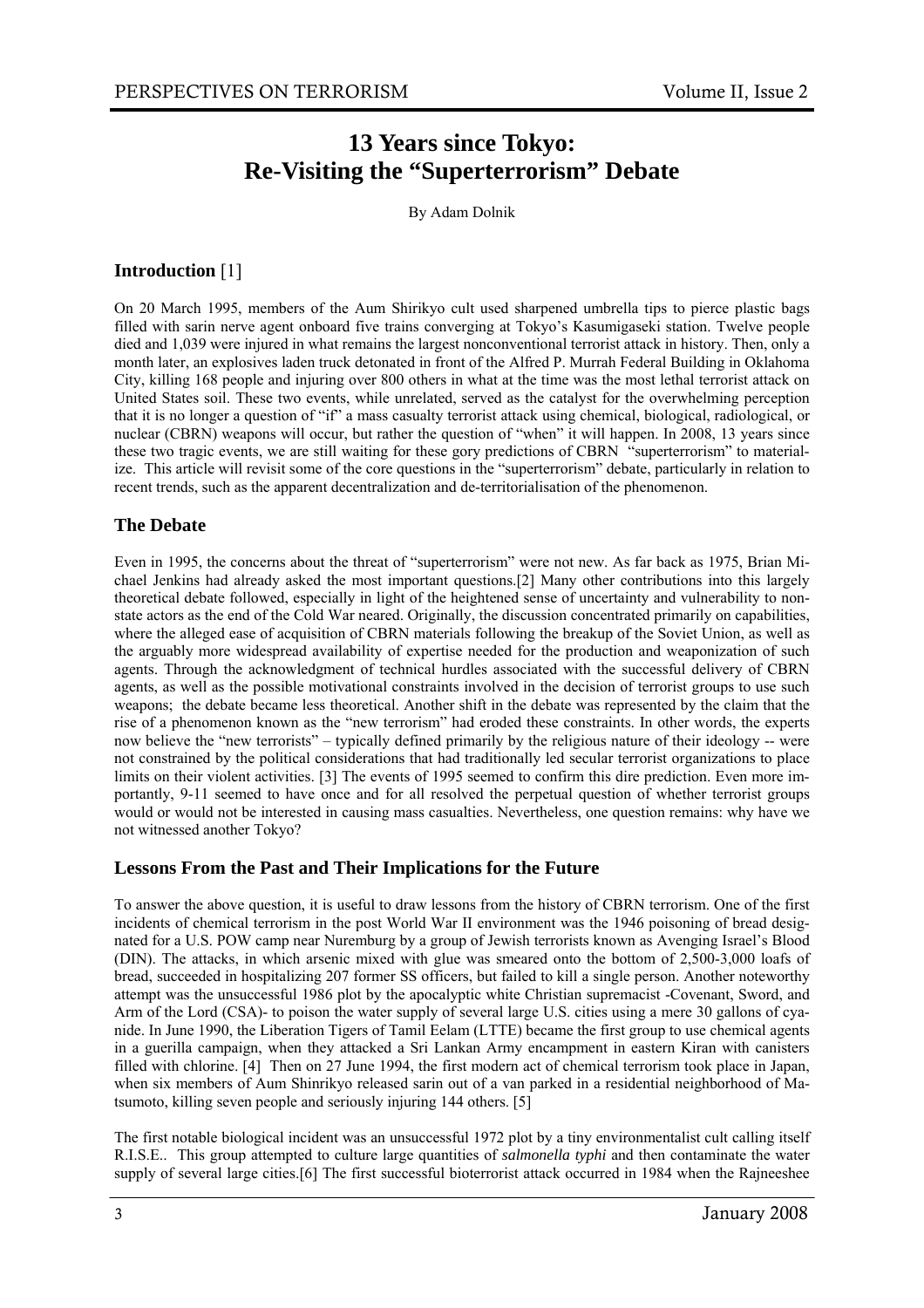cult used a causative agent, salmonella, to contaminate salad bars in a small Oregon town in an effort to influence a local election. The cult, which chose an incapacitating rather than lethal agent, succeeded in making 751 people ill, but no one died. Then in 1994 and 1995, four Minnesota men, all members of an extremist antigovernment group called the Minnesota Patriots Council (MPC), became the first people ever convicted of possession of a biological agent for use as a weapon under the 1989 US Biological Weapons Antiterrorism Act. The men acquired the protein toxin ricin, which is derived from castor beans, possibly to use against local law enforcement and federal officials. Although the MPC's never carried out its plan, the group was heavily influenced by rightwing extremist Christian Identity ideology, similar to the ideology that motivated the Oklahoma City bomber, Timothy McVeigh. During the early 1990s, the Aum Shinrikyo carried out over a dozen large scale attacks with biological agents in Japan. Between 1990 and 1995 the group had spread botulinum toxin, the world's most toxic substance, and *bacillus anthracis*, the causative agent for anthrax, out of street cleaning trucks, automatic suitcases, and from the roof of its own compound near Mt. Fuji. However, the attacks went completely unnoticed, failing to produce a single casualty because the cult used a nonvirulent strain of botulinum toxin and only a harmless veterinary vaccine strain of *bacillus anthracis*. The 1990s also witnessed two cases of loners with ties to American militia and Christian identity movements. Larry Wayne Harris, who in 1995 ordered plague bacteria from a Maryland culture collection was arrested three years later in possession of bacillus anthracis, while Thomas Lewis Lavy was detained in December 1995 for possession of 130 grams of ricin. Finally, the 2001 attacks that utilized letters filled with *Bacillus anthracis* spores which resulted in 5 deaths were also probably carried out by an individual that fit a similar profile.

Nuclear and radiological terrorism have a less extensive record. We have yet to see a single incident of nuclear terrorism, and the only example of a radiological dispersal devices (RDD) has been the November 1995 discovery of a 32 kg parcel containing 10-50 mCi of cesium-137 at the Ismailovsky Park in Moscow. [7] An NTV television crew found the package after following instructions provided by Chechen terrorist Shamil Basayev, who simultaneously threatened that many such containers were placed around Moscow and could be detonated at any time to cause several "mini-Chernobyls." The package did not actually contain an explosive device. [8]

All of these past plots carry several important lessons. First, it is interesting to note that historically chemical and biological terrorism cases have all been geographically confined to developed countries -- specifically the U.S. and Japan. This possibly suggests that the perpetrators' frequent exposure to modern technologies could be associated with a greater likelihood of their incorporation into terrorist operations. This, of course, has significant implications for the future given the increasing transnationalization of terrorist organizations and the rise of rise of jihadi networks in Western countries. Due to their exposure to advanced technologies and the increasingly prevalent involvement of well-educated individuals, the home-grown cells may theoretically be in an increasingly suitable position to exploit CBRN for attack purposes. In addition, the rapid evolution of fields such as microbiology and their proliferation to developing countries may gradually spread this effect on a global scale.

The second lesson states that the vast majority of the historical incidents are crudely delivered, low-level attacks that have utilized primitive agents such as potassium cyanide, arsenic, salmonella, cesium 137, various pesticides, rat poisons and other dual use items. Such attacks have been comparatively ineffective in creating a large number of casualties, although they have succeeded in achieving a disproportional psychological impact. Nevertheless, more potent unconventional agents have been used by terrorists only scarcely, and only two groups -- Aum Shinrikyo and the unknown anthrax letter mailer(s) -- have ever killed anyone by using an actual warfare agent. Given the fact the perpetrators that in both of these instances had at their disposal a large and comparatively expensive weapons program --which in today's security environment would arguably be such chemical are much more difficult to access. Therefore, it seems reasonable to expect that future CBRN plots are likely to uphold the general trend of rudimentary delivery of low-end agents.

The third important lesson lies in the fact that despite our common tendency to use the term CBRN as synonymous with "weapons of mass destruction," in most cases it was *not* the desire to produce mass casualties that had led the respective perpetrators to adopting CBR agents as their weapon of choice. In most cases, the respective groups utilize unconventional agents because of their covert and difficult-to-detect nature (i.e. MPC, Rajneeshees), due to their capacity to trigger disproportionate fear (i.e. Chechens, anthrax letter mailer, Lavy) or simply as an inferior substitute for a temporarily degraded conventional capability (i.e. LTTE). [9] In some cases, of course, the perpetrators did seek to maximize their killing potential (i.e. Aum, RISE, CSA, DIN), but the lesson to emphasize here is that the commonly assumed link between CBRN and mass casualties remains an exception rather than a rule.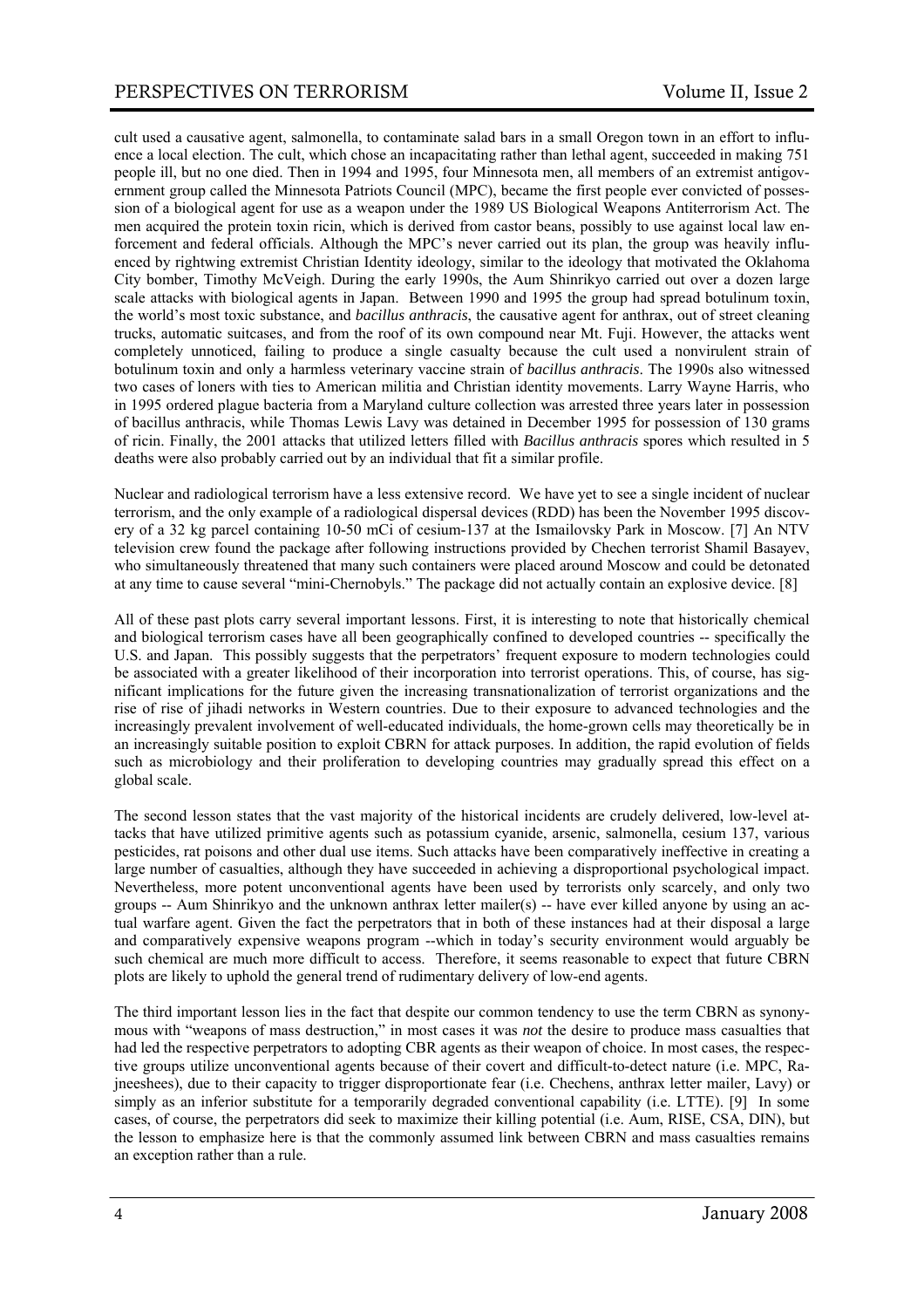Finally, the historical record suggests that past perpetrators of CBRN terrorism seemed to share certain distinct characteristics that set them aside from other more "conventional" terrorist organizations. This suggests that while any discussion about the uncertainty of terrorist organizations' interest (or lack thereof) in CBRN in the post 9-11 world is likely to be dismissed as obsolete, there is still some value in going through this exercise in order to narrow down the "profile" of most likely perpetrators for the future.

#### **Beyond "motivation"**

Many of today's threat assessments of CBRN terrorism tend to focus simply on the general nature of the respective group's ideology (specifically along the "religious" vs. "secular" divide), in combination with specific statements of interest in mass-casualties or "weapons of mass destruction." For instance, most analyses of al-Qaeda's potential to use CBRN quickly establish intent by simply citing the following statements made by important al-Qaeda figures:

"*Acquiring weapons for the defense of Muslims is a religious duty. If I have indeed acquired these weapons [of mass destruction], then I thank God for enabling me to do so."*

Usama bin Laden interviewed in Time Magazine (December 1998)

*"We have the right to kill 4 million Americans, two million of them children."* - -Abu Ghaith in "Why We Fight America"

(June 2002)

*"If a bomb was dropped on them that would annihilate 10 million and burn their lands…this is permissible.*"

-Sheikh Nasir bin Hamid al-Fahd in "A Treatise on the Legal Status of Using Weapons of Mass Destruction Against Infidels" (May 2003)

While these statements are a serious cause for concern and should certainly not be taken lightly, it is important to emphasize that a comprehensive threat assessment of "intent" in the CBRN terrorism context needs to go further than the common focus on a group's declaration of "interest." A meaningful analysis needs to focus on the question of *how far is the given group willing to go in order to actually achieve a significant capability?* While it may be reasonable to assume that groups like al Qaida would use a chemical weapon if they stumbled across one, the question we must ask is: "how far is the respective group really willing to go to obtain it?" What level of material and human resources is the leadership willing to sacrifice, and how much is it willing to risk in terms of operational security in order to achieve a CBRN capability? If the organization is attracted to this option simply because of its desire to kill as many people as possible, why not just attack more often, at more locations, and on a greater scale with weapons that are already available and have already proven to be effective? Why invest a massive amount of precious resources into a new technology that only few if any know how to use and that could potentially end up killing the perpetrators themselves—all without any guarantee of success? Why risk a negative public reaction and a possibly devastating retaliation likely to be associated with the use of CBRN weapons?

As we can see from the complexity of these questions, there is clearly an additional element besides the desire to kill on a large scale that plays a decisive role in a terrorist group's decision to launch a biological or nuclear weapons program, one so strong that it is able to offsets the currently unfavorable cost-benefit calculation [10] in favor of chemical or biological weapons over other conventional options. Empirically speaking, organizations that have in the past gone beyond merely expressing interest in chemical and biological agents have been groups for whom these weapons have had a strong expressive or emotional value, such as the desire to kill without shedding blood or the interpretation of poisons and plagues as God's tools. An example of this is the frequent reference to biblical plagues commonly used by various radical Christian groups, or the strange fascination of Aum Shinrikyo's leader Shoko Asahara who wrote poems about sarin. Alternatively, environmentalist cults have interpreted diseases as "natural" tools used by Mother Nature to eliminate the human race that has through technological advances and an inconsiderate use of natural resources caused a natural imbalance, which according to the group could only be restored by an elimination of the world's most destructive species. [11] Alternatively, more ideologically "conventional" groups that place great emphasis on the principle of unconditional reciprocity may under some conditions resort to CBRN violence, especially in the case of repeated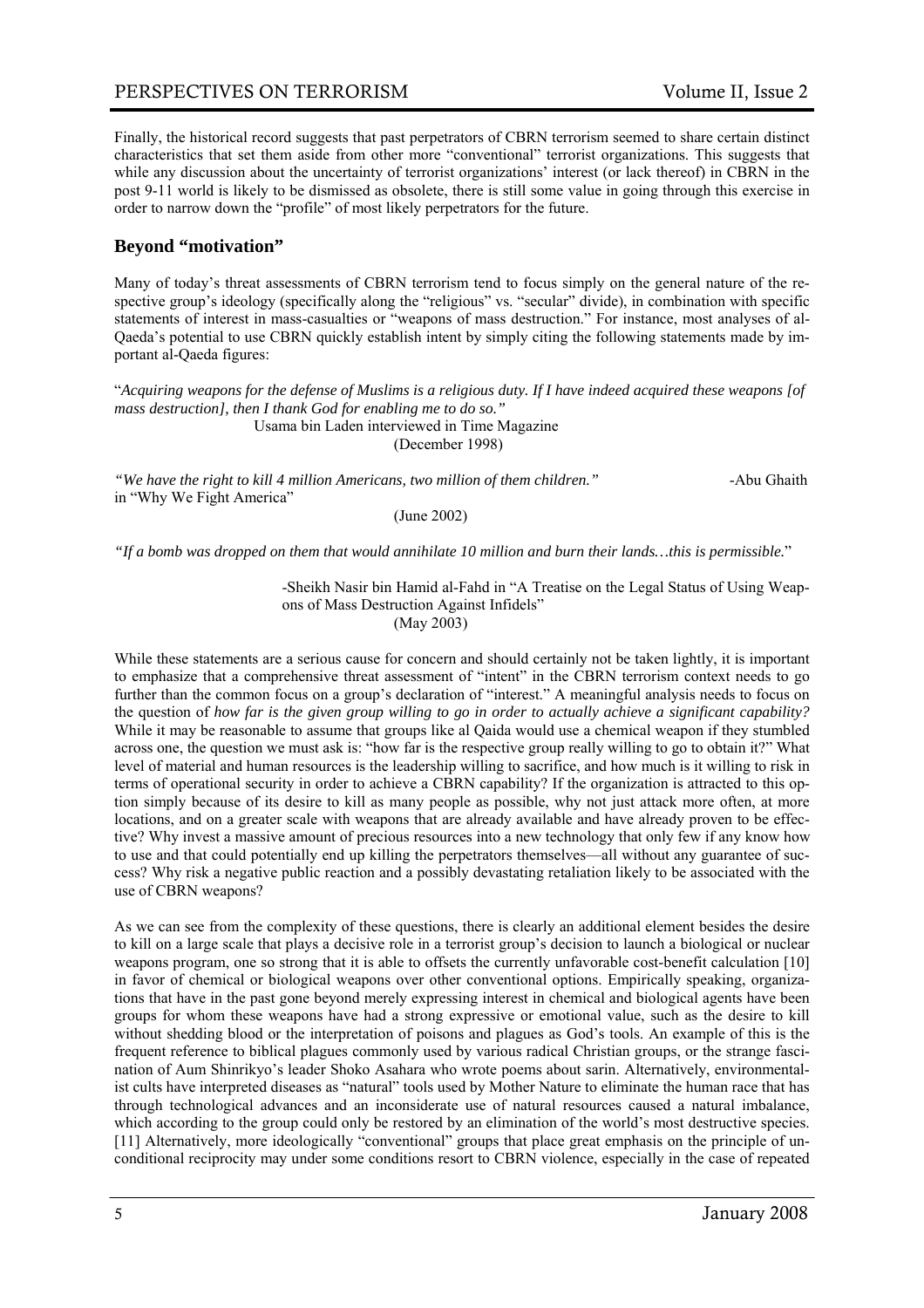claims of having been subjected to the same treatment by the enemy - in this case the use of poisons against the population the group claims to represent. An example of this is the attraction to poisons by the aforementioned Avengers (DIN), who argued that because six million Jews were poisoned in concentration camps, six million German civilians also had to be killed in the same manner for justice to be served. [12] On a similar note, an attraction to chemical weapons can be expected from Chechen and Kurdish groups based on their claims that their constituencies have also been targeted with such weapons. We can also expect an attraction to radiological terrorism on behalf of groups in countries such as Iraq, Bosnia or Kosovo, where much resentment has been raised by the American use of depleted uranium (DU) munitions.

It is this specific expressive component that will play a key role in the matrix of useful intelligence indicators that can be used to identify potential perpetrators beforehand. Other such indicators include high level of paranoia, an apocalyptic vision, presence of an undisputed charismatic leader displaying signs of psychological idiosyncrasies and an attraction to truly extreme violence, high level of operational and physical risk taking, membership base including members with scientific backgrounds, the group's expressive emphasis to innovation and extremely high ambitions in the operational realm. [13] At the same time, while these predictive indicators can provide us with a useful tool, we must be aware of the fact that the vast majority of previous CBW plots have not involved prominent terrorist organizations, but rather previously *unknown* individuals and groups that emerged seemingly out of nowhere. This means that a meaningful threat assessment needs to expand past existing terrorist organizations to include unknown actors, and that new assessment tools need to be designed to provide timely and accurate intelligence on the activities of such actors.

This is especially the case given the increasing transformation of terrorist organizational structures from the hierarchical, political party-like formations into more loosely knit networks of cells operating without any real central command. [14] The characteristics of the worldwide network we know as al Qaida, or the concept of "leaderless resistance" embraced by the North American Christian Identity and animal rights movements, provide good examples of this phenomenon, which in many ways represents one of the downsides of globalization. Today's terrorists can easily communicate via e-mail, using commercial encryption programs and coded messages posted on various Web sites and chat rooms, a fact that has resulted in an unprecedented international reach of terrorist networks and the proliferation of operational know-how among groups through knowledge sharing. More importantly, the proliferation of the Internet has also contributed to the rise of the so-called "home-grown terrorism", or the emergence of active *jihadi* terrorist networks in the West. Members of these small networks identify themselves with al Qaida's global ideology, but essentially operate autonomously and frequently without any direct link to the central command. This dynamic significantly influences our capability to accurately assess the threat, given the fact that the potential intent of these homegrown-cells to acquire and use CBRN will rarely be identifiable beforehand. Today, one can theoretically become a "member" of a terrorist group simply by embracing its ideology, gaining operational knowledge through manuals accessed from the Internet, and carrying out attacks in the group's name via its signature modus operandi and general targeting guidelines.

The unpredictability of such independent actors is especially worrying because terrorist organizations may recruit volunteers that have never gone through structured training or formal organizational acceptance, has contributed to the erosion of motivational constraints to engage in acts of catastrophic terrorism. Because members of such ad hoc groups operate without any moderating influences from the more politically and strategically conscious central leadership, this decentralization of decision making has also contributed to the deterioration of restraint that traditionally played a role in the initiation and planning of spectacular attacks.

This might especially be the case with respect to CBRN. For instance, al Qaida's pre 9-11 doctrine called for the acquisition of CBRN mainly as a deterrent and counterbalance against Israeli and American nonconventional arsenals (as opposed to a first strike option) creating a setting in which any use of such technology would be carefully weighted by the leadership. [15] In this light, the continuing fragmentation of the group and the emergence of a global movement of independent and self-radicalized cells subscribing to al Qaida's global ideology has arguably created a situation, in which the decision to use CBRN would theoretically be in the hands of only several individuals acting in a one-time capacity with no real concern for the consequences. In such a setting, the motivational, strategic, and political obstacles to using CBRN have become even less relevant today. This is especially true given the increased aggressiveness of the new "al Qaida" doctrine with regards to CBRN, which now incorporates not only religious sanction, but even strategic preference for using such means. [16] For an independent cell seeking guidance on *jihadi* websites and forums about the permissibility of employing CBRN technology to attack the enemy, the answer would be an overwhelming "yes". That being said, in order for a CBRN attack to actually take place, this intent would also need to be matched by the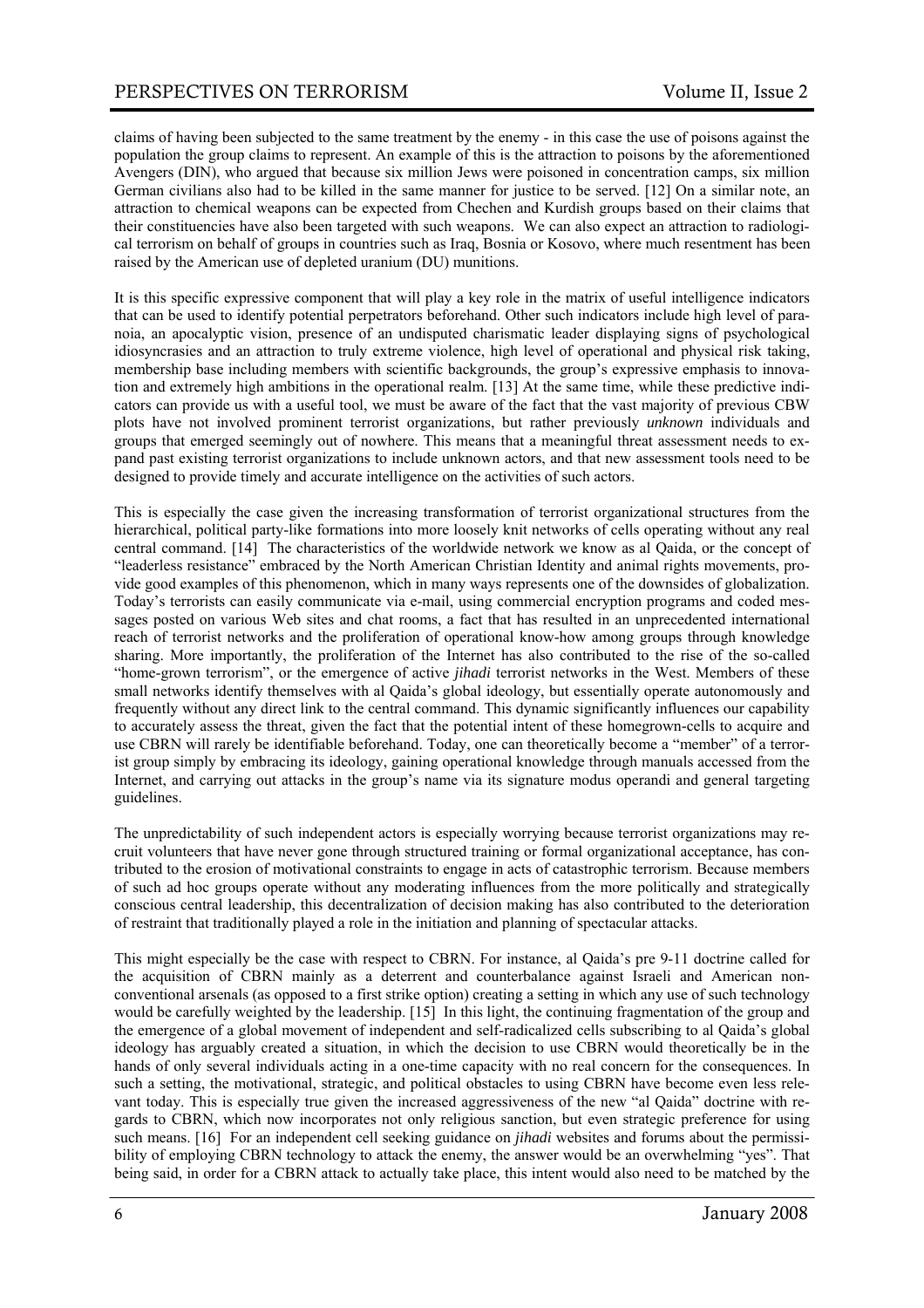capability to acquire and effectively weaponization of a CBRN agent.

#### **Acquisition and Weaponization of CBRN Agents**

Admittedly, any analysis that seeks to address the threat of "CBRN terrorism" collectively as a monolithic phenomenon is inevitably too vague to be useful, given the fact that C vs. B vs. R vs. N are very disparate threats with regards to issues such as difficulty of acquisition, potential to cause significant damage, technological hurdles involved in mass production and weaponization, and challenges posed for states on the side of detection, prevention, and response. [17] In light of this limitation, it is not the ambition here to provide an exhaustive analysis, but only a general coverage of the core issues.

For most CBR (but not N) agents the acquisition step is not difficult because many weapons-usable substances have legitimate uses and are therefore relatively widely available. Further, the boom of information technologies and the Internet makes the necessary know-how for successful procurement of cultures more widely available than ever before. On the other hand, the production of large quantities of a biological agent, as well as its successful weaponization (the process of producing a mass casualty capable delivery system for the acquired agent), is a much more complex and difficult endeavor than generally believed. [18] The difficulty of weaponizing chemical and biological substances varies greatly based on the agent of choice. Inflicting mass casualties with chemical and non-contagious biological agents such as anthrax or tularemia requires a high-tech delivery because every victim has to come into direct contact with the agent in order to be affected.

One popular scenario for a bioterrorist attack has been the mass contamination of a city's water supply. A major difficulty of successfully perpetrating such an attack is represented by the fact that most water-borne organisms die in the presence of sunlight, ozone, or chlorine. One possibility solution would be the contamination of water post-treatment/ Such an operation would involve pumping enormous quantities of agent into the water distribution system while avoiding detection – not an easy feat considering the huge quantities of agent needed and the fact that the water in the pipelines is under pressure. Assuming terrorists overcame all of the hurdles associated with contamination of a city's water supply, the chances of inflicting mass casualties are minimal, unless the agent used is colorless, tasteless, and odorless, in order to facilitate mass consumption. Despite the fact that this seems common sense, past plots and a review of dozens of terrorist chemical and biological weapons manuals demonstrate the lack of realization of this simple fact on behalf of most terrorist groups. Consider, for instance, the February 2002 plot to poison the water supply of the U.S. Embassy in Rome, which has been widely cited as evidence of al Qaida's "chemical weapons" capability. [19] In this case, the four Moroccan perpetrators arrested in Italy possessed 8.8 pounds of potassium ferrocyanide - enough to theoretically kill several individuals, but certainly not suitable for a water borne attack – but were unsuccessful because the agent changes color significantly when mixed with water. Thus, providing ample warning to the possible target. [20]

The next commonly discussed scenario is the open-air dissemination of a non- contagious agent such as *bacillus antharcis* (a.k.a. anthrax). Anthrax is the prototypical biological weapons agent - it is relatively easy to produce, it is extremely virulent, and the infection is not contagious, so the outbreak will not spread beyond those affected directly. Most importantly, anthrax forms rugged spores when exposed to environmental stresses, and these spores facilitate processing and weaponization. However, significant hurdles to effective open-air dissemination of anthrax exist as well. While the liquid form is relatively easy to produce, it is much more difficult to deliver effectively because it is susceptible to clumping into heavy droplets that fall to the ground instantly, providing insufficient time for the victims to inhale the agent. Conversely, the powder form is significantly less challenging to disseminate, but is much more difficult to produce; its effective dissemination requires an aerosol composed of particles between one and five microns in diameter. Production of such fine aerosol requires a sprayer system that is equipped with specialized nozzles that are not widely available. Finally, an open-air dissemination of aerosol is also highly susceptible to meteorological conditions that make targeting much less controllable.

Contagious agents on the other hand, allow for a much less efficient delivery, as it is only necessary to infect a small group of people, who can then spread the disease by secondary transmission. In this regard, the popular scenario of a suicide "bomber" infected with smallpox and cruising along crowded city areas comes to mind. This scenario is, of course, not nearly as technologically sophisticated as the scenarios mentioned above. However, obtaining the virus today is almost impossible, and even then there are very few organizations in the world that would be inclined to use such an unpredictable method; contrary to a classical suicide bombing one of the key advantages of which is a high level of control of the circumstances under which the detonation oc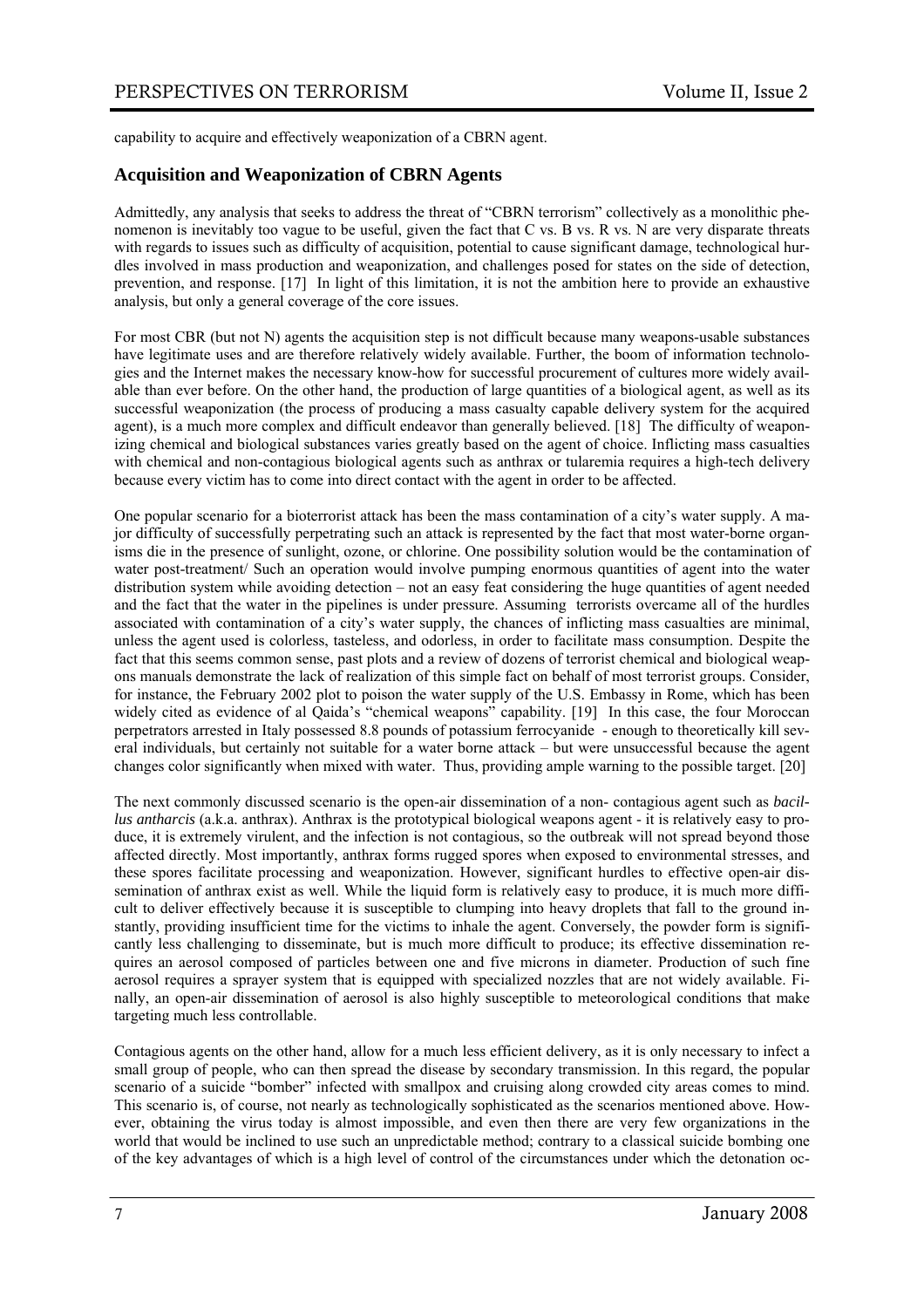curs, in the "biosuicide" attack the organizers lose any control whatsoever following the first secondary transmission of the disease. Few of today's known groups seem willing to launch a terror campaign that would have the capacity to indiscriminately eliminate not only the intended victims, but also the group's constituencies, membership and leadership, as well as their friends and families. [21] It is thus not surprising that none of the many existing biological weapons manuals inspected by the author has ever covered the category of contagious agents.

While the technological difficulty of obtaining a mass casualty capable chemical, biological, or nuclear weapon is clearly the dominant reason for why the use of such weapons by terrorist organizations has been extremely rare, the comparative ease with which a radiological dispersal device (RDD) could be assembled raises the question of why there has not yet been a single incident involving the "dirty bomb" scenario. RDDs can be very crude and can take the form of simple placement of radioactive material in a location with the intent of causing damage, destruction, or injury by the means of radiation produced by the decay of the material used, or by the dispersal of radioactive material over a larger area by the means of attaching it to a conventional explosive. [22] The damage and injury inflicted by such a device would depend greatly on the amount and type of the radioactive material used. The effects of a "dirty bomb" would be threefold: the blast and fragmentation effects of the explosive device, radiation effects, and psychological effects. [23] Of these, the psychological implications would be the most devastating, mainly because of the automatic association of the word "radioactive" with "nuclear" in the minds of the majority of world population. In reality, however, more people would probably die in stampedes and car accidents resulting from the panicking population's desire to leave the affected area immediately, than from direct effects of radiation. Second, in the hierarchy of destructive impact would be the damage inflicted by the blast and the fragmentation effects of the explosive device to which the radioactive material was attached. The physical damage caused by the actual radiation effects would in most instances be minimal, comprising mainly of area denial rather than mass casualties resulting from radiation poisoning. And while the possibility of a significantly lethal RDD design cannot be ruled out completely, even states with access to virtually unlimited amounts of highly radioactive materials have found this difficult. The main obstacle in this case was the handling of gamma-emitting radioactive substances, which requires the use of extremely heavy and bulky protective lead shielding. [24] Other obstacles included the problems associated with grinding the material into the five-micron size and mixing it with an inactive solid substance to enhance dispersion and increase inhalation hazard, the variability of whether conditions, and the ability of buildings to absorb large amounts of radiation. [25] Nevertheless, the relative ease with which an RDD can be assembled combined with the immense psychological effects such a weapon has to offer, make the "dirty bomb" scenario a threat that is very real.

#### **Assessment of Contemporary Terrorist Capabilities**

Due to significant obstacles faced by terrorist organizations in the process of weaponizing chemical, biological, and nuclear agents; most of the doomsday scenarios often cited by security agencies and sensationalist media accounts are unlikely to be fulfilled any time soon. In fact, judging by past incidents and dozens of CBRN terrorism manuals, contemporary terrorist organizations still demonstrate a relatively naïve approach to this issue. Even al Qaida and its associate groups such as Jemaah Islamiya (JI) have demonstrated a very limited ability to acquire a significant chemical or biological capability. [26]

For instance, al-Qaida had initiated its plan to develop chemical and biological weapons -- the so-called "Project Yogurt" – as far back as 1999. [27] In the initial stages, the alleged plan was to conduct a survey of literature while the organization looked to recruit a scientist to run the program. In 2001, al-Qaida's third in command, Mohammed Atef, approached JI's top operational leader of Hambali with a request to find a scientist that would take over the program. Hambali introduced Yazid Sufaat, a U.S. trained bio-chemist and former Malaysia military officer, who subsequently spent several months attempting to cultivate anthrax in a laboratory near the Kandahar airport. [28] Plans were also established to set up another laboratory in Malaysia and a third lab in Bandung, Indonesia, through Sufaat's company called Green Laboratories Medicine. [29] But while this intent may sound scary on paper, it is interesting to compare the logistics and expertise of al-Qaida's biological weapons program with that of the Aum Shinrikyo, the undisputed leader in this field. Prior to deciding on the production of chemical agents, Aum Shinrikyo had conducted no less than 10 attacks with biological agents (particularly *bacillus anthracis* and botulinum toxin), under the direction of Dr. Seichi Endo, a molecular biologist who had obtained graduate degrees in genetic engineering, genetics, and medicine from the prestigious Kyoto University. [30] Even though the group had at its disposal an unrivaled amount of resources equaling nearly \$1 billion, a team of no less than 20 graduate level scientists, and state of the art laboratories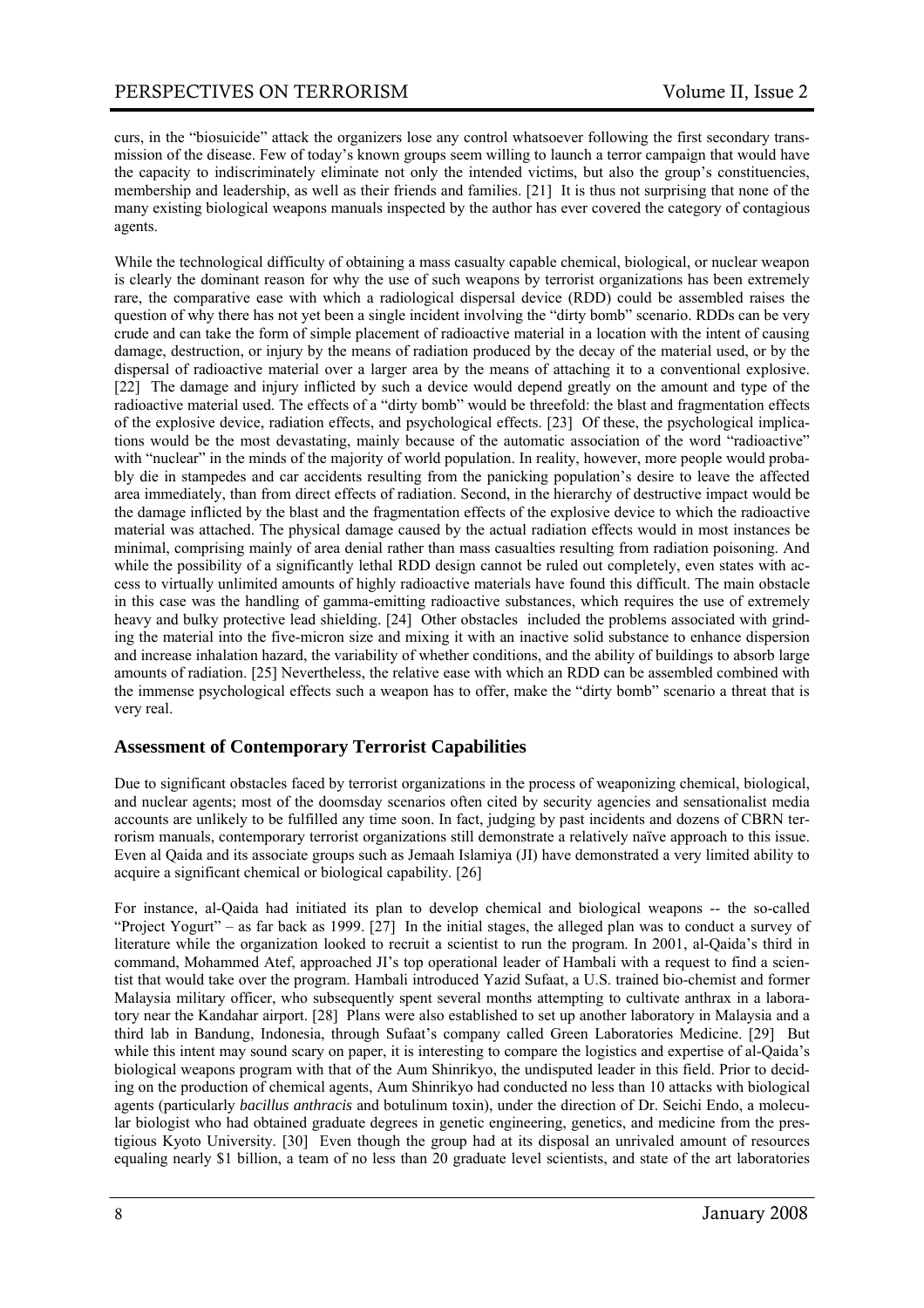and equipment, it failed to kill a *single* person with a *biological* weapon. Compare that with al-Qa'ida's "Project Yogurt," which had the startup budget of only \$2-\$4,000, was based on an initial survey of literature from the 1920s to 1960s, [31] and its chief "scientist" only had a bachelors degree in biological sciences and a minor in chemistry from Cal State University in Sacramento. In this perspective, al-Qa'ida's ability to kill thousands of people with biological agents seems rather questionable.

Could this reality suddenly change? The rapid scientific advances in the fields microbiology and genetic engineering seem to suggest so, but in order to get the full picture we must also consider the issue of willingness and ability of terrorist organizations to adopt new technologies. History tells us that terrorist organizations rarely alter their established *modus operandi*, and when they do, these changes are driven by very specific reasons. [32]

The first such reason comes in the event of an introduction of government countermeasures, such as target hardening efforts that serve as a direct obstruction to the tactics used by terrorists in the past. While most groups can be expected to respond by selecting substitute targets, an innovative organization will refuse go down this path of least resistance in order to increase its probability of success. Instead, such a group will work to overcome these countermeasures by means that have not been accounted for by the enemy, often placing an emphasis on projecting an image of invincibility as well as mocking the state for failing to stop the attack despite all of its resources. In this light certain chemical and biological agents pose a direct threat for the future, as they could be used to overcome security measures already in place at key targets such as airports. And while CBW employment in this scenario is unlikely to involve a mass casualty capable delivery system, even crudely delivered agents deployed onboard a commercial airliner in midcourse flight could result in very significant damage and casualties.

Another scenario in which a group can be expected to alter its operational methods in a novel direction comes in the presence of an inherent ideological pre-determination toward using certain technologies or the need to innovate in order to obtain the capability to match the level of violence associated with the respective ideological and strategic preferences. [33] An example of this in the CBRN realm is the incorporation of certain chemical or radiological agents into explosive devices, along the lines of the HAMAS inclusion of pesticides in suicide belts for anticoagulant effect, [34] or the detonation of chorine canisters recently introduced by the insurgents in Iraq. What is important to emphasize here, is that mass casualties remain an unlikely outcome even in this scenario, as most of the added agent tends to be consumed by the initial explosion. Nevertheless, the psychological effect of such operations cannot be underestimated.

The third relevant scenario of a trigger to terrorist adoption of new operational methods is an incidental or unintended acquisition of a particular human or material resource. In the CBR context this is a real threat, especially in light of the growing decentralization of the global *jihadi* movement and the associated phenomenon of "selfstarter groups" emerging in Western countries. If, for instance, a highly skilled microbiologist decided to launch an attack in the name of "al Qaida," it is likely that such a person would use the skills and technologies that he or she is most familiar with, as opposed to resorting to traditional terrorist weaponry. Given the growing prevalence of highly educated individuals actively participating in terrorist violence, the scenario of a "homegrown" terrorist cell attacking with a CBR capability in a western city is becoming increasingly more imaginable. That being said, even in this scenario, there would be significant technological obstacles standing in the way of producing mass casualties.

#### **Conclusion**

Today's terrorist organizations demonstrate only a limited potential to use CBRN agents for the purposes of launching an attack capable of causing mass casualties or significant physical damage. Nevertheless, the threat of small scale operations involving certain chemical, biological and radiological agents is certainly real, and is most likely on the rise. Of great concern in this light is the gradually growing understanding of the difficulty of casing mass destruction with CBRN among the terrorists themselves. Whereas a decade ago the known terrorist plots and CBRN manuals demonstrated a very high level of technological naivety and ridiculous ambitions, today's organizations seem to have a greater appreciation of the technological hurdles they are facing – and seem to be reflecting on this reality by shelving unrealistic projects in favor of focusing their energy on the more feasible scenarios. Even more importantly, today's terrorists seem to have a much greater appreciation of the psychological impact that even small-scale CBRN operations will have on us, [35] leading to an increasing likelihood of the occurrence of such attacks in the future. Given the importance of the primarily psychological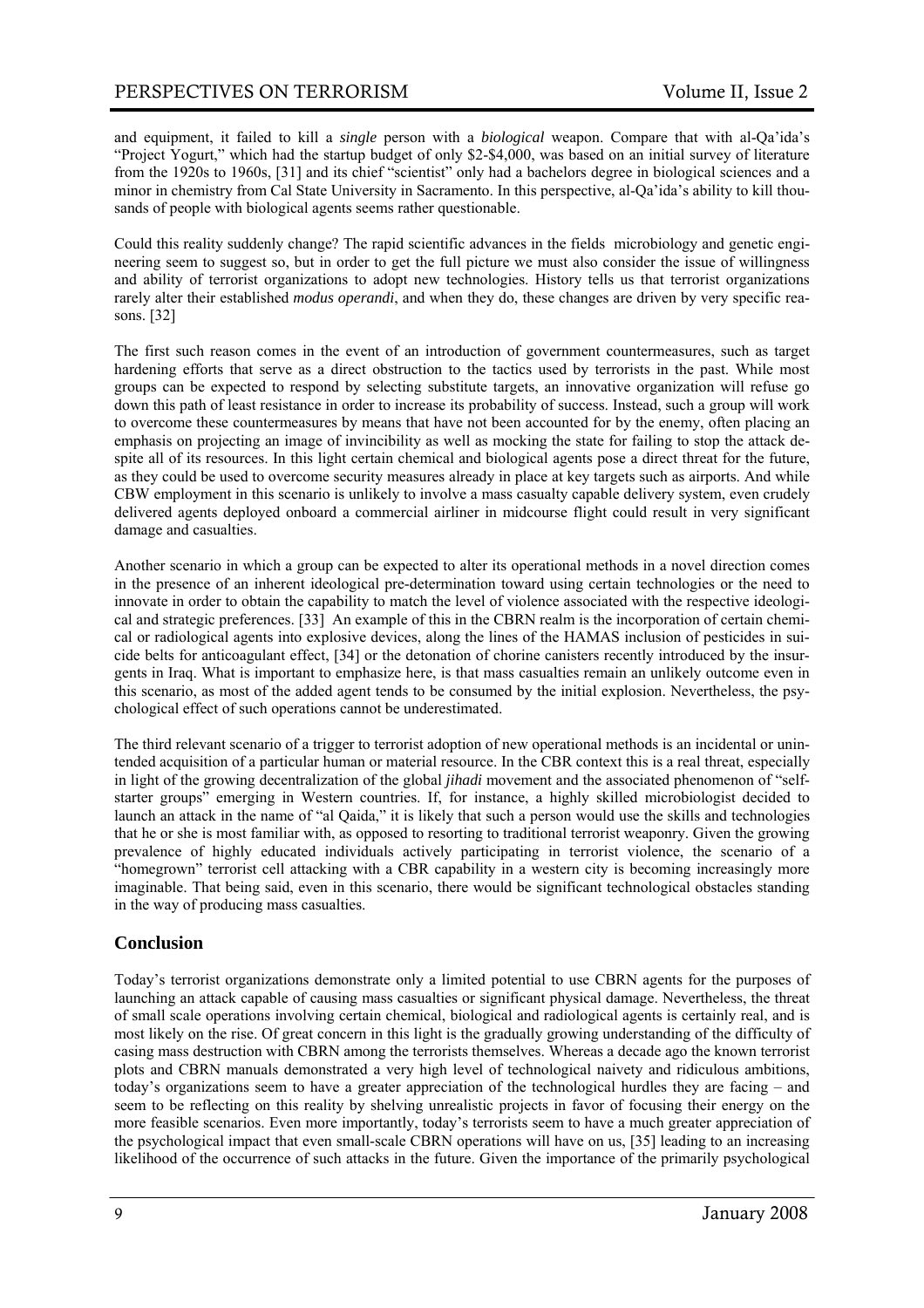dimension of this threat, it will be even more vital for us in the future to take these plots for what they are, and to avoid misleading interpretations of such events as "weapons of mass destruction terrorism."

With a longer-term outlook, the issue of specific concern is the continual process of transnationalization of terrorism and the associated rise of global decentralized networks of small cells operating independently of any central command. Given their lack of a longer term strategic outlook and the overwhelmingly supportive views of the online jihadi community on the issue of using CBRN, these cells are arguably going to be even less constrained in their motivation to deploy such technologies for attack purposes. While this increasing motivation in combination with our limited ability to accurately assess it beforehand is certainly a cause of concern, it must be emphasized that this growing intent is by no means matched by capability - in fact, there seems to be an inverse relationship between the two. Small groups of individuals operating in a hostile environment under pressure of the security services are likely to be in very difficult position to breach the technological hurdles associated with a mass-casualty CBRN weapons program. Actually, the homegrown cells typically experience very limited success in launching even small to medium-scale conventional attacks without obviation and disruption, which has led some members of the online jihadi community to call for *less sophisticated* and operationally *less challenging* attacks and plots, as a substitute to the current preference for synchronized suicide bombings. The further arrests of cells in Germany, U.S., Norway, Canada, Denmark, Belgium, U.K., Australia, and the Netherlands, as well as the failure of even rudimentary attacks launched in June 2007 by a comparatively well-educated group of jihadis in London and the Glasgow airport, seem to confirm that the upcoming trend of terrorist operations will be one of *decreasing,* rather than increasing, technological sophistication. And while the continuing process of "democratization of destructive power" will arguably make it easier for even small groups of individuals to wreak havoc and destruction, the prospects for significant acts of "superterrorism" appear bleaker than 13 years ago.

*Adam Dolnik is the Director of Research Programs and Senior Research Fellow at the Centre for Transnational Crime Prevention (CTCP) at the University of Wollongong, Australia.* 

#### NOTES:

[ ] An extended version of this article will appear in Jaideep Saikia and Ekaterina Stepanova (Eds.) Terrorism: Patterns of Internationalisation" forthcoming

[2] Brian Michael Jenkins, "Will Terrorists Go Nuclear?" RAND Paper P-5541 (1975) p. 4

[3] Bruce Hoffman, Inside Terrorism (New York: Orion Publishing Co. 1998) p. 201

[4] "Sri Lankan Tamil Tigers Use Poison Gas Against Government Troops, Says Senior Officer," The Xinhua General Overseas News Service (06/18/90)

[5] David E. Kaplan, "Aum Shinrikyo," in Jonathan Tucker ed. Toxic Terror (London: MIT Press, 2000) p. 207

[6] This incident is sometimes incorrectly attributed to a neo Nazi group "Order of the Rising Sun."

[7] W. Lee Rensselaer III, Smuggling Armageddon: The Nuclear Black Market in the Former Soviet Union and Europe (New York: St. Martin's Press, 1998) p. 135-6

[8] The container, which weighed approximately 15 kilograms and measured 400 by 300 by 250 centimeters, was wrapped in yellow paper and plastic, and contained an ordinary piece of equipment found in the oil industry.

[9] is LTTE's employment of chlorine gas during the siege of a Sri Lankan Army camp in Kiran in 1990, which also came as a direct result of the group's decreasing access to ammunition following the seizure of several of the group's arms shipments. (Hoffman, Bruce, "The Debate Over Future Terrorist Use of Chemical Biological, Nuclear and Radiological Weapons" ( RAND 2000) p.13

[10] Consider the experience of Aum Shinrikyo, who after investing \$30 million into sarin alone, succeeded in killing only 12 people in its most lethal attack - a number that pails in comparison to the 192 persons who died in the 2003 suicide attempt on the Seoul subway, which was executed by a mentally disturbed individual who used technology requiring only about a \$3 investment: a paper milk container filled with gasoline and a cigarette lighter. The lesson is that even for a group that tries to maximize casualties, the cost benefit analysis is not necessarily in favor of "weapons of mass destruction."

[1] Adam Dolnik, Understanding Terrorist Innovation: Technology, Tactics and Global Trends (Routledge, 2007) p. 178

[12] Ehud Sprinzak and Idith Zertal: Avenging Israel's Blood. In Tucker, Jonathan B., Toxic Terror: Assessing Terrorist Use of Chemical and Biological Weapons, (Cambridge, Mass: MIT Press, 2000) p. 26

[13] Adam Dolnik, Understanding Terrorist Innovation: Technology, Tactics and Global Trends (Routledge, 2007) p. 177

[14] Andrew Tan and Kumar Ramakrishna, The New Terrorism (Singapore: Eastern University Press, 2002) p. 7

[15] Sammy Salama and Lydia Hansell, "Does Intent Equal Capability? Al-Qaeda and Weapons of Mass Destruction," Nonproliferation Review, Vol. 12, No. 3 (November 2005), http://cns.miis.edu/pubs/npr/vol12/123/123salama.pdf

[16] Ibid.

[17] For instance, only N and B but not R and C have the capacity to achieve "mass destruction".

[18] The term "weaponization" refers to the process of producing an effective delivery system for the acquired agent. Generally, two basic scenarios for a chemical or biological terrorist attack exist. One is a relatively crude, small-scale delivery along the lines of the 2001 anthrax letters, which can succeed in causing massive panic and disruption, but lacks the potential of inflicting significant damage in terms of loss of human life. The other scenario is a mass-casualty attack, which is much less likely, but which could potentially be catastrophic. It is the latter type of attack that is the primary focus in this study.

[19] Melinda Henneberger, "4 Arrested in Plot Against U.S. Embassy in Rome," New York Times, February 21, 2002, p. A15.

[20] For an excellent analysis of this incident see: Croddy, Eric, Osborne, Matthew, and McCloud, Kimberly, "Chemical Terrorist Plot in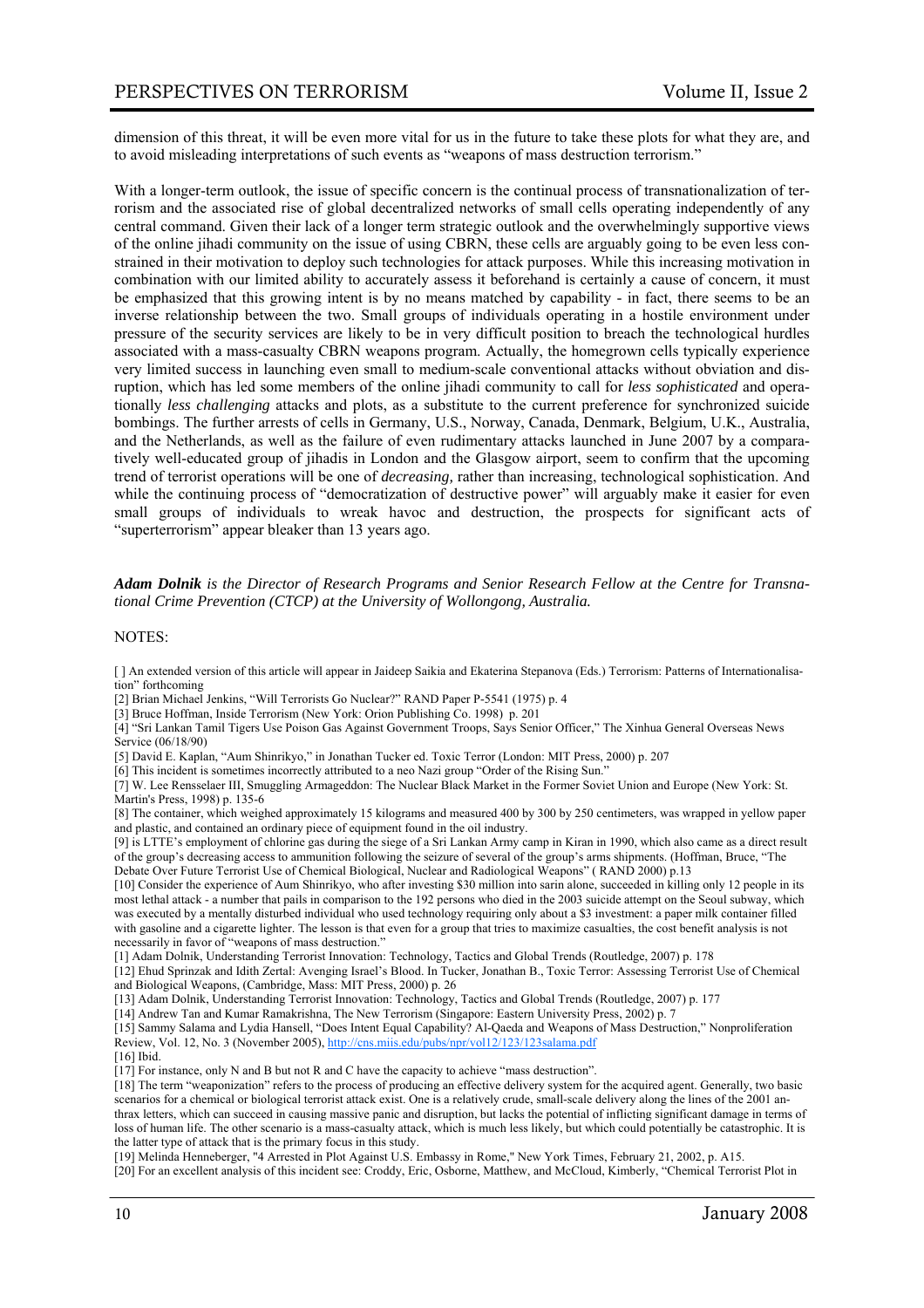Rome?" Center for Nonproliferation Studies. Available at: http://cns.miis.edu/pubs/week/020311.htm (accessed on 6/15/07) [21] It is interesting to note that the in jihadi manuals surveyed by the author, the category of contagious agents tends to be avoided completely. The AQ manual "Military Studies in the Jihad against the Tyrants" when discussing assassination with biological agents even specifically limits the discussion "only to poisons that the mujaheed can prepare without endangering his health"

[22] James L. Ford, "Radiological Dispersal Devices: Assessing the Transnational Threat" Internet. Available at http://www.ndu.edu/inss/ strforum/forum136.html (accessed on 1/23/02) [23] Ibid.

[24] James L. Ford, "Radiological Dispersal Devices: Assessing the Transnational Threat" Internet. Available at http://www.ndu.edu/inss/ strforum/forum136.html (accessed on  $1/23/02$ )

[25] Ibid.

[26] For excellent analyses of al Qaida's potential to acquire and use CBRN see Sammy Salama and Lydia Hansell, "Does Intent Equal Capability? Al-Qaeda and Weapons of Mass Destruction," Nonproliferation Review, Vol. 12, No. 3 (November 2005), http://cns.miis.edu/ pubs/npr/vol12/123/123salama.pdf. and René Pita, "Assessing al-Qaeda's Chemical Threat," International Journal of Intelligence and Counter Intelligence, Volume 20, Issue 3 (September 2007), pp. 480 – 511. For an analysis of Jemaah Islamiya see Dolnik, Adam and Gunaratna Rohan: "Jemaah Islamiyah and the Threat of Chemical and Biological Weapons Terrorism." in Howard, Russell D. and Forest, James J.F. (eds.) Terrorism and Weapons of Mass Destruction (McGraw-Hill, 2007)

[27] Cullison, Alan, Inside al Qaeda's Hard Drive. Atlantic Monthly. September 2004

[28] 9-11 Commission Report, p. 151

[29] Australian Broadcasting Corporation: Al Qaeda analyst on cricket terrorist plot claims. (10/10/2006) Full transcript of the interview with Zachary Abuza is available at: http://www.abc.net.au/lateline/content/2006/s1759229.htm (accessed on 12/10/06)

[30] Miller, Judith, Germs: Biological Weapons and America's Secret War, (New York: Touchstone, 2002) p. 160

[31] Cullison, Alan, Inside al Qaeda's Hard Drive. Atlantic Monthly. September 2004

[32] Dolnik, Adam, Understanding Terrorist Innovation: Technology, Tactics and Global Trends (London: Routledge, 2007) p. 173 [33] Ibid.

[34] Weizman, Steve, "HAMAS Pleased with Addition of Poison to Bombs," Associated Press (December 12, 2001)

[35] For the more details about this argument demonstrated on the Kemal Bourgass, (January 2003) and Dhiren Barot, (November 2006) plots, see: Hoffman, Bruce, "CBRN Terrorism Post-9/11." In in Howard, Russell D. and Forest, James J.F. (eds.) Terrorism and Weapons of Mass Destruction (McGraw-Hill, 2007) p. 273-274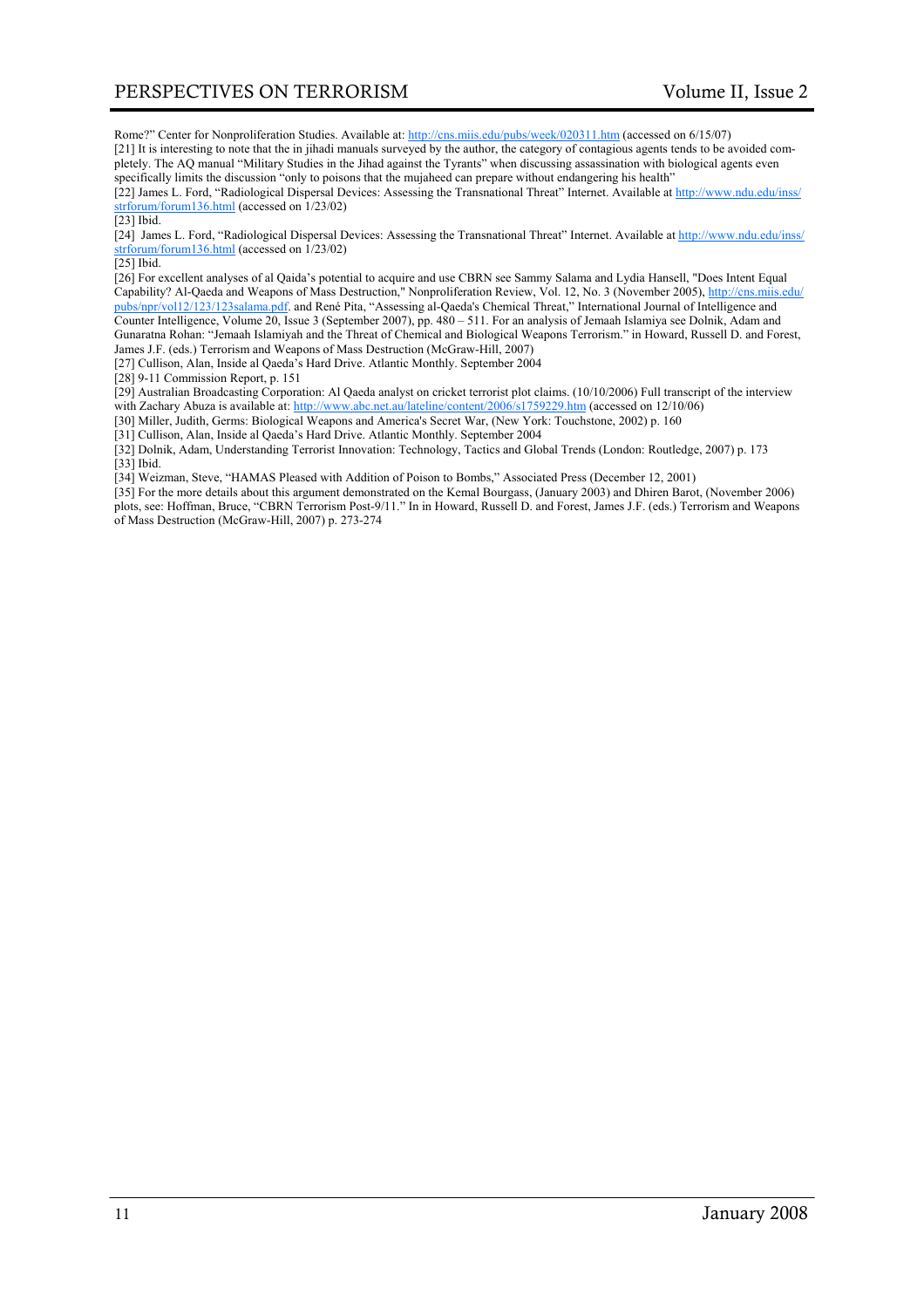## **Terrorism's Fifth Wave: A Theory, a Conundrum and a Dilemma**

By Jeffrey Kaplan

#### **The Theory**

When Professor David Rapoport gave me the opportunity to read an early draft of his groundbreaking four waves theory of modern international terrorism, I was immediately taken with it. [1] For a scholar trained as a cultural historian, how could it be otherwise? What Dr. Rapoport had done in essence was distill a lifetime of study into a single article that identified a unifying global *zeitgeist* that linking terrorist movements on a global scale which had in most instances never been in direct contact with one another. These organizations, cells or tiny "grouplets" or "groupuscules" as Roger Griffin would call the right wing version of these tiny terrorist bands [2] had previously been examined individually or reduced to the level of pawns in the hands of one of the global superpowers. [3] Rapoport's theory called up memories of such cultural history classics as the lyrical Western *zeitgeists* that defined the waning stages of the medieval world in the writings of Johann Huizinga. [4] More recently, it echoed Arthur Schlesinger's observations on the cycles of American history as each generation turned from public activism to private acquisition. [5]

Rapoport's theory, first published on the web before finally finding a home in a printed anthology, posited four distinct waves of modern terrorism (anarchist, nationalist, 1960s leftist, and the current religious wave). Each wave had a precipitating event, lasted about 40 years before receding, and, with some overlap, faded as another wave rose to take center stage. Most terrorist groups would gradually disappear, a few (the Irish Republican Army for example) proved more durable. Rapoport's theory was elegant, simple, inclusive, and had a high degree of explanatory power. In short, it provides a good academic model. I was sold when I read it in rough form, and am no less convinced today. I work with it in my research and I teach it to successive generations of my students. But there was something I still needed to know.

Something seemed to be missing—the theory was simply too elegant and inclusive. Then it struck me. David Rapoport is a brilliant theorist with a global vision. I admire his brilliance, but have never sought to emulate it. I lack the ability for one thing, but on a much deeper level, grand visions have always struck me as being altogether too grand, for they often miss the exceptions and the exceptional. The small minutiae that make the world such a diverse and interesting place. Rapoport can peer out over reams of data and form them into a brilliant theory—to use an arboreal metaphor, he can see a vast forest and make sense of its intricate patterns by peering over the treetops. I am more like the metaphorical turtle idealized by the Daoist sage Chuang-tzu who is happier by far sunning himself on his back by the lake and wagging his tail happily in the mud in the depths of the forest [6] in which, to further strain the metaphor, I could never tell the forest from the trees. I am by nature a fieldwork scholar, always in search of the most exceptional, most exotic, growths in the most distant depths of the forest. In this spirit, I started to look more and more closely at both Rapoport's theory, and at the groups that comprised the various waves within that theory. In the course of this examination, I came up with some surprising findings—none of which contradicted the central theses of the theory itself—but which did suggest that at deeper levels of the undergrowth there was something interesting which Rapoport's global vantage point had missed.

The discovery was simply this: the four waves is a theory of international terrorism, but it does not account for groups that begin on an international wave—indeed, some such groups may even be the creations of foreign patrons or the result of foreign educations or the influence of foreign ideas or religious beliefs on founders of groups—but which for some reason have turned inward, cut ties to their international benefactors or ideological/religious bedfellows and sought to realize a utopian vision of a radically perfected society on the *local* level. The goal of such groups is the creation of a new man and a new woman comprising an ethnicity or tribal society that is the reconstitution of a lost "Golden Age" model or an entirely new world *in a single generation*. There have been such movements emerging from the various waves of Rapoport's theory, and ironically enough, despite their radical localism and rabid xenophobia, they share a sufficient *zeitgeist* to constitute a kind of wave of their own, thus I call them the Fifth Wave of Modern Terrorism. [7] They could, as the reader will see when the characteristics that comprise the fifth wave *zeitgeist* are considered, just as accurately be styled the undertow of modern terrorism. They are a much feared force in the modern world.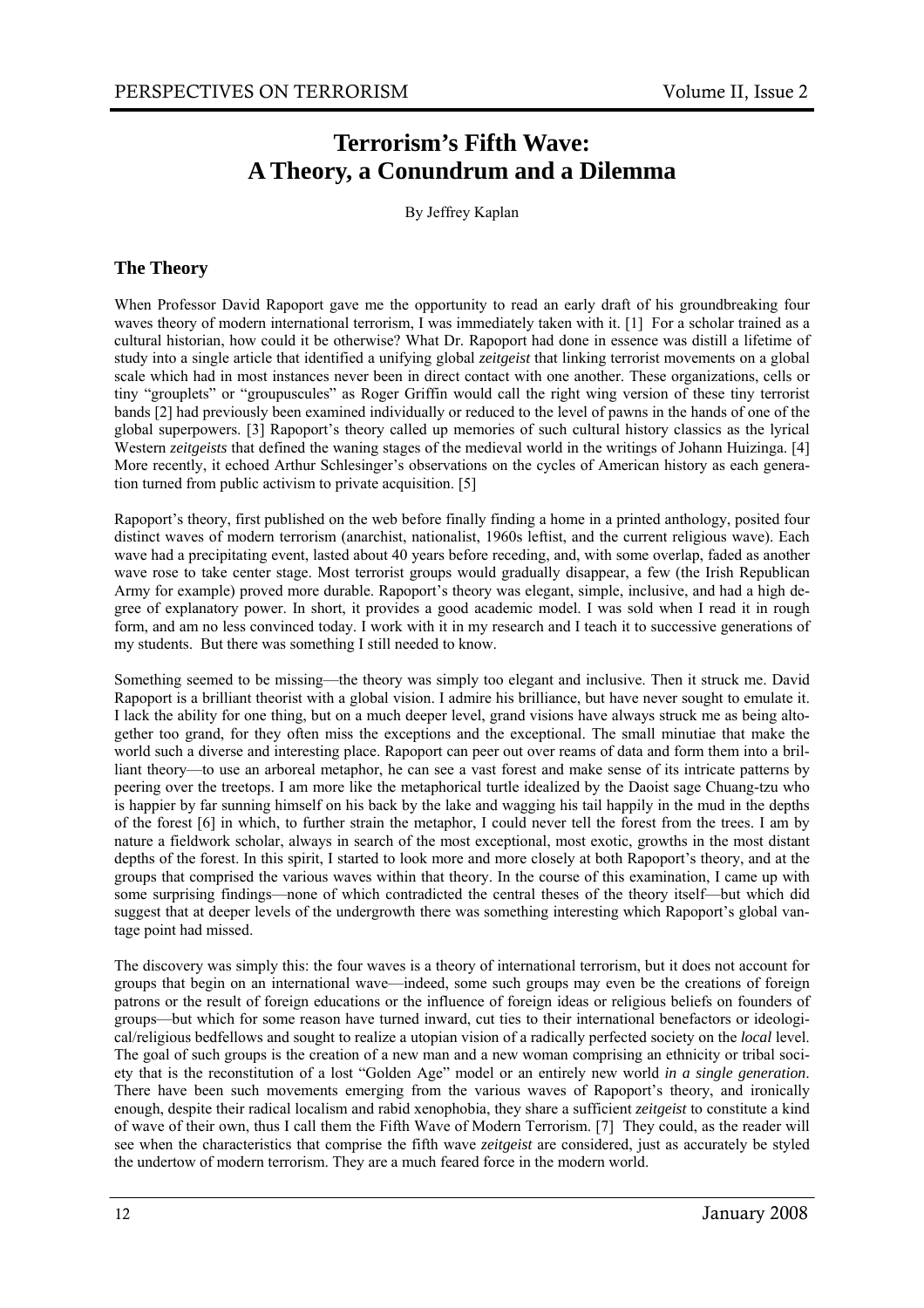The precursor of the modern fifth wave was the Khmer Rouge in the era *before* they took power in Cambodia. The genocidal actions of the Khmer Rouge, once the instruments of state power were in their control, were predictably based on both their stated ideology and their activities in areas of the countryside under their control well before they marched into Phnom Penh in 1975.[8] This would establish the precise genesis of the fifth wave as 1963, the year that the mercurial Prince Norodom Sihanouk, giving in to American pressure, outlawed the Cambodian Communist Party. The Party splintered, and was taken over by a radical faction of foreigneducated intellectuals led by Saloth Sar, who under the name Pol Pot would become synonymous with the genocide in the renamed Kampuchea after 1975.[9]

In common with Rapoport's theory, the fifth wave, like the four that preceded it, now had a precise origin and a catalyzing event. Technically, the Khmer Rouge graduated from being an oppositional terrorist movement to a full fledged practitioner of regime terror with their capture of Phnom Penh in 1975, and thus could no longer be properly analyzed as a terrorist movement. [10] With their defeat by the Vietnamese in 1979, the fifth wave, like Rapoport's second wave, saw an almost two decade long time lag between the disappearance of the Khmer Rouge - who served as the early avatar of the fifth wave - and the emergence of the Lord's Resistance Army in northern Uganda, which was the first fully fledged modern fifth wave movement and the movement that remains as close to a pure case of fifth wave terrorism as we are able to document today.

What composes an ideal case of fifth wave terror? I argue that such a case would have all of the following characteristics:

| 1.                         | Radicalize and break away from established terrorist wave                                                                                                                                                                                                                      |
|----------------------------|--------------------------------------------------------------------------------------------------------------------------------------------------------------------------------------------------------------------------------------------------------------------------------|
| 2.                         | Born of hope expressed at the extremes: some emerge after all hope has been lost, others because the dream                                                                                                                                                                     |
| 3.                         | Physical withdrawal into wilderness areas                                                                                                                                                                                                                                      |
| 4.                         | Claim to establish some form of a new calendar ('the Year Zero')                                                                                                                                                                                                               |
| 5.                         | Radical quest for purity-racial, tribal, ecological, etc.                                                                                                                                                                                                                      |
| 6.                         | Internal compromise impossible resulting in deadly schisms and constant internal violence                                                                                                                                                                                      |
| 7.                         | Belief in human perfectibility and chiliastic utopia in this lifetime                                                                                                                                                                                                          |
| 8.                         | Emphasis on creating new men and women makes old models expendable; thus the logic of genocidal vio-                                                                                                                                                                           |
| 9.                         | Obsession with creating new race places tremendous emphasis on women, who are both subject and object of                                                                                                                                                                       |
| 10                         | Children are the vanguard of the fifth wave as they are the least contaminated by the old society (not to men-                                                                                                                                                                 |
| 11                         | Rape is the signature tactic of the fifth wave                                                                                                                                                                                                                                 |
| 12                         | Violence is so pervasive in the fifth wave that it loses its message content beyond the simple assertion that 'we                                                                                                                                                              |
| 13<br>$\ddot{\phantom{0}}$ | The effects of ritualized acts of rape and killing, especially for newly abducted 'recruits', has the liminal effect<br>of binding the killers to the group while closing the doors for all group members to a return to family, the old<br>society, and previous ways of life |
| 14                         | Fifth wave groups are localistic and particularistic, having turned their backs on the international waves from<br>which they emerged                                                                                                                                          |
| 15                         | Nonetheless, if needed for survival, foreign allies will be cultivated and fifth wave groups will often live in                                                                                                                                                                |
| 16                         | Authoritarian in nature with charismatic leadership patterns                                                                                                                                                                                                                   |
| 17                         | Chiliastic in nature, deeply religious with eclectic or syncretic religious tropes assembled and interpreted by<br>the leaders in support of a millenarian dream to be realized through a campaign of apocalyptic violence                                                     |

**Characteristics of Fifth Wave Groups[11]** 

But in the real world, ideal cases are hard to find and, in a closely related observation, not all variables are of equal importance. For the fifth wave, rape is the signature tactic and the most clearly identifiable characteristic. Rape thus serves the same function as suicide bombing does for the fourth wave. Why this should be is not difficult to explain.

One begins with geography and culture. The Lord's Resistance Army emerged from the Acholi tribe which was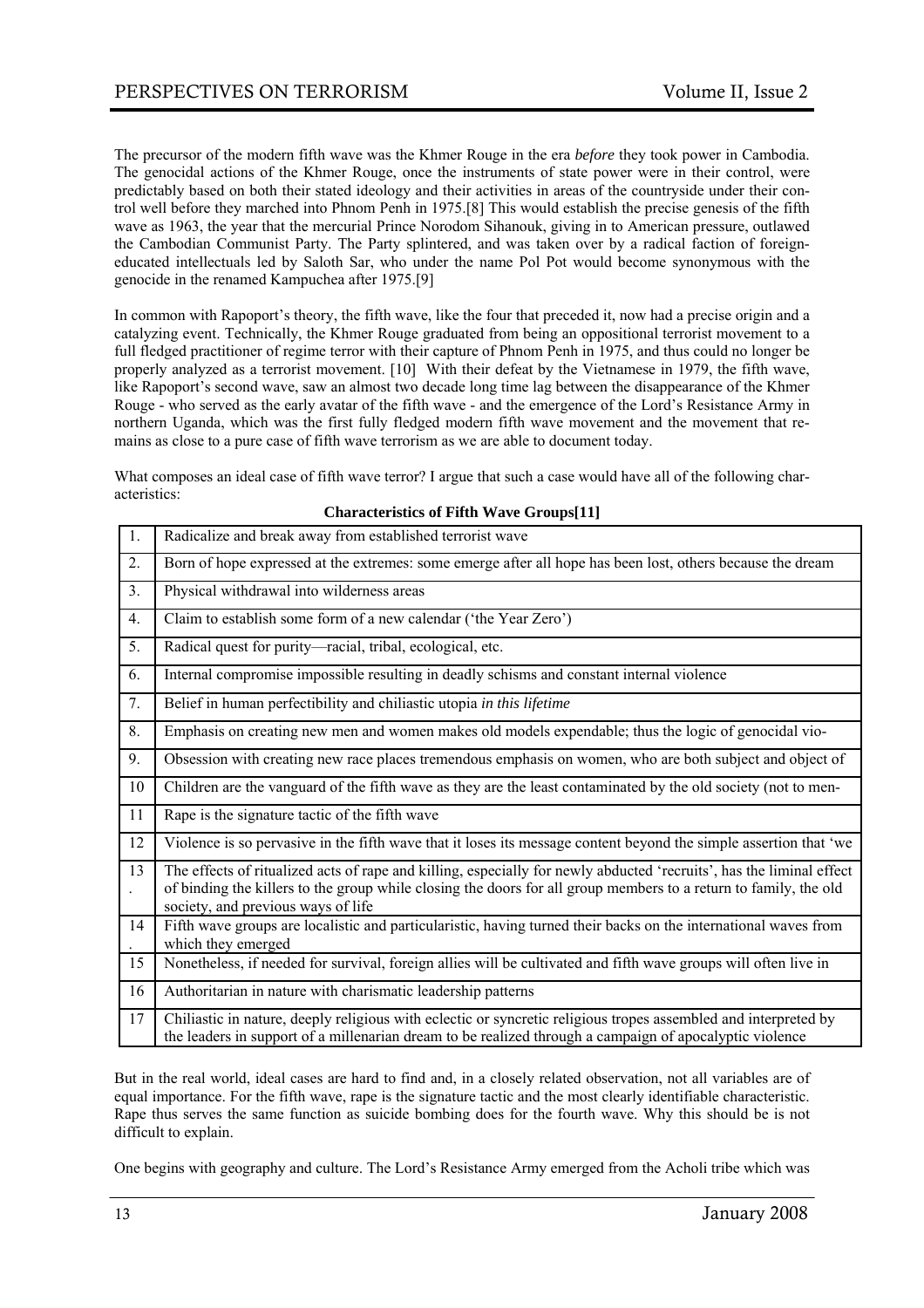in the midst of unprecedented crisis. Indeed, its more precise roots were in the highly idiosyncratic militia that was created by the no less idiosyncratic prophetess of the Acholi based Holy Spirit Movement, Alice Auma (who took the name Alice Lakwena in honor of the spirit for whom she claimed to speak). [12] The Holy Spirit Movement gave birth to a militia, the Holy Spirit Mobile Forces (HSMF). The HSMF was formed from the remnants of earlier Acholi militias that, having failed in any military sense of the word, had turned feral and preyed upon their own unfortunate Acholi tribe. The HSMF, following its 20 biblically based safety rules, [13] succeeded for a time in protecting the Acholi from both internal and external enemies.

The Acholi, in common with tribal cultures throughout Africa and the Middle East, find rape a particularly shameful act for which the primary onus falls on the woman, and the secondary shame on her family, clan and tribe in that order. [14] The act of rape in tribal conflict carries multivocalic messages to its target audiences. It may be used as a tool of ethnic cleansing or it may be used as a form of genocide on the cheap. It may be used in the fifth wave to harvest babies just as it may be used to break a woman's (or more often, a very young girl's) ties to family, society and tribe. [15] Rape in the fifth wave thus becomes ritualistic and yet deeply utilitarian.

Women are at the center of the violence of the fifth wave as both actors and victims, and children are the prize over whom the fifth wave's fight is ultimately waged. Accordingly, the Lord's Resistance Army would cease to exist if not for children. An estimated 90% of its fighters are child soldiers, and child brides are the chief reward to trusted senior officers in the movement and the primary commodity of exchange between them. [1 6] In the Rwanda genocide, one of the first defendants to be convicted of rape as a war crime was a woman—the former Minister of Family and Women's Affairs no less—Pauline Nyiramasuhuko. [17]

These children are born to fight or merely to be the physical embodiment of the superiority of one tribal or militia group over another. Or more grandly, they may be seen as the living symbols of the looming extinction of a rival tribe or race. In all cases however, they are the key to creating a new world in a single generation. It is they who are least contaminated by the corrupted ways of the old world and most open to the dreams of the charismatic visionaries who lead fifth wave movements.

The Lord's Resistance Army so well fit the ideal case scenario of the fifth wave that it was clear that the task to come would not be so easy. For the LRA was well studied, and well documented. It had been long established that a number of escapees—ranging from children to senior officers—were able to provide international organizations and human rights groups of every description with well documented testimony of the inner workings of the movement and the words and actions of its leader/prophet, Joseph Kony.[18] Other militias and triballybased fighters in Africa bear a strong family resemblance to the fifth wave as defined above. However, they are not nearly as well documented.

#### **The Conundrum**

Of these fifth wave-like groups, none so closely matches the model or so completely captured my attention as has the so-called Janjaweed fighters in the Sudanese province of Darfur. It was my immersion in the formulation of fifth wave theory that brought my research focus increasingly to center on the Janjaweed. This was in many ways a natural outcome of my long-time fascination with the country. After four visits to the Sudan, an MA thesis based on the findings of the first of these trips, and a good deal of travel throughout the country in good times and bad, I am something of a "Sudanophile". This is a condition common to visitors to that country which will be taken up again in the conclusion to this paper. With this admission, I could not deny the fact that the Janjaweed seemed to follow the model of the fifth wave closely enough to merit using them as a test case for the theory. This led to the discovery of an interesting conundrum.

The conundrum lies in the fact that perhaps no conflict in modern times has generated such heated debate, such humanitarian passions, and most relevant to this study, such a mountain of literature. The sheer volume of available material on the Sudan case dwarfs that available for the Lord's Resistance Army. The reports emanating from international agencies and NGOs alone, printed out, form a mountain of paper higher than one's knees. Two quite good monographs have appeared on the subject, [19] as well as a host of lesser works written by impassioned activists who have been connected with aid work in Darfur of one sort or another. [20] The UN has weighed in with an excellent report and a film that has deeply impacted my own students, [21] and the *Washington Post* has done some first class video journalism available on the web that really brings home to anyone who has been in the Darfur region in better days the red, sandy world upon which the human tragedy of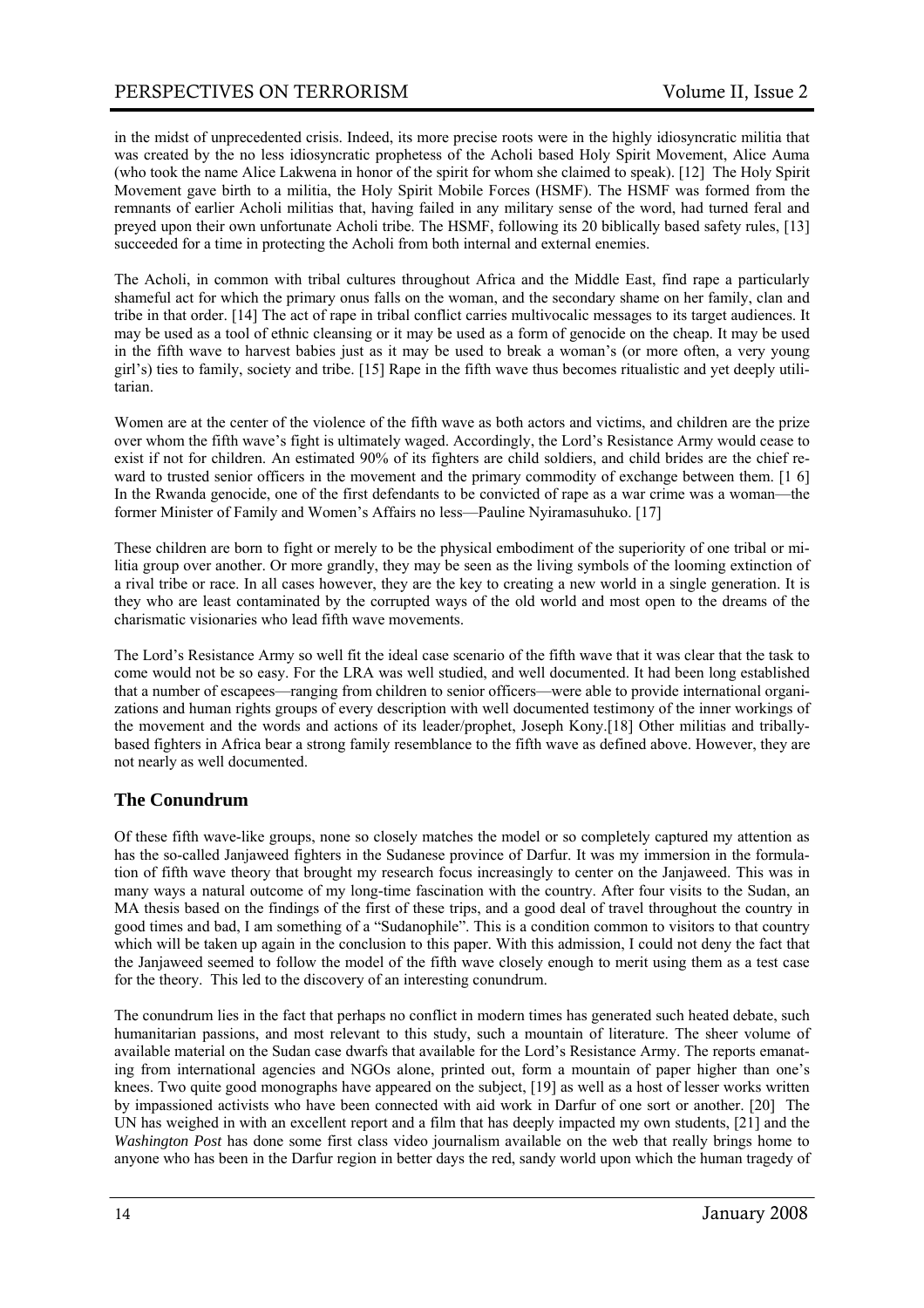the conflict is unfolding as well as powerful interviews with victims of Janjaweed violence.[22] Hollywood actors and rock stars vie with each other to make filmed documentaries or to stage benefit concerts for the victims of the Janjaweed's violent assaults. [23]

Here specifically lies the conundrum. Reams of papers, news articles, reports, interviews, television and internet documentaries, videos and films of very description record in minute detail the very real suffering of the victims of the Janjaweed. But from the Janjaweed themselves, with the exception of occasional high profile Janjaweed commanders such as Musa Hilal residing conveniently in luxurious abodes in suddenly oil rich Khartoum, there is a deafening silence. [24]

The Janjaweed are a ghost, or more accurately, a golem, who have been reified by the West into the quintessential manifestation of evil in the modern world. That no one has actually spoken to the Janjaweed rank and file at any length or in any depth, that no one has lived in their camps and sat around the evening fire with them, makes it all the easier to demonize them in this way.

This observation is hardly meant as an apologia for Janjaweed actions—which are well documented and unconscionable by Western or—of far greater moment in my view—by Islamic standards. Rather, it raises a much deeper set of questions. On the surface level of inquiry, what is it about the Darfur case which singles it out for such unique attention from the world community, from governments, from human rights organizations and from popular opinion makers?

Popular opinion may point to the extravagant violence of the Janjaweed and activists may focus more narrowly on the prevalence of rape as a Janjaweed tactic of choice. Scholars might point to the implications of the draught and the resultant drastic diminishment of natural resources in a fragile ecosystem which, with global warming, bodes ominously for other areas of the globe. Political scientists or area specialists might point to the number of state actors whose designs on the region made the Kalashnikov, in the redolent phraseology of the Musa Sadr, the Vanished Imam of another much penetrated polity, Lebanon, truly the necessary "adornments of men". [25] And the cynic can dismiss the whole hubbub with a single word: 'oil'. [26]

One could hardly go wrong by taking the safe and easy option and finding that all of these interests are in part what has driven Darfur to the top of the global human rights agenda. One might add that technology—the transmittal of the victim's stories, the graphic vision of burning villages offered by Google Maps, [27] the well publicized (but technically inaccurate) claim by President George W. Bush that what is happening in Darfur constitutes a "genocide" [28]—all of these technology driven factors have brought the suffering of the Janjaweed's many victims into our living rooms.

But at a much deeper level, and by far the more important question, is this: who exactly are the *Janjaweed*? Not as a collectivity, but as individuals. How did they become the much demonized "devils on horseback"? And at the deepest level of all: is there something we can learn from the answers to these questions that will help to minimize or prevent future Janjaweeds?

On the great scale of things, it doesn't amount to much when weighed against such bulky issues as genocide, ethnic cleansing, or the massive physical and sexual violence that marks the Janjaweed case. But even if it is a small thing, it is a very meaningful issue to me. Are the Janjaweed in fact a fifth wave terrorist group, or are they something quite else? For all the mountains of material written about them, we can make no more than inferences—educated guesses—at this point. To find out with certainty, it will be necessary to actually talk to them.

To begin to approach these issues however, we must start with a history of the Janjaweed. What follows then is a brief history drawn from a wide variety of sources and written at a sufficient level of generality that neophytes to the issue will hopefully come away with a useful amount of background, while specialists will only wince a minimal number of times.

#### **The Janjaweed: A Creation Epic**

Two of the three crises that would eventually lead to the creation of the Janjaweed have already been noted. The first was the draught and environmental crisis which began to impact the lives of Darfurian tribes in 1985- 1986 through the process of desertification in Northern Darfur. [29] With the sudden competition for resources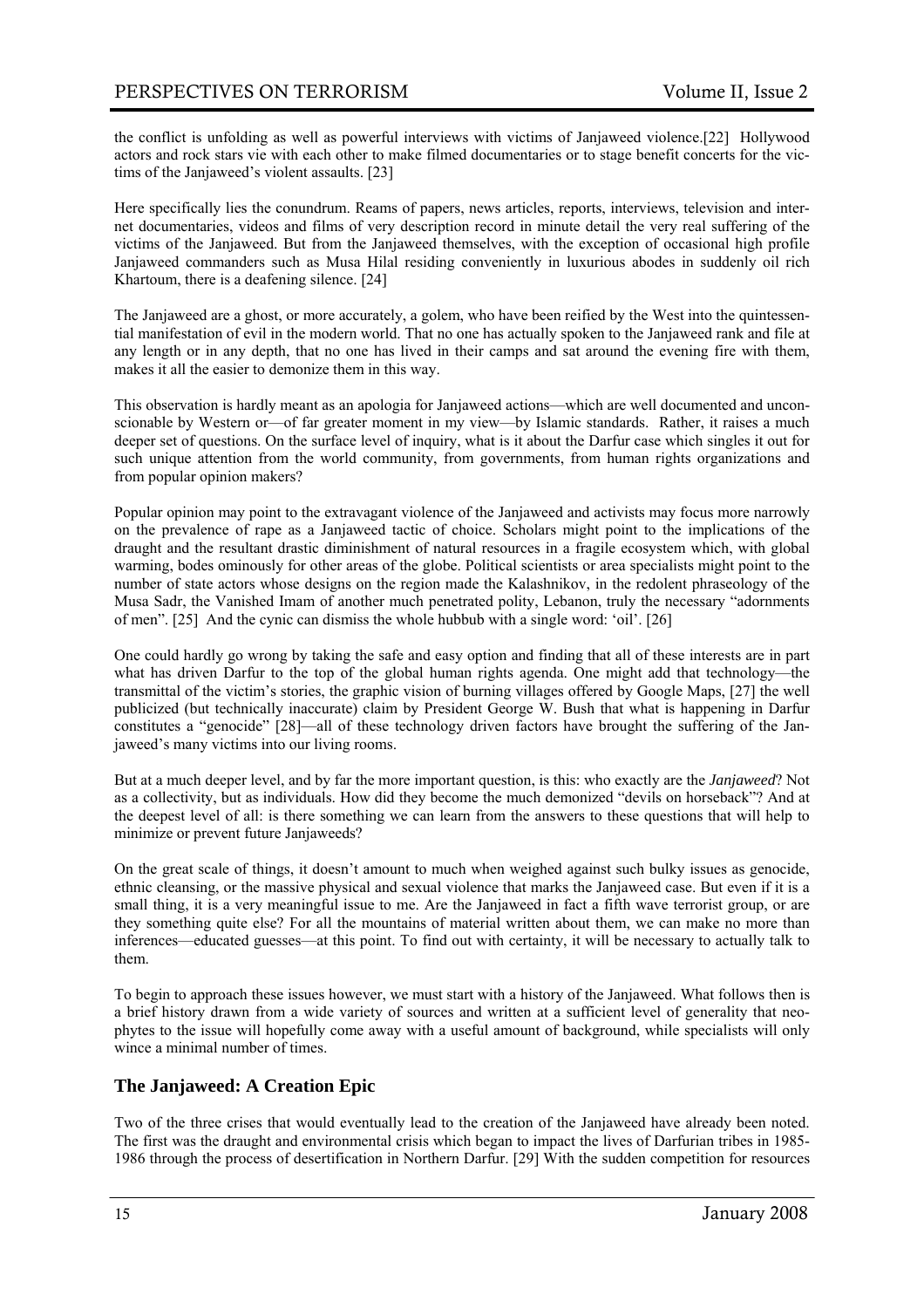that had formerly been more or less adequate to support both settled and nomadic tribes, came the opportunity for inroads by outsiders, and thus was born the infamous "Kalashnikov culture" of the late 1980s and early 1990s. [30] Then, inevitably, in 2003 there came the rebellion. The rebellion, based in the sedentary "African" tribes of Darfur in which the Fur played leading roles, was based on a discontent that was long brewing and which transcended Darfur.

It has never been much of a secret that since its independence in 1956, the Sudan has been ruled by, and for the exclusive profit of, a core group of reverine Arab tribes centered on the confluence of the Blue and White Nile Rivers (i.e., in the modern Khartoum/Omdermann area). The injustices of the Sudanese system were most striking in the South, where for almost fifty years the southern Nilotic tribes fought government forces in a series of wars known as the Anya Naya wars. Their perseverance would eventually lead to the American brokered Comprehensive Peace Agreement (CPA) which took effect in January 2005 which included a mechanism for oil revenue sharing between North and South and an autonomous Southern government, as well as a referendum on secession which will take place in 2011, [31] It is therefore not surprising that Darfur's African resistance groups formed and used the arms that had flooded the region with the objective of securing a piece of the CPA for themselves.

The grievances of all parties, "African" and "Arab" in Darfur, were neatly encapsulated in the first volume of the anonymously written *Black Book* (*kitab al-aswad*). [32] Probably written by students of the Islamic scholar Hassan al-Turabi, the appearance of the *Black Book* had a seismic effect on its readers by demonstrating in dry graphs, facts and figures the degree to which the vast provincial regions of the Sudan had been marginalized to the profit of the ruling elite *before* the discovery of significant oil wealth in the country.

The dramatic appearance of the *Black Book* catalyzed a number of factors which were present in the so-called "African" communities. These included: 1) the appeal of radical Islam (al-Qaeda in a very real sense was born in the Sudan and radical Islam had a small but important following throughout that nation); 2) the success of "fellow Africans" in the South in their struggle with the "Arabs" of the North; 3) the availability of weapons and young fighters with no better choices in life than to wield those weapons; and 4) the all pervasive allure of the easy wealth of oil. The inevitable result was the birth of two major African liberation movements; the Sudan Liberation Army/Front (SLA/M) and the more Islamist oriented Justice and Equality Movement (JEM) in 1993. With that, the Darfur conflict had its formal beginning.

Before moving to the Arab Bedouin tribes from whom the Janjaweed were recruited, it is necessary to pause and share one of Sudan's "dirty little secrets". It was actually no secret—nothing in the Sudan is really a secret—but its magnitude has been underestimated in the West. The core of the Sudanese Army has always relied on Darfurian tribes for its junior rank officers and much of its enlisted personnel. Young men in Khartoum and Omdurman have more promising careers to which to aspire, while young men in the South have been engaged for half a century in fighting the Sudanese Army. Many sources have noted the defections of elements of the Sudanese Army and Air Force, but in conversation with Sudanese Ambassador to the United States John Ukek Lueth Ukek, I was informed that the government of General Bashir decided by 2004, the height of the rebellion, to cashier no less than 26,000 Darfurian troops from the regular Army.[33] They of course had nowhere better to go than to the resistance. Worse, the decision left the Sudanese government with the unpalatable choice of moving troops from the critical Southern front to help quell the rebellion (many of whom were of course also Darfurian and willing to kill Dinka or Nuer, but not so willing to kill their own kinsmen), or negotiating with resistance leaders from a position of weakness. Instead, the government chose a fateful third course which, while militarily successful, has brought with it a very high political price. These were the birthpangs of the Janjaweed.

The young men who would answer the call to join the quasi-governmental militia that would be called (by its victims) Janjaweed, like the "African" rebels, had undergone their own period of radicalization. They too were aware of the *Black Book*'s contents, even if literacy was not among their strong points. Bedouin society remains, as it always has been, an oral culture. For the Arab tribes, as the competition for resources grew sharper, an intellectual discourse that came to be known as the "Arab Gathering" was what galvanized "Arab" passions.

The Arab Gathering left few documents save some newspaper articles and a few vitriolic and very hard to find pamphlets. The power of the spoken word in an oral culture is too often underestimated by Western observers. The Arab Gathering, which had more than a little backing from both Libyan sources and from the Sudanese government, was both a *Da'wa* (Islamic Call or Revivalist) ideology and, since it was the "African" tribes against whom the Arab Gathering expended considerable vitriol, it was an explicitly racist ideology as well.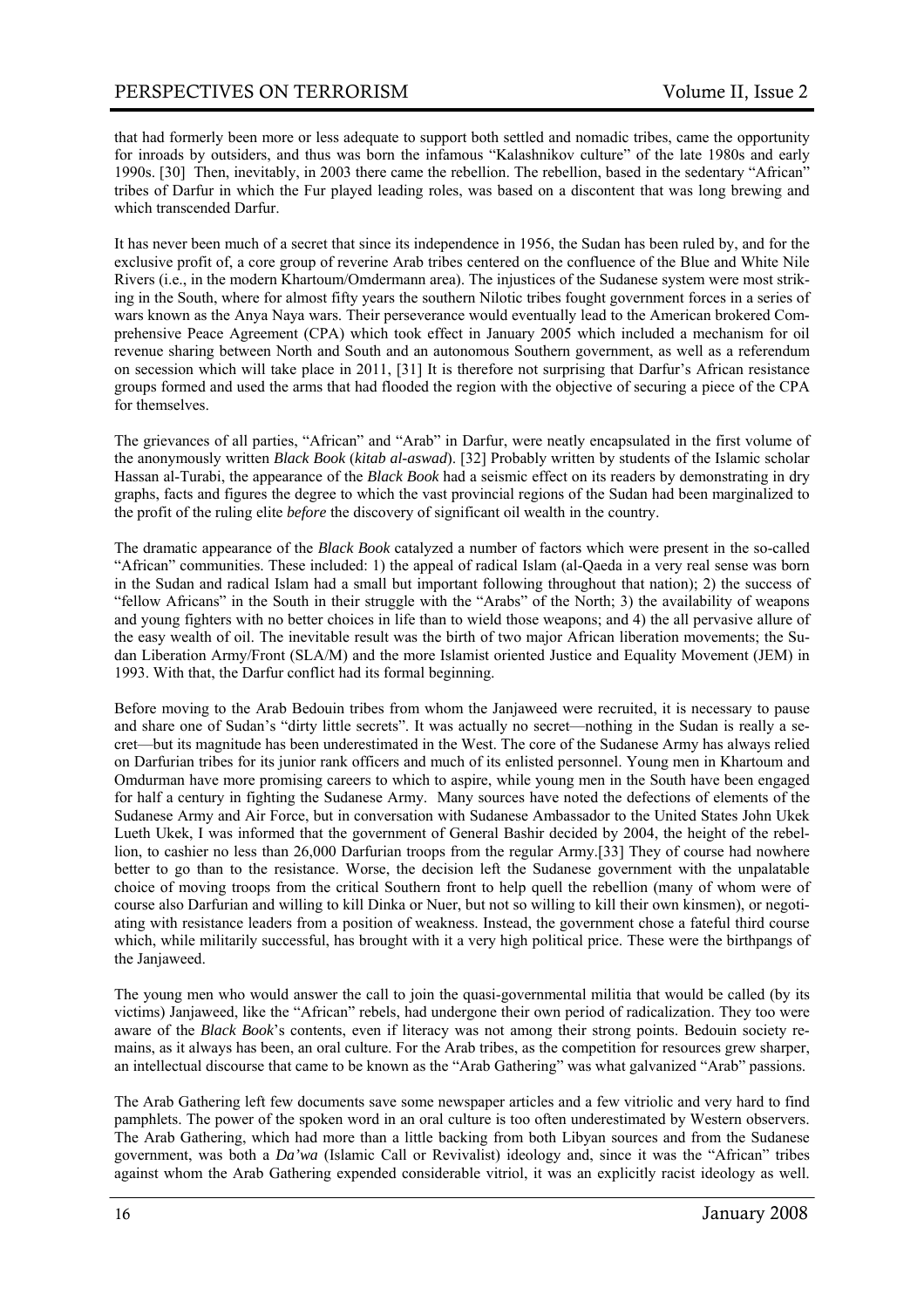This brings to the surface another of those "dirty little Sudanese secrets" that has amazed and either amused or appalled generations of white visitors to what is truly the most hospitable country on the face of the earth.

The Sudanese are acutely conscious of the color of each others' skin and use skin tone as a marker of status in Sudanese society. Students of Africa are well used to the overwhelming importance of tribal affiliation in African politics, and tribe is no less important in the Sudan. But to this tribal consciousness is added in many Sudanese minds a color consciousness which creates subtle but important status differentiations which the outsider is hard pressed to understand. Put bluntly, the differences in complexion are not all that great, and at times are, for outsiders, almost imperceptible. But the Sudanese have a finely tuned eye for these nuances and thus the often crude appeals of the Arab Gathering, given the sudden dearth of resources and the maximal competition for what was available in the face of the relentless process of desertification, fell on very fertile ground among young Arab males with few other options in life.[34]

Who were these young men who would respond to the Sudanese government's call for volunteers to fight alongside (but significantly, not within) the ranks of the Sudanese Army against the rebel groups and their tribal kinsmen in Darfur? Gérard Prunier provides the best description of the early Janjaweed available:

…the Janjaweed seem to have been of six main origins: former bandits and highwaymen who had been 'in the trade' since the 1980s; demobilized soldiers from the regular army; young members of Arab tribes having a running land conflict with a neighboring "African" group most appeared to be members of the smaller Arab tribes, common criminals who were paroled and released from gaol if they joined the militia; fanatical members of the Tajammu al-Arabi [lit. 'Union of the Arabs' or commonly Arab Gathering]; and young unemployed 'Arab' men, quite similar to those who joined the rebels on the 'African side'.[35]

They also were paid handsomely for their efforts, often more than the regular Sudanese Army recruits. [36]

Some of these recruits fought under the leadership of their traditional tribal and clan chiefs. The case of Musa Hilal, the best known voice of the Janjaweeed in the Western press who, upon the death of Hilal Abdala became Nazir (Supreme Chief) of the Um Jalul clan, is paradigmatic. More commonly, recruits were thrown together regardless of tribe or clan, armed, and given some basic training at military camps. All published sources agree that the Janjaweed were originally armed and trained by the Government of Sudan (GOS), with units of the Army, the intelligence services and the Air Force deeply involved in the Janjaweed's formation and early successes. [37] Early military operations were also conducted jointly with GOS military forces.

By 2004, the ferocity of the Janjaweed, backed by Sudanese air power, had turned the tide of battle. Indeed, "African" towns and villages were reduced to rubble and their inhabitants reduced to the status of Internally Displaced Persons (IDPs). Early Janjaweed operations prominently featured very public examples of mass rape, following which the male relatives who had been forced to helplessly watch the shameful spectacle were massacred. [38] It was ugly, and the world turned against the Sudan in helpless disgust, but the GOS spearheaded by their Janjaweed militia allies had regained control of what was left of the province and have held it ever since. Indeed, for the next year and a half, an odd kind of stasis set in where IDP camps would be set up, while smaller more temporary camps of Janjaweed would be formed outside the perimeters of the IDP camps where Janjaweed could prey on women forced to leave the relative safety of the camps to gather water or firewood. Sudanese military bases would secure the perimeters of these inhabited areas to control the flow of refugees and the movements of NGOs or African Union peacekeepers, and the Arab nomadic tribes would continue to ply their seasonal migratory paths.

The Janjaweed after 2004 gained an increasing measure of independence, and with the signing of the Comprehensive Peace Agreement in January 2005 there were definite signs of diminishing support for the Janjaweed by the central government. There were even reports of armed clashes between Janjaweed and GOS forces. Be this as it may, the Janjaweed continued to operate with virtual impunity and attacks on population centers began to take on a definite pattern as Janjaweed fighters began to take over abandoned settlements and claim them as their own. [39] With this, the logic of diminished resources, abundant weapons and a racist ideology which channeled age-old competition between settled and nomadic populations into a lethal hatred supported by the power of a modern state came full circle. The circle closed in 2007 as the relatively static situation dissolved into chaos on both the "African" and "Arab" sides. What is happening on the ground now in Darfur follows the deadly logic of African tribal conflicts enacted on a grand and bloody scale as they play out against the backdrop of global politics, the politics of oil, and the relentless politicking of the NGOs. It is, in a word,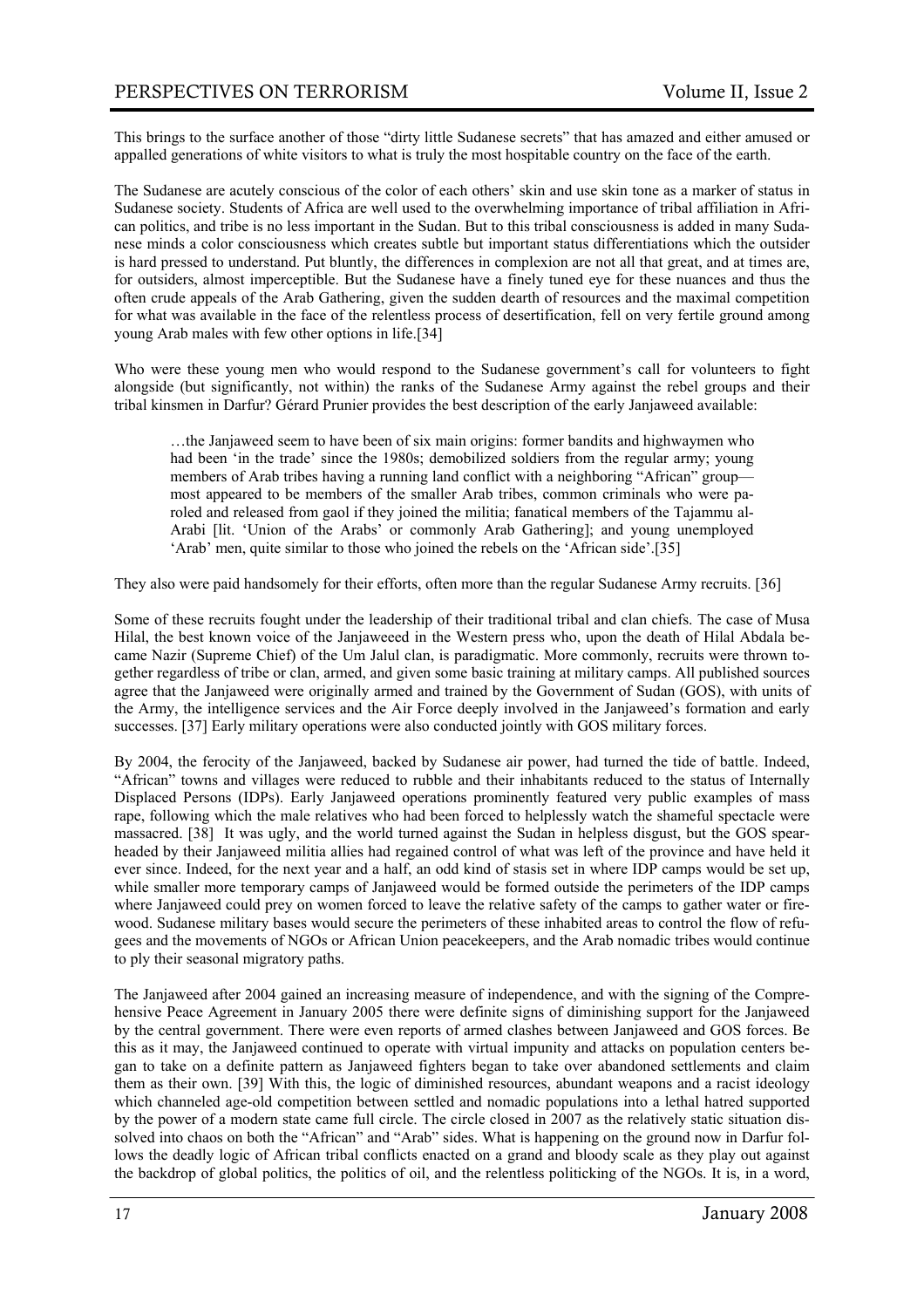chaos.

For those interested in the fascinating minutia of the situation, both Human Rights Watch and the International Crisis Group have produced excellent, detailed reports on the subject. [40] For our purposes, suffice to say that all Arab belligerents have brought tribal kinsmen into Darfur claiming them to have historic rights to the abandoned lands under Janjaweed control (some from as far as the Central African Republic), while Chad has pushed vast numbers of Arab tribesmen who have rebelled against either the Chadian government or become embroiled with Chadian President Idris Déby's Zagawa tribe (which has been at the center of the violence in Darfur as well) and has most recently followed them across the border with bombing raids and military strikes. [41] To add to the chaos, African Union peacekeepers were attacked, probably by JEM fighters or defectors (depending on whose story one finds credible). [42] Naturally, given such chaotic conditions, the Arab tribes have begun to fight each other, which has induced the Janjaweed to return to fight alongside their own clansmen and, in the resultant atmosphere of disappointment and betrayal *vis a vis* the central government, new and interesting linkages have emerged between "Arab" and "African" tribes at the expense of GOS forces. [43]

Meanwhile, a series of attacks on NGO aid workers (trucks were hijacked, 66 men were shot and women were raped by May 2007) caused the withdrawal of NGOs from the region. [44] Aid workers now come in only by helicopter and remain on the ground for only a few heavily guarded hours at a time. The "African" liberation movements, fueled by unlikely but pervasive rumors of an imminent breakthrough at the peace negotiations currently floundering in Libya, the even more unlikely dream of US\$10,000 compensation to any family on the ground, and integration into the national army for demobilized militia fighters, have multiplied from a mere few to nineteen squabbling groupuscules, making the process of negotiation all the more impossible. [45]

As the New Year of 2008 dawns, Darfur is a bigger mess than ever. And after fifteen years of active war, we still know next to nothing about the Janjaweed rank and file. Darfur has only become more dangerous, and the situation has become more intractable.

#### **The Dilemma**

The core of the dilemma is this: not only do we know virtually nothing of the Janjaweed fighters, if truth be told we know precious little about what goes through the minds of such men anywhere in the world at the moment when they are actively involved in the act of genocide or ethnic cleansing (the difference, to give President Bush the benefit of the doubt, is more in intent than in action in any case). This leaves us with controversial and often highly polemical reconstructions of events long past. [46] Or, equally unsatisfying to Western scholars ground in a tradition that reveres the peer reviewed written word, it leaves us at the mercy of the infinite malleability of memory, as reflected in the frustrations experienced by the those engaged in the current academic cottage industry of conducting prison interviews with those jailed for participation in the genocidal violence of such places as Rwanda or Sierra Leone.[47] In such interviews, almost to a man, the prisoners deny having themselves participated in the act of rape, although, with reluctance, some will admit to having witnessed "others" among their number commit such crimes. This historical revision would surprise no one who has worked with oral histories in any depth, nor would it come as a particular shock to anyone familiar with the repugnance for rape commonly held by African cultures. Given time, it is simply edited out of the perpetrators' memories. And who is to say that this lapse of memory is not real? We often forget that which is too painful to bear in active memory.

If the memories of perpetrators in other African conflicts find gender based violence too problematic to deal with, how much more so must be the case of the Janjaweed? These after all are Muslims whose radicalization process included the rhetoric of radical Islam through the Arab Gathering and, if Flynt and De Waal's brief fieldwork is to be credited, Islamic apocalypticism as well. [48] In the times of Jahiliyyah - the days of pre-Islamic darkness before the coming of the Prophet and the Revelation of the Qu'ran - gender based violence was the norm in Arabia. Young men proved their worthiness as men by participation in the *gazwa* or raid in which the kidnapping of a female of reproductive age was the highest prize. Female infanticide was a common practice among the poor. The Prophet gave women legal standing for the first time. He anathemized the *gazwa* when aimed at fellow Muslims and ended the practice of female infanticide. [49]

Not only the Janjaweed, but their victims too are Muslim. What prize, what dream, what desperation would move a man to act toward the destruction of his own soul? What earthly future does such a man have, given the African belief in the power of unrequited spirits who have the power to blight the fortunes of families, clans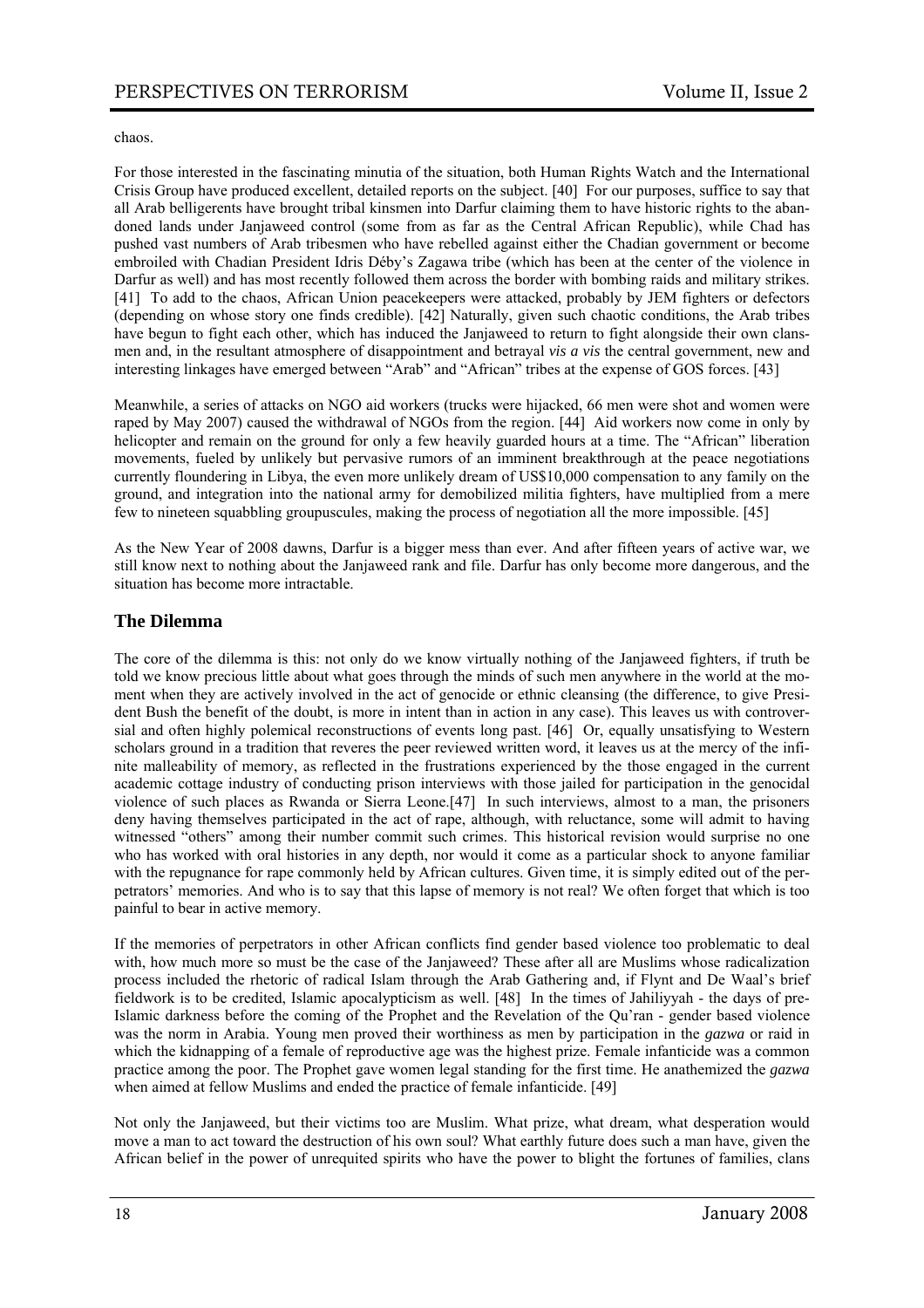and entire tribes if the proper rituals are not performed to put their spirits to rest? Such is the magnitude of Janjaweed violence that the dead victims of the militia can not be accurately counted, much less laid to rest or propitiated. As to the women who have been raped and yet live, many have been quoted to the effect that they envy the dead, for their lives as members of their families, clans and tribes are over. Traditional married life, childbearing and the ability to fulfill the roles for which women in African societies are raised to idealize are closed to them. [50] They are ghosts who haunt their living kin as unbearable reminders of their own impotence to protect them.

These women may be ghosts, but they are unquiet spirits. Virtually the whole of the vast pile of reports and articles noted at the beginning of this article are victim testimonies. Victim testimonies are moving and powerful. They are vital pieces of history and need to be collected, both for their historical value, and for their evidentiary value as international law has evolved to the point where rape in wartime is no longer seen as an unavoidable form of collateral damage but a fully fledged war crime in itself. [51]

But for all the power and eloquence of victim testimony, what a victim can never tell you—and what we must know if policies are to be crafted to prevent future Janjaweeds; future Darfurs—is the answer to the most basic question of all: Why? Why do (note the present tense) you do it? What are you thinking? What do you see and what do you dream? What pictures are in your mind when you close your eyes to sleep and what do you see at first light? How did you get here and where do you go from here when the conflict ends? There is no going home for your victims, but for you too the door to a normal life seems to be closed. Has the militia replaced or does it in some way exist uneasily alongside your tribal identity?

And having asked these, what are the questions which would prove or disprove with certainty the hypothesis that the Janjaweed are a fifth wave terrorist group? These would include:

1) **Localism**. Are the issues contested purely local, tribal and thus regional? Or, in keeping with the Islamic discourse in which Janjaweed rhetoric is couched, is there a global dimension to the Janjaweed dream?;

2) **Racism**. Is the violence an expression of mere racial animus, or is there something deeper, or perhaps something more practical like acquisition of land or physical resources?;

3) **Historical Continuity**. Is the Janjaweed phenomenon simply a continuation of the traditional enmity between Arab nomads and African settled pastoralists, exacerbated by the drought of the 1980s, the onset of the "Kalashnikov culture" and the politically expedient decision to arm the nomadic tribes rather than trust the loyalty (or ability) of the Army to deal with the rebellion of 1993, or does the Janjaweed phenomenon represent more of a millennial or existential dream?;

4) **Ijtihad**? [52] Have Janjaweed leaders used this forbidden form of exegesis (for Sunnis) to make Janjaweed actions compatible with Islamic text?;

5) **Social Structure**. What kind of social structures developed in Janjaweed camps, including the possible development of new or revived (and revised) religious rituals or the use of narcotic drugs prior to going into battle?;

6) **Gender**. Is the pervasive rape perpetrated by the Janjaweed intended as: a strategy of genocide, as a terrorist message aimed at the ethnic cleansing of the region; or is it mere opportunistic criminal violence—a matter of gender and power and profound social change?; and

7) What is the role of the **Hakama**, [53] female traditional singers, in exacerbating sexual violence in Darfur.

Given the situation on the ground in Darfur, such research would be much more difficult to conduct now than it would have been just a year or two ago. Moreover, the enterprise is fraught with ethical dilemmas for the researcher who would undertake such a project.

#### **Afterword and Postscript all Rolled Into One: Ethics and Janjaweed Research**

In the last analysis, fifth wave theory is just that; a theory. It focuses on societies at the verge of collapse, which produce terrorist movements with millennial dreams of remaking their people anew in a single generation. To accomplish this, the only logical avenue of action leads to sexual violence—rape on the grand scale—which is directed primarily at ethnic or tribal kin.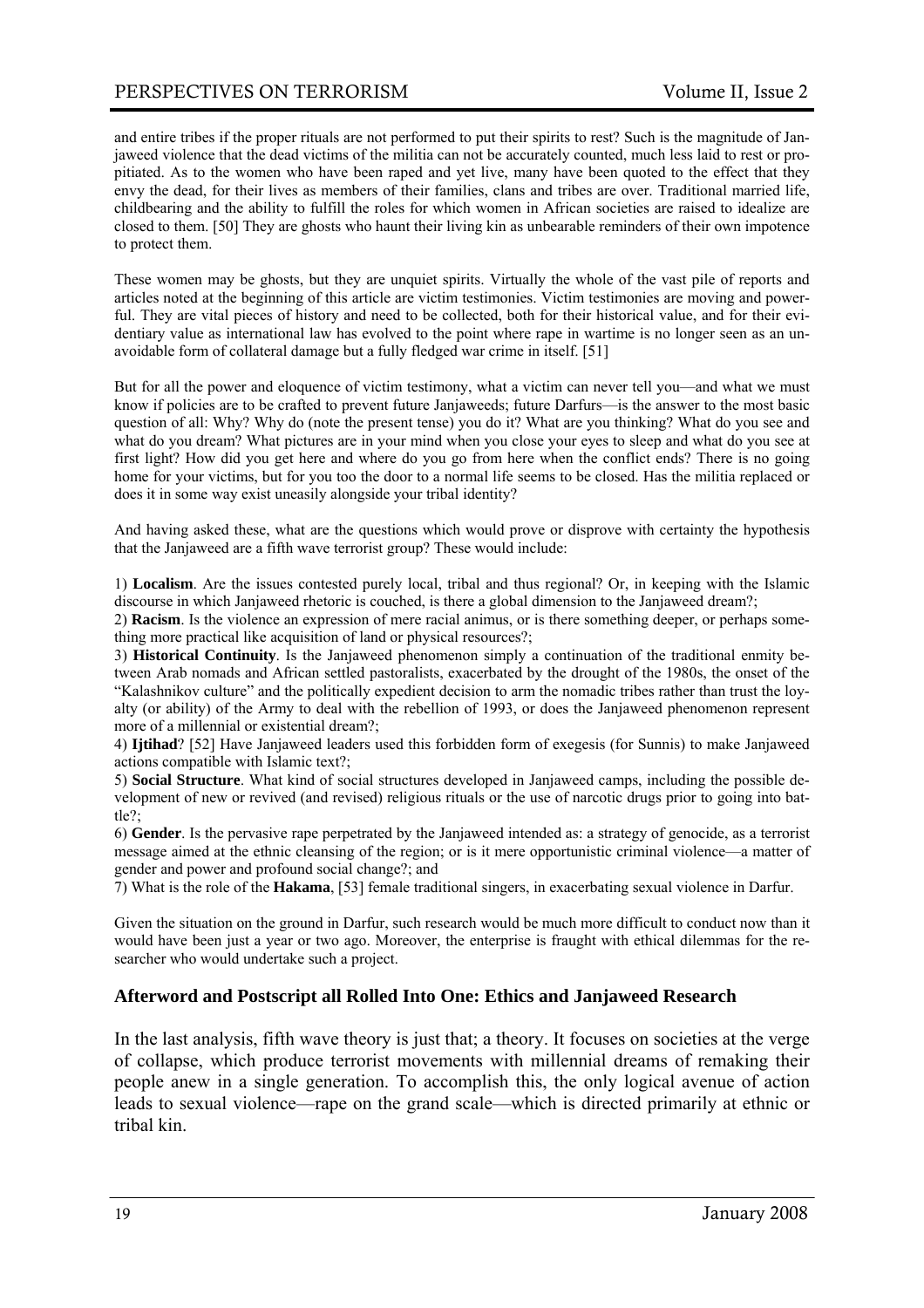From the vantage point of the outsider, the violence appears dispiritingly familiar. Like post-Cold War conflicts from Yugoslavia to Rwanda, it appears a savage throwback to an earlier time and the prevalence of rape in these conflicts is explained as simply "a product of the times" or a "byproduct of war which can no longer be tolerated". However, to know whether a terrorist group involved in such violence is a product of the fifth wave of modern terrorism as it has been defined in this paper can not be ascertained with certainty from afar unless that campaign has been relatively long-lived and has left a considerable oral or written "paper trail" of insider accounts documenting the goals, visions and dreams of its leaders and those of its rank and file members. The Khmer Rouge recorded everything in painstaking (if often deadening) detail. The Lord's Resistance Army's defectors and escapees have provided a vivid picture of Joseph Kony and the millennialist dreams of that movement. Both can be posited with a high degree of certainty to be fifth wave entities. T the case of the Janjaweed is less clear. They write nothing, for theirs is an oral culture, and the Sudanese government support has given little incentive for Janjaweed fighters to defect.

To determine whether the Janjaweed are a fifth wave terrorist group—and more, to better gauge the importance and validity of fifth wave theory itself, fieldwork is necessary. But this is more easily said than done. No independent academic researcher has, to my knowledge, attempted to conduct a research project at the height of a campaign of genocide or ethnic cleansing "embedded" (to use an Iraq War mediaism) with the perpetrators of the atrocities. As we have noted, research comes later, often *much* later. In African conflicts like that in Darfur which leave few written documents and where history is recorded in the minds and hearts of men, the truth becomes malleable and history self-serving. Essentially then, in ethical terms, such a project would be operating on a kind of *terra incognita*.

Recently, a nascent discussion has begun on the ethics of doing research in war zones. [54] There is of course considerable literature –mostly originating from military sciences - dealing with ethics in war, but these do not really speak to civilian researchers in war zones. NGOs have rules for their employees operating in conflict areas and these may provide some helpful guidance, but NGOs are organizations. The academic researcher, by the nature of his or her work, operates alone. Moreover, were I to undertake such a research project, I would employ a form of participant/observer methodology that the Sociologist of Religion Thomas Robbins has dubbed the "Interpretive Approach".[55] The Interpretive Approach involves intensive fieldwork based on extended residence with the research subject within the subjects own community, and often, within his or her own home. It includes immersion in the literature, written or oral, and aims to be able to produce for the reader, as accurately as possible, a vision of the world—this world and the next—as seen "through the eyes of the other". This methodology provides readers with the beliefs and motivations which drive violent and seemingly irrational actions, within the historical and sociological contexts of the belief systems and cultural milieus under study.

While my basic research approach will not change, I hold no illusions. The Janjaweed, Darfur and the Sudan present unique and potentially far more dangerous challenges than any of my previous work. However, I have spent a good deal of time in the Sudan, [56] having been there on four occasions and know the country well. I have no doubt that the research, despite its formidable challenges, would be successful. Yet there is no getting around the fact that such a course of research raises some critical ethical issues. I have experienced a few of these in much milder forms in the past, and dealt with them in previous publications. But it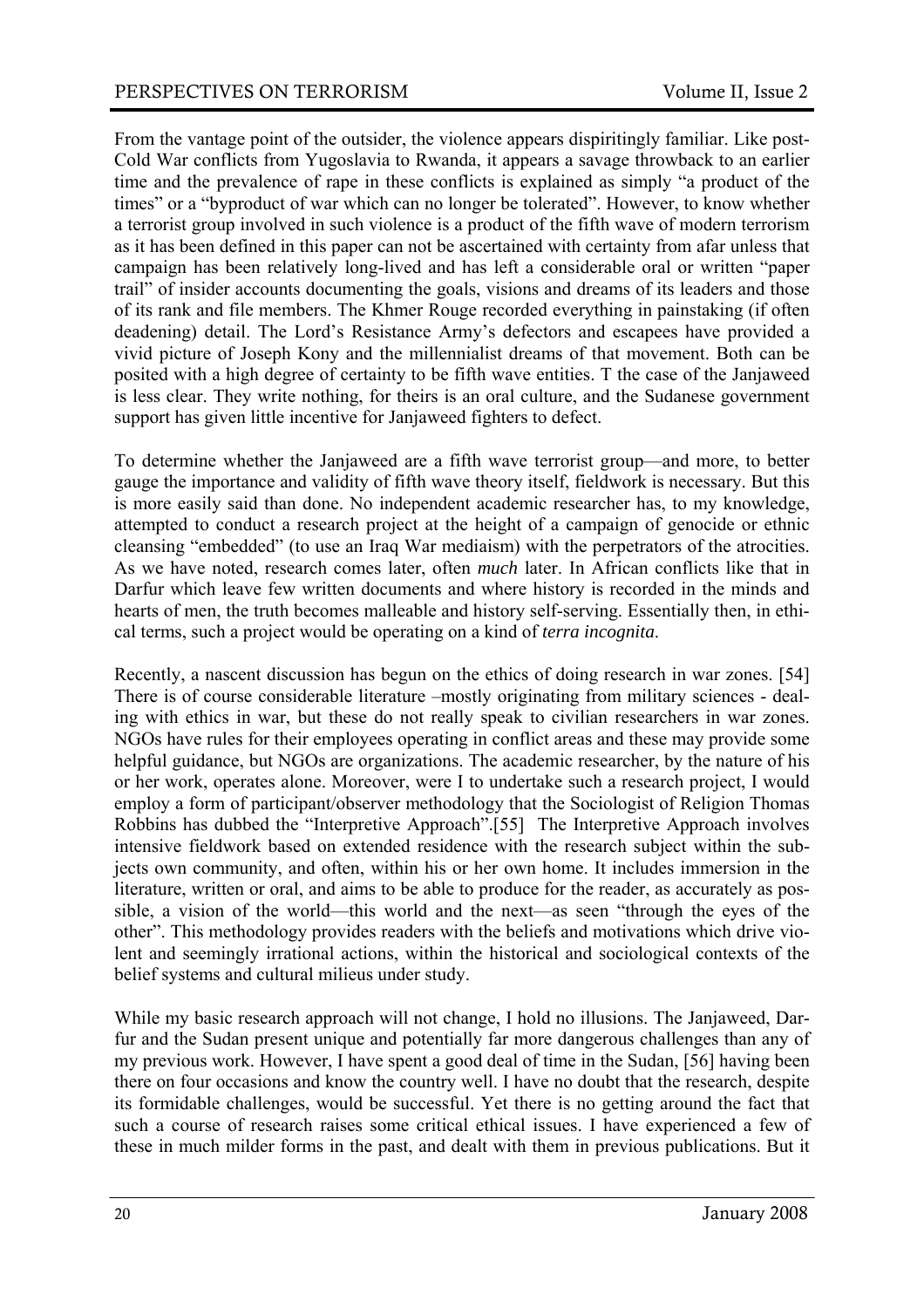also raises issues of a deeper, more searing nature, the responses to which I cannot now, in all candor, completely predict. [57]

First the easy question: is it ethical to even speak with perpetrators—to publish their views and ideas as if they held equal moral weight with the testimonies of victims? The question is valid, and I would respond in this way. Victim testimony is vital and compelling on a variety of fronts, but as we have noted, victims can never explain *why* a perpetrator acted as he or she did. And it is precisely this information that policy makers most require.

In my past publications, I have dealt with many of the most feared pariah groups of Western society and found, sometimes to my surprise, that spark, however dim, of humanity that connects even the most feared and demonized of perpetrators to the human race. In one of my publications, I put that moment of recognition in these terms:

If this finding could be given a name, it would be this: the shock of shared humanity. And in truth, this bothered me greatly. How could such people be so much like us? And why would this seem so obvious to me, and so opaque to the wider culture and the academic world alike? Surely I felt, the problem must lie with me. It was at this point that I seriously thought of finding some other avenue of research.

It was at this nadir that a colleague and good friend, Doug Milford of Wheaton College in Illinois, made an off-hand observation that would in a significant way change the course of my work. Wheaton is a Christian college and Doug himself is a devout evangelical Christian. Thus, when he observed in the context of suggesting that perhaps aspects of my research… would be better left untouched—that the real problem was that I had been given a gift of discernment which allowed me to find, at the deepest level, the spark of goodness, of humanity, in even the most lost of souls, it caused me to reflect deeply on the implications of the idea.

In the evangelical worldview, evil is a literal, ever-present reality in the world. And discernment is understood as one of the gifts of the spirit which God grants to allow the faithful to discern between truth and deception. Thus the force of the idea. This after all is at the core of all of the great religious traditions. In Judaism, it is conceived as the Sacred Spark and in Christianity it is the human soul. In Buddhism, it is the Buddha nature. But by any name, and in any tradition, it is the power of discernment, the search for the core of humanity and the spark of the divine, that unites us all in the human family. And it is this universal truth of the oneness of all human creation which we so often forget in dealing with those with whom most violently disagree. It is this recognition of shared humanity which is so lacking in the popular constructions of the radical right, and it is precisely the lack of this recognition of shared humanity that allows for the creation of the imaginary monsters of terra incognita. There are real world implications of all this. [58]

The second set of ethical questions raised by such a project is beyond my experience, and thus not so easily answered. I have in my life been in active conflict zones. I have seen people hurt, and I have seen people killed. It is sometimes not easy to live with these memories, but the violence of the Janjaweed is on another scale of magnitude altogether. The proposed research is unique in its conception. In particular, the kind of sexual violence associated with the Janjaweed is, to virtually all of us in the Western world, unimaginable. The ethical issues arising from mere proximity, much less giving witness, to such atrocities are immense, and immensely hard to fathom. The normal ethical codes in doing participant observer research—protection of research subjects, anonymity when requested, and the like which are best articulated in the Anthropological Association literature have always governed my fieldwork ethics. Yet the Janjaweed presents unique moral and ethical dilemmas and unique legal issues.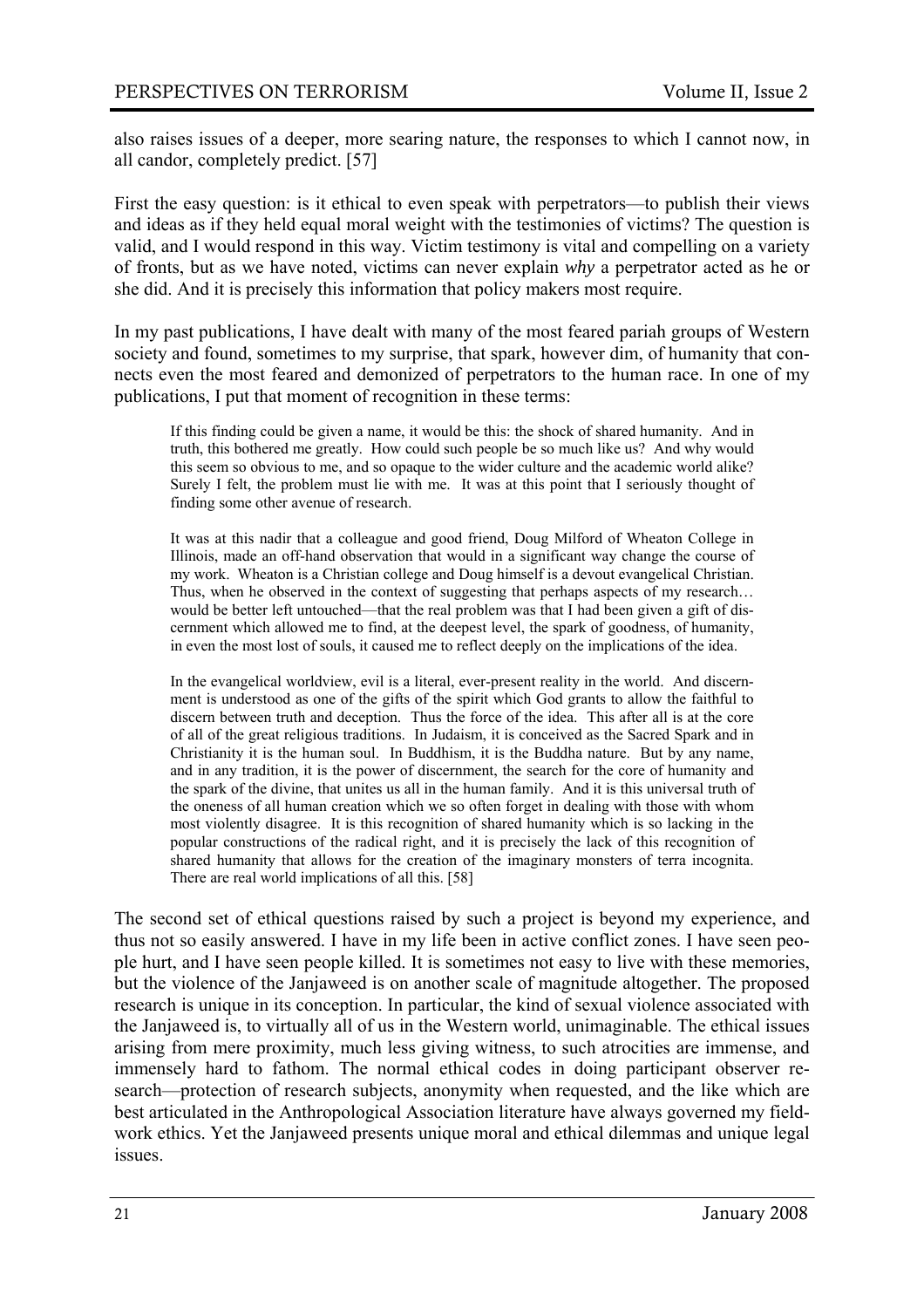I have thought deeply about these issues, and have begun to consult with colleagues in a number of fields about the ethical and legal issues and responsibilities that could arise from this research. Fortunately, as a member of the Executive Board and Book Review Editor for the journal *Terrorism and Political Violence*, I have a wide network of colleagues in a number of academic disciplines, as well as government and security officials and members of NGOs from around the world to draw upon. Each of these colleagues in turn has global networks of their own with which to consult on these issues. At this point, I have no answers, only questions.

Which points up the unique interactive value of an on-line journal like *Perspectives on Terrorism* where the ideas and views of a number of colleagues can be sought on the viability, as well as the ethics, of a research project of this nature. I very much invite comment either in the journal's private Article Discussion Forum or (preferably) by private email on this article, and on the wider ideas that it raises in terms of the viability and ethical standards of such research.

Finally, why would anyone want to undertake such research? The answer is simple enough, and best elucidated by the great scholar and statesman of the Sudan, Prof. Francis Deng, who in turn borrowed it from a Western scholar who has studied the Sudan for many years, Prof. Robert O. Collins:

It really does not matter what particular government is in power parliamentarian, military or Islamist—it is the daily encounters with the warmth, charm and friendliness of Sudanese of every ethnicity I have known which makes them unique among the people of the world. I have asked myself many times what makes them so affectionate, helpful and hospitable, and I have no answer. I do not know that I can recall any Westerner who has not established a deep affection for the Sudanese while at the same time cursing the 'bloody country'. I have never found anyone who can produce a satisfactory answer for his love of the Sudanese that appears an irrational emotion so common among expatriates that is jokingly called the incurable disease of 'Sudanitis'… [59]

*Jeffrey Kaplan is an Associate Professor of Religion and Director of the University of Wisconsin Oshkosh Institute for the Study of Religion, Violence and Memory.* 

#### **NOTES:**

[4] Johan Huizinga, The Waning of the Middle Ages: A Study of the Forms of Life, Thought, and Art in France and the Netherlands in the Xivth and Xvth Centuries (New York: St. Martin's Press, 1985).

[5] Arthur M. Schlesinger Jr., "The Cycles of American Politics," in Arthur Meier Schlesinger, The Cycles of American History (Boston:

<sup>[1]</sup> The published version is David C. Rapoport, "Modern Terror: The Four Waves," in Attacking Terrorism: Elements of a Grand Strategy, ed. Audrey Cronin and J. Ludes (Washington, D.C.: Georgetown Univ. Press, 2004), 46-73.

<sup>[2]</sup> Roger Griffin, "Net Gains and GUD Reactions : Patterns of Prejudice in a Neo-fascist Groupuscule," Patterns of Prejudice 33: 2 (1 April 1999), 31-50.

<sup>[3]</sup> Most famously as the dreaded Moscow based 'Terror Central' of Claire Sterling, The Terror Network: The Secret War of International Terrorism (New York: Holt, Rinehart, and Winston, 1981). For a more academic take on the Cold War theories of terrorism as centrally directed, see the anthology Uri Ra'anan and Fletcher School of Law and Diplomacy., Hydra of Carnage: The International Linkages of Terrorism and Other Low-Intensity Operations: The Witnesses Speak (Lexington, Mass.: Lexington Books, 1986).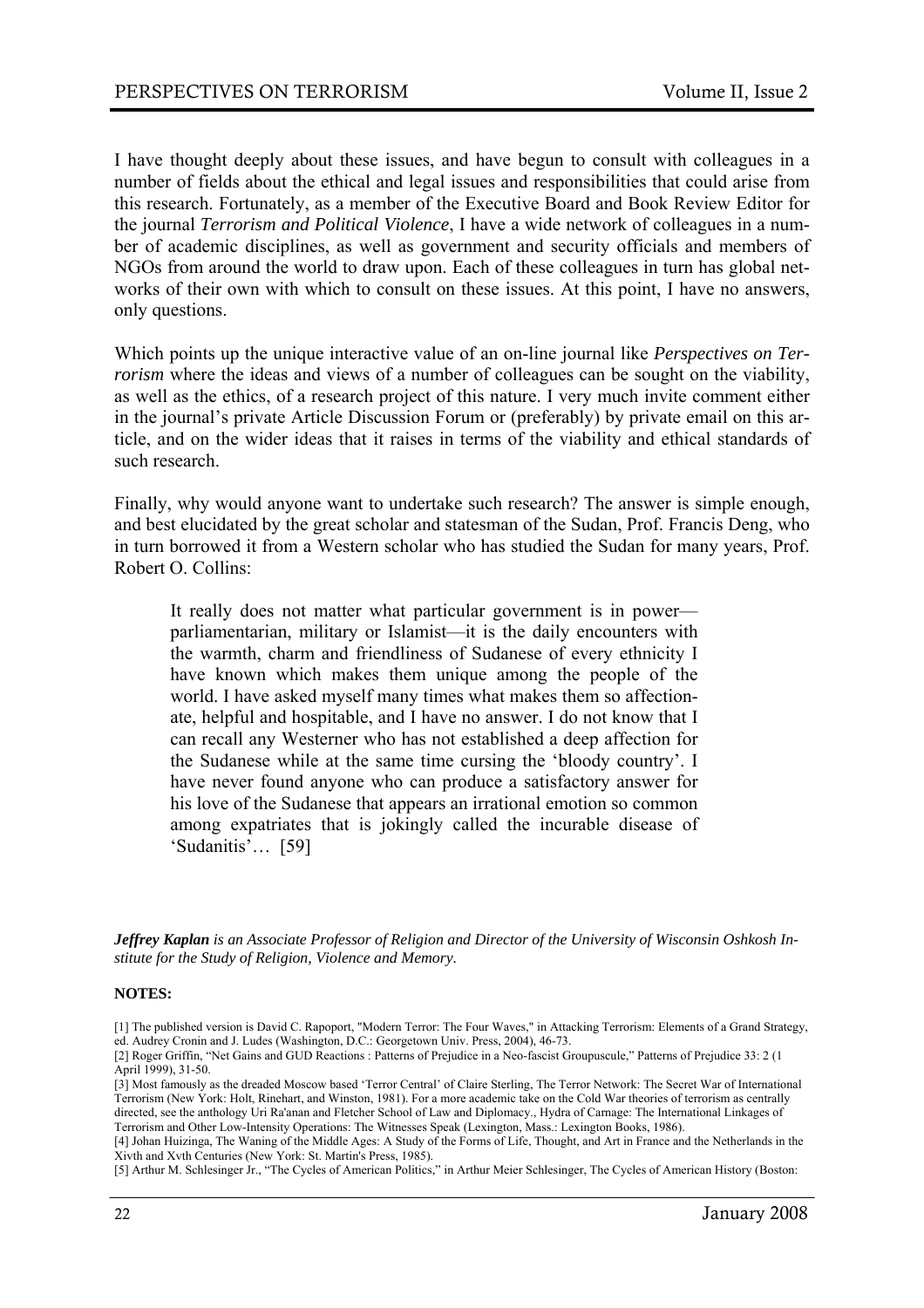Houghton Mifflin, 1999), 23-50.

[6] "The complete Chuang Tzu based on the translation by James Legge (of 1890)." http://taoistresource.home.comcast.net/

source/0697\_il.htm

[7] The full theory is explicated at length in Jeffrey Kaplan, "The Fifth Wave: The New Tribalism?" Terrorism and Political Violence 19, no. 4 (2007): 545-70.

[8] For good sources, see for example David P. Chandler, Brother Number One: A Political Biography of Pol Pot (Boulder, Colo.: Westview Press, 1992), Craig Etcheson, The Rise and Demise of Democratic Kampuchea, Westview Special Studies on South and Southeast Asia (Boulder, Colo.: Westview, 1984), Ben Kiernan, How Pol Pot Came to Power: A History of Communism in Kampuchea, 1930-1975 (London: Verso, 1985), François Ponchaud, Cambodia Year Zero (London: Allen Lane, 1978).

[9] Kaplan, "The Fifth Wave: The New Tribalism?" 549.

[10] The pre-state Khmer Rouge is little discussed in the literature of terrorism, perhaps because of the enormity of the genocidal project which the movement was to undertake once in power. But I agree with Brice Hoffman and many others in asserting that terrorism is by definition oppositional in nature. Regimes exercise terror, oppositional movements may utilize terrorism as a tactic of opposition, owing to the asymmetrical nature of their struggle with states. For this argument, see Bruce Hoffman, Inside Terrorism, Rev. and expanded ed. (New York: Columbia University Press, 2006), 15-16.

[11] Kaplan, "The Fifth Wave: The New Tribalism?" 548.

[12] The best source on Alice Lakwena, who recently died in exile in Kenya, remains Heike Behrend, Alice Lakwena & the Holy Spirits: War in Northern Uganda, 1985-97 (Oxford: Fountain Publishers, 1999). For two good obituaries of Alice Lakwena, see "Alice Lakwena," Economist.com, January 25, 2007, http://www.economist.com/obituary/displayStory.cfm?story\_id=8584604&fsrc=nwlehfree; and "Alice Lakwena," Timesonline, January 24, 2007. http://www.timesonline.co.uk/tol/comment/obituaries/article1295608.ece.

[13] Which included such oddities for a militia as proscribing killing, forbidding its soldiers to take cover under fire, or to go into battle with any more or any less than two testicles; see Ibid., 47.

[14] For relevant case studies, see for example Joanne Csete, Juliane Kippenberg, and Human Rights Watch (Organization), The War within the War: Sexual Violence against Women and Girls in Eastern Congo (New York: Human Rights Watch, 2002), 326-41Christine Chinkin, "Rape and Sexual Abuse of Women in International Law," European Journal of International Law 5, no. 3 (1994), Human Rights Watch, "Entrenching Impunity: Government Responsibility for International Crimes in Darfur," (Human Rights Watch, 2005), Amnesty International., "Darfur: Rape as a Weapon of War: Sexual Violence and Its Consequences," (2004).

[15] For example, Emily Wax, "'We Want to Make a Light Baby': Arab Militiamen in Sudan Said to Use Rape as Weapon of Ethnic Cleansing," Washington Post, June 30, 2004, 1.

[16] Kaplan, "The Fifth Wave: The New Tribalism?" 560.

[17] Peter Landesman, "A Woman's Work," New York Times, September 15, 2002. http://query.nytimes.com/gst/fullpage.html? res=9505EEDA1F3EF936A2575AC0A9649C8B63.

[18] Human Rights Watch/Africa. and Human Rights Watch Children's Rights Project., The Scars of Death: Children Abducted by the Lord's Resistance Army in Uganda (New York: Human Rights Watch, 1997), 5-36Ruddy Dorn and Koen Vlassenroot, "Kony's Message: A New Koine? The Lord's Resistance Army in Northern Uganda," African Affairs 98, no. 390 (1999), Angela Veale and Aki Stavrou, "Violence, Reconciliation and Identity: The Reintegration of Lord's Resistance Army Child Abductees in Northern Uganda," (Institute for Security Studies South Africa, 2003), 1pGeorge Omona and Karen Elise Matheson, "The Hidden Health Trauma of Child Soldiers," Lancet, 337-52Anthony Vinci, "Existential Motivations in the Lord's Resistance Army's Continuing Conflict," Studies in Conflict and Terrorism 30, no. 4 (2007), 29-52Paul Jackson, "The March of the Lord's Resistance Army: Greed of Grievance in Northern Uganda?" Small Wars and Insurgencies 13, no. 3 (2002). To name but a few.

[19] Julie Flint and Alexander De Waal, Darfur: A Short History of a Long War (London: Zed Books, 2005), Gérard Prunier, Darfur the Ambiguous Genocide (London: C. Hurst & Co., 2005).

[20] Typical of this literature, and in fact one of the better examples, is Brian Steidle and Gretchen Steidle Wallace, The Devil Came on Horseback: Bearing Witness to the Genocide in Darfur (New York: Public Affairs, 2007).

[21] IRIN Special Report, "Our Bodies - Their Battle Ground: Gender-based Violence in Conflict Zones." The report and film can both be downloaded from http://www.irinnews.org/IndepthMain.aspx?IndepthId=20&ReportId=62814.

[22] http://www.washingtonpost.com/wp-srv/world/interactives/sudan/.

[23] To take just one Hollywood example from my generation, Mia Farrow at http://www.miafarrow.org/. Hotter by far, and available in a plethora of languages, see Angelina Jolie's Darfur journals http://www.elros.altervista.org/aj/ajindex.htm. And I suppose balance demands the inclusion of George Clooney's adventures in Sudan and Chad, which can be viewed directly on Youtube http://www.youtube.com/ watch?v=eFVlHsaq5yg. On the Rock for Darfur tour, see http://www.myspace.com/rockfordarfur.

[24] The point is made well in Human Rights Watch, Watch, "Entrenching Impunity: Government Responsibility for International Crimes in Darfur." (2005).

[25] The exact quote was "arms are the adornments of men," and Imam Musa used it in the context of getting a large audience in a village to put down their weapons long enough to listen to his words, which were "stronger than bullets." By the end of the 1980s, to use Imam Musa's metaphor, the men of Darfur had learned the fine art of accessorization with the AK-47, which sold for less than \$40, the ultimate fashion statement. On Imam Musa, see Fouad Ajami, The Vanished Imam: Musa Al Sadr and the Shia of Lebanon (Ithaca: Cornell University Press, 1986). For a wonderful description of the coming of the Kalashnikov culture to Darfur, see Prunier, Darfur the Ambiguous Genocide.

[26] I well recall having recently returned to the US from many years in the Middle East to pursue my Ph.D. when I ran across a small article in the back of the New York Times noting that a significant amount of off-shore oil had been found in Sudanese waters. My thought that day, considerably redacted for publication, was, "Poor Sudanese (not the word used at the time, but in historical hindsight it will more than serve—a point about the flexibility of memory that has considerable relevance to this article), now on top of all their other problems they are going to have to have human rights." Indeed, within a month over thirty individual pieces of legislation were introduced in the US Congress criticizing the Sudanese government for its practices on human rights and religious liberties. Amazing how the denizens of oil states elicit a degree of sympathy that poor, war torn countries without oil—the Sudan for example—fail to elicit from states, and quite often, from the NGO community as well. On the legislative outpouring of crocodile tears for the plight of the Sudanese, see Walid Phares, "The Sudanese Battle for American Opinion," Middle East Quarterly V, no. 1 (1998): http://www.meforum.org/article/383.

[27] http://humanrights4all-africa.blogspot.com/2007/04/google-maps-darfur-crisis.html.

[28] "President Bush Discusses Genocide in Darfur, Implements Sanctions," Statement in White House Diplomatic Reception Room, May 29, 2007. http://www.whitehouse.gov/news/releases/2007/05/20070529.html. The situation in Darfur more closely resembles ethnic cleansing then genocide, with the Janjaweed acting as the tip of the spear aimed at the Fur and other sedentary tribes (the so-called "African tribes" in the press) and rape as the primary tool through which these target groups are being forced from their land. Once out of the way,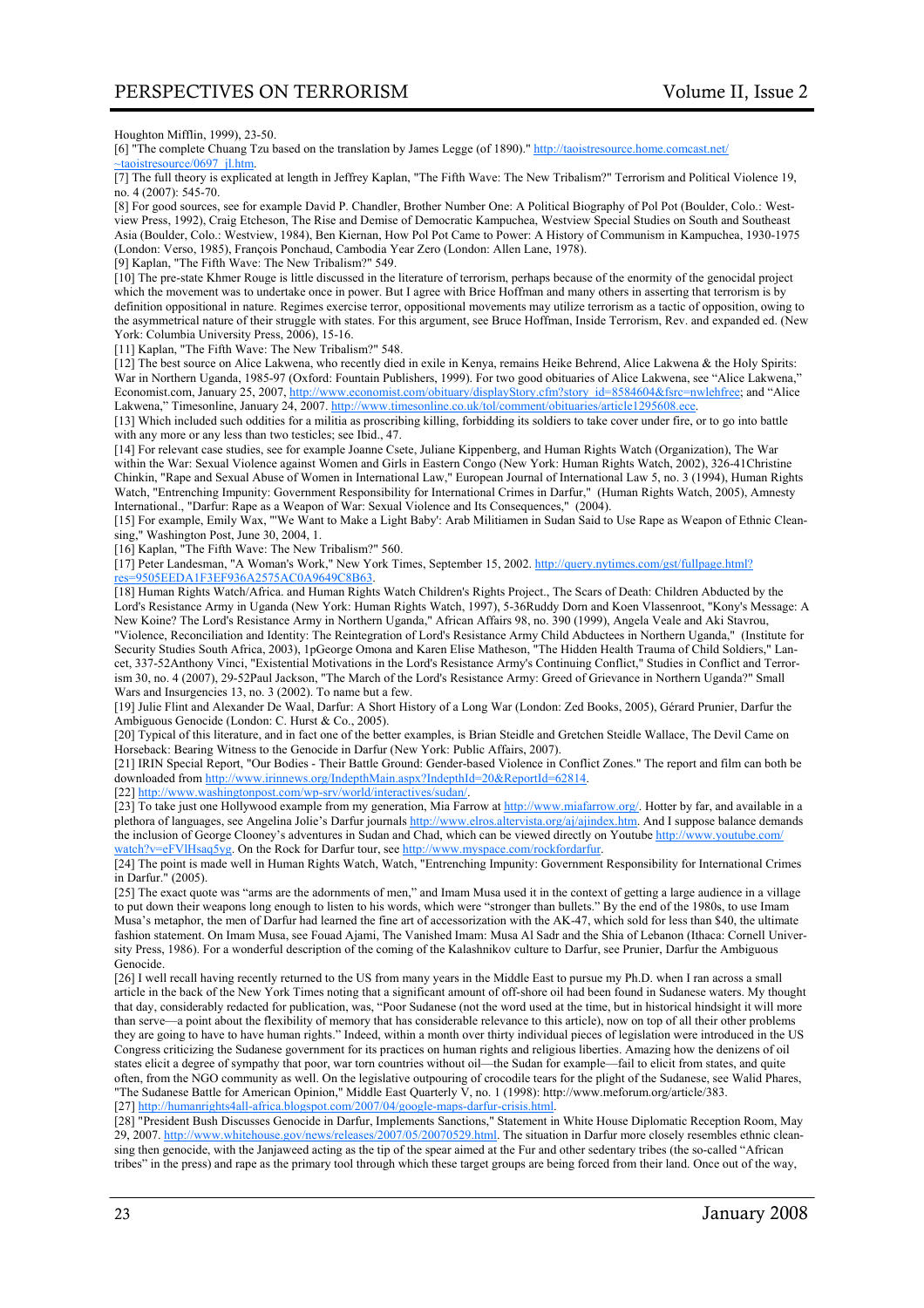the Janjaweed have evinced little interest in following them or finding ways to exterminate them, which is ultimately what drives a genocidal campaign. On this topic, see for example Marnie McCuen, The Genocide Reader: The Politics of Ethnicity and Extermination (Hudson, Wis.: GEM Publications, 2000), Samuel Totten, William S. Parsons, and Israel W. Charny, Century of Genocide: Critical Essays and Eyewitness Accounts, 2nd ed. (New York: Routledge, 2004).

[29] Alexander De Waal, Famine That Kills: Darfur, Sudan, Rev. ed., Oxford Studies in African Affairs (Oxford; New York: Oxford University Press, 2005). Cf. University for Peace, "Environmental Degradation as a Cause of Conflict in Darfur" (papers presented at the Environmental Degradation as a Cause of Conflict in Darfur, Conference in Khartoum, Sudan, December 2004), 101.

[30] The book that best documents the Libyan designs on Chad and its role of Darfur in those designs in the 1980s is Millard Burr and Robert O. Collins, Darfur: The Long Road to Disaster (Princeton, NJ: Markus Wiener, 2006). Unfortunately, the heart of the book is simply a reprint of Millard Burr and Robert O. Collins, Africa's Thirty Years War: Libya, Chad, and the Sudan, 1963-1993 (Boulder, Colo.: Westview Press, 1999). The last two chapters cover the current crisis, but most of this material is taken from Flint and De Waal's text. [31] On the CPA, see International Crisis Group, "The Khartoum-Splm Agreement: Sudan's Uncertain Peace," in Africa Report N°96  $(2005).$ 

[32] The full text of the volume in translation can be found at http://www.sudanjem.com/sudan-alt/english/books/blackbook\_part1/ blackbook\_part1\_20040422\_bbone.pdf. The second volume can be found on the Justice and Equality Movement (JEM) website at http:// www.sudanjem.com/en/index.php.

[33] Discussion with Ambassador Ukek in Oshkosh, Wisconsin, 1 October 2007.

[34] Margie Buchanan-Smith and Susanne Jaspars, "Conflict, Camps and Coercion: The Continuing Livlihoods Crisis in Darfur Final Report," (World Food Program (WFP) Sudan, 2006). Cf. Flint and De Waal, Darfur: A Short History of a Long War, 49-57. [35] Prunier, Darfur the Ambiguous Genocide, 97-98.

[36] Ibid., 98.

[37] Both the Prunier and the Flint and De Waal monographs agree on this point. For more detailed information, see for examples: "Entrenching Impunity: Government Responsibility for International Crimes in Darfur," (Human Rights Watch, 2005). Human Rights Watch, "Darfur Documents Confirm Government Policy of Militia Support," in Human Rights Watch Briefing Paper (2004). Ted Dagne and Bathsheaba Everett, "Sudan: The Darfur Crisis and the Status of the North-South Negotiations," ed. Congressional Research Service (CRS, 2004). "Report of the International Commission of Inquiry on Darfur to the United Nations Secretary-General: Pursuant to Security Council Resolution 1564 of 18 September 2004." Geneva, 25 January 2005. www.un.org/News/dh/sudan/com\_inq\_darfur.pdf.

[38] IRIN, "Sudan: The Escalating Crisis in Darfur," (2003), Watch, "Entrenching Impunity: Government Responsibility for International Crimes in Darfur.", International., "Darfur: Rape as a Weapon of War: Sexual Violence and Its Consequences.", Wax, "'We Want to Make a Light Baby': Arab Militiamen in Sudan Said to Use Rape as Weapon of Ethnic Cleansing.", Alfred de, "Darfur Women Describe Gang-Rape Horror," ABC News 2007, Jen Marlowe et al., Darfur Diaries: Stories of Survival (New York: Nation Books, 2006), Samuel Totten and Eric Markusen, Genocide in Darfur: Investigating the Atrocities in the Sudan (New York: Routledge, 2006). [39] Jaspars, "Conflict, Camps and Coercion: The Continuing Livlihoods Crisis in Darfur Final Report."

[40] International Crisis Group, "Darfur's New Security Reality," in Africa Report No. 134 (2007), Human Rights Watch, "Darfur 2007: Chaos by Design," (2007). The ICG report is more recent and is much recommended for its focus on tribal politics.

[41] "Chad Reiterates Determination to Pursue Rebels in Sudan," the Sudan Tribune, January 9, 2008. http://www.sudantribune.com/ spip.php?article25499

[42] "Darfur Attack Kills Peacekeepers," BBC News, 1 October 2007, http://news.bbc.co.uk/2/hi/africa/7020596.stm. And most recently, "Sudanese Troops Fire on UN Convoy in Darfur," Washington Post, January 9, 2008, 12.

[43] For the exquisitely complex details, see International Crisis Group, "Darfur's New Security Reality."

[44] For a detailed table of these incidents, see "Non-Governmental Organizations (NGOs) Under Attack in Sudan," http://

www.humanrightsfirst.org/international\_justice/darfur/table/ngo-table.aspx.

[45] Discussion with Ambassador Ukek in Oshkosh, Wisconsin, 1 October 2007.

[46] See for one famous example Daniel Jonah Goldhagen et al., The "Willing Executioners"/"Ordinary Men" Debate: Selections from the Symposium, April 8, 1996 (Washington, D.C.: United States Holocaust Research Institute, 1996).

[47] Which is not to say that this work has not produced some superior scholarship. See for example Scott Straus, The Order of Genocide: Race, Power, and War in Rwanda (Ithaca: Cornell University Press, 2006).

[48] Flint and De Waal, Darfur: A Short History of a Long War, 33.

[49] For a good, recent and wonderfully classroom friendly biography of the Prophet, see Karen Armstrong, Muhammad: A Prophet for Our Time (New York: Atlas Books/HarperCollins, 2006). Muhammad's threat was poetic justice to the core. He warned that any Muslim who killed a girl child would, upon his death, first see that child who would ask what she had done to deserve death? As in her innocence no answer could be posited, the unfortunate man would be whisked immediately to hell. It is important here to note the practicality of Islam. Female infanticide was a plague of the ancient world, East and West. Through the institution of an alms tax, Muhammad eliminated the economic necessity for such a practice and thus ended it within a generation—a remarkable achievement in the ancient world whose lesson is binding upon Muslims to this day.

[50] For attempts to heal the physical, and to some extent the psychological and spiritual wounds of such women, see especially the filmed version of the IRIN Special Report, "Our Bodies - Their Battle Ground: Gender-based Violence in Conflict Zones." Similarly, a woman interviewed in the Washington Post's Darfur video recounts who she was taken by ten Janjaweed, nine of whom raped her. She is pictured as alone and isolated and wishes aloud that they had simply killed her. http://www.washingtonpost.com/wp-srv/world/interactives Cf. Amnesty International., "Darfur: Rape as a Weapon of War: Sexual Violence and Its Consequences."

[51] Amnesty International, "Darfur: Rape as a Weapon of War, Sexual Violence and It's Consequences." http://web.amnesty.org/library/ print/ENGAFR540762004. This source includes a discussion of the Hakama, the female singers whose songs goad Janjaweed fighters on to acts of sexual violence.

[52] Iitihad is the interpretation of sacred text in light of current events. It was forbidden to Sunnis when the teachings of al-Ghazali (d. 1111) gradually 'closed the gates of ijtihad' in the twelfth century. Shi'ite scholars continue the practice, but only the most senior or their ranks are allowed to practice ijtihad. Arguably, the ultimate quest of modern radical Islamists is, on a theological level, to reopen the gates of ijtihad and to democratize its practice.

[53] The Hakama are an interesting case study in themselves, and a definite circumstantial indicator that the Janjaweed are indeed fifth wave actors. See Jeevan Vasagar and Ewen MacAskill, "Arab Women Singers Complicit in Rape, Says Amnesty Report," Guardian, July 20, 2004, http://www.guardian.co.uk/sudan/story/0,14658,1264901,00.html.

[54] Elizabeth Dauphinée, The Ethics of Researching War: Looking for Bosnia, New Approaches to Conflict Analysis (Manchester: Manchester University Press, 2007).

[55] Thomas Robbins, "Religious Movements and Violence: A Friendly Critique of the Interpretive Approach," Nova Religio 1, no. 1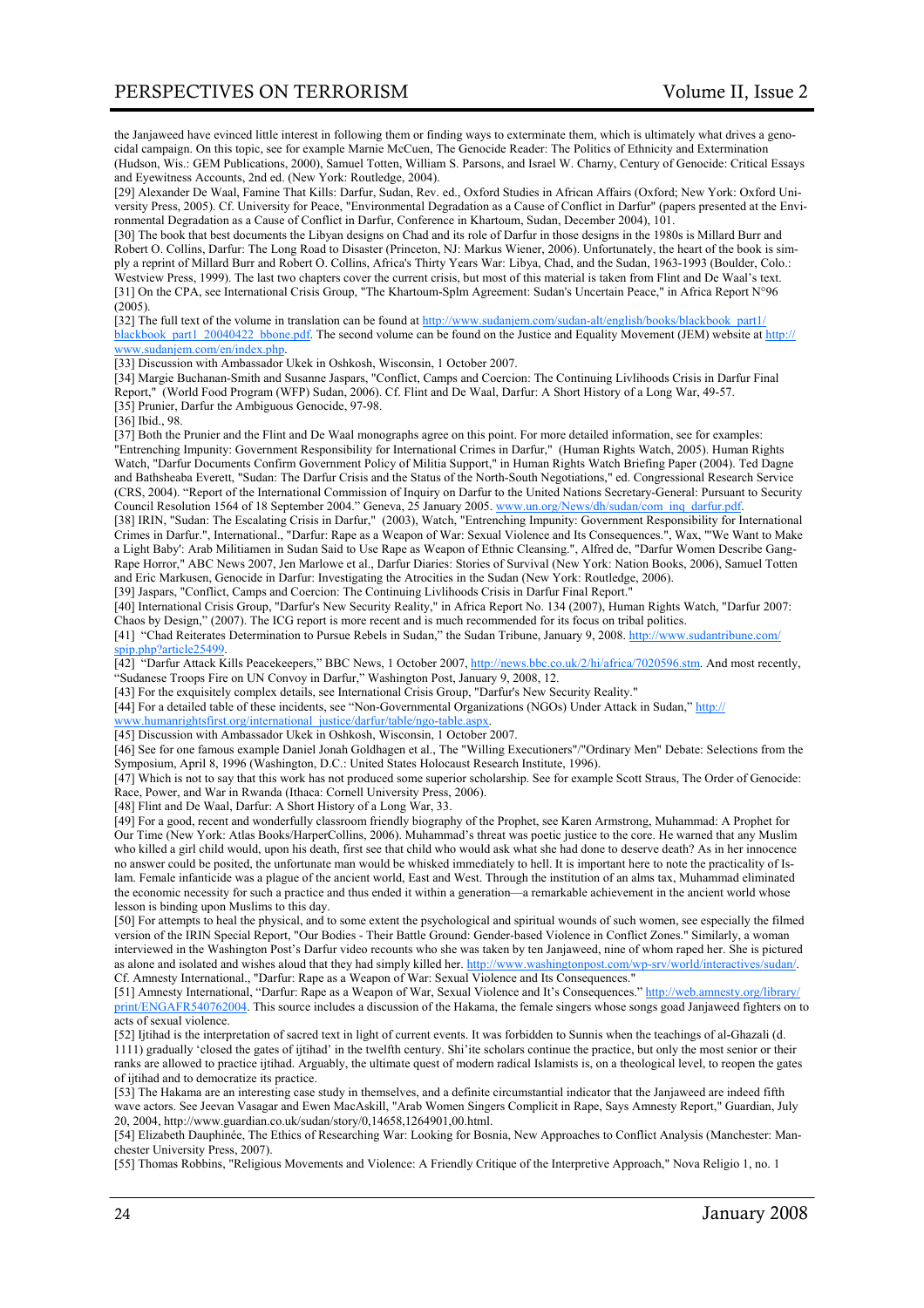# **An Argument for Terrorism**

By Richard Jackson [1]

It has become something of a cliché to note that there are over 200 definitions of terrorism in existence within broader terrorism studies literature; that many terrorism scholars have given up on the definitional debate and use the term unreflectively; and that such a state of affairs hampers theoretical progress and skews terrorism research in unhelpful ways. However, the significance and consequences of the definitional debate go far beyond such narrow academic confines, important as they are to the field. Rather, the issue of definition is central to the way in which the Global War on Terror is prosecuted by the authorities both domestically and overseas. It also affects the way in which terrorism is understood and dealt with as a criminal act under international and domestic law. In the academic and cultural realms, the definition of terrorism has important implications for the way knowledge and commonsense about the subject is constructed and reproduced socially. Furthermore, it has substantial indirect consequences for individuals and groups labelled as terrorists – who may then be legally subject to torture, rendition and internment without trial – and for the "suspect communities" they belong to.

This paper argues that despite a number of serious political and ontological obstacles to the definition of terrorism, it should be possible to agree on a clear set of criteria that can be employed to distinguish and conceptualise terrorism as a unique form of political violence. There are a great many advantages to adopting these definitional criteria. More importantly, there are political-normative imperatives for retaining "terrorism" as a central organising concept for the field. The paper begins by discussing some of the main challenges in defining terrorism and the kinds of knowledge practices this has resulted in to date. The second section outlines a set of criteria that analysts can employ to distinguish terrorism from other forms of political violence. The final section of the paper attempts to demonstrate how this approach to terrorism can play a role in strengthening rules and norms against illegitimate and oppressive forms of political violence, whether it is committed by state or nonstate actors.

#### **The Constitution of Terrorism**

I have already noted that the definitional debate in terrorism studies has reached something of a stalemate. Not only is there no agreed definition among scholars, but an analysis of 490 articles published in the leading terrorism studies journals between 1990 and 1999 revealed that only eight, or 1.6 percent of them, could be regarded as conceptually-oriented papers.[2] This suggests that many scholars have largely given up on the challenging theoretical debates surrounding the central concept of the field. An examination of broader terrorism studies literature suggests four main approaches and practices towards the definition and conceptualisation of terrorism.[3] Arguably the most frequent practice—particularly amongst scholars who are newly arrived to the subject—is to simply use the term without defining it, on the misguided assumption that it is widely understood and accepted. Such an approach is problematic for a number of very obvious reasons, not least because terrorism is a highly emotive and divisive concept which different scholars and societies have often understood in very different ways.

A second approach, confined mainly to political leaders and security officials, but also to a surprising number of researchers and media pundits, is to define terrorism as an ideology or movement. Although groups specializing solely in terror do sometimes form, they are extremely rare and typically remain highly unstable and ephemeral. There are very few such groups operating today. In reality, most terrorism occurs in the context of wider political struggles in which the use of terror is one strategy among other more routine forms of contentious action.[4] As Charles Tilly puts it, "Properly understood, terror is a strategy, not a creed. Terrorists range across a wide spectrum of organizations, circumstances, and beliefs."[5]

Third, it is not uncommon to see researchers adopt an actor-based definition in the literature, whereby terrorism is defined as a particular form of political violence committed by non-state actors who attack civilians. Bruce Hoffman, for example, argues that terrorism involves violence "perpetrated by a *subnational group* or *non-state entity*."[6] This is in keeping with the U.S. State Department's highly influential definition of terrorism, which conceives of terrorism as "premeditated, politically motivated violence perpetuated against non-combatant targets by *subnational groups* or clandestine agents, usually intended to influence an audience."[7] For scholars who adopt this definition, terrorism is largely indistinguishable from insurgency, militancy, guerrilla warfare and the like. More importantly, inherent to this approach is an assumption that while states may commit atroci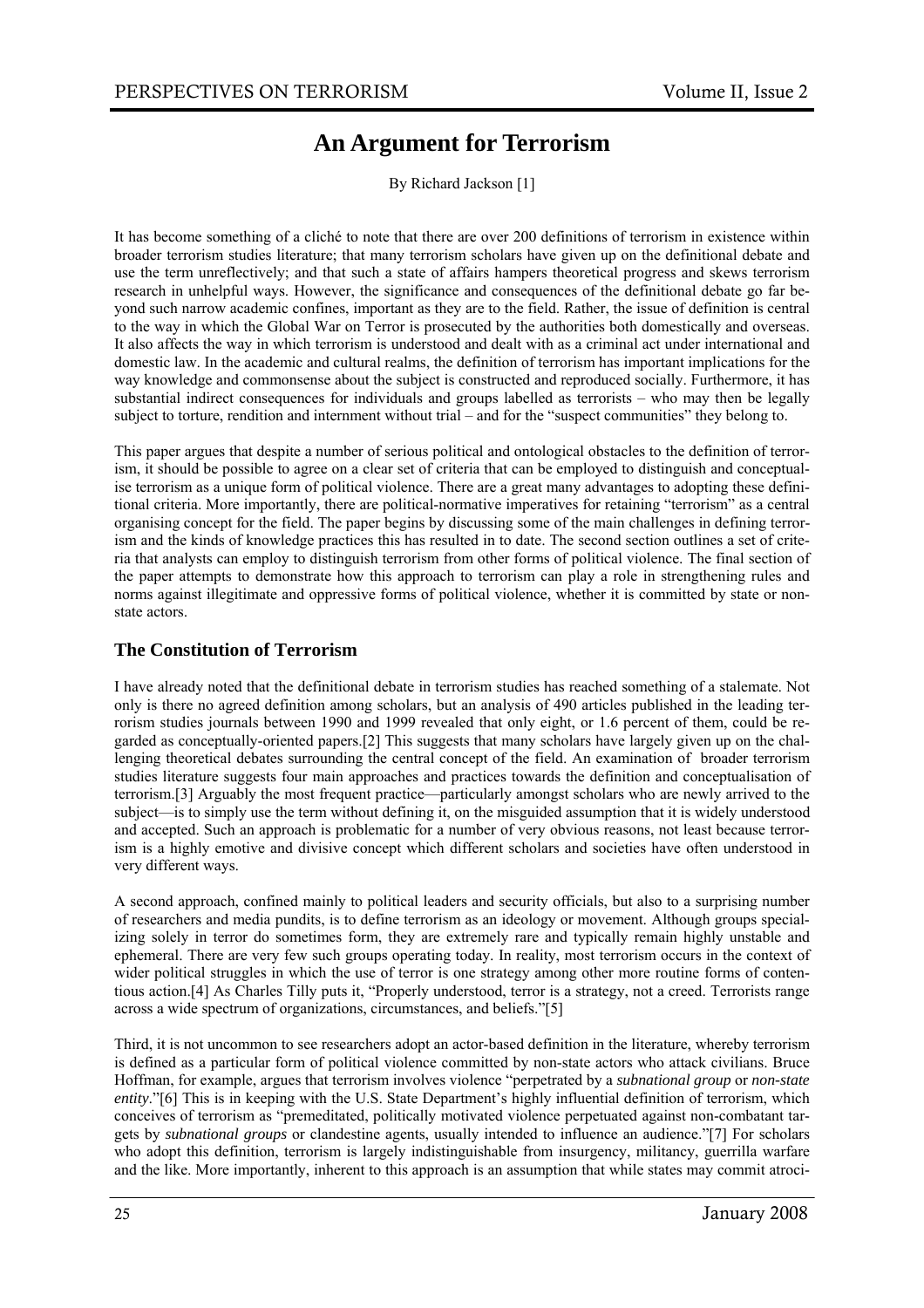ties, engage in political repression or torture opponents, this nonetheless does not constitute terrorism, in large part because states have the sovereign right to use force.[8] From this perspective, definitions of terrorism hinge on questions of legitimacy and sovereignty and the nature of the actor who employs the violence. As I will argue below, actor-based approaches to the definition of terrorism are both analytically untenable and politically suspect.

Lastly, and most commonly among the leading scholars in the field, terrorism is defined as a violent strategy or tactic that actors employ in pursuit of particular political goals. That is, terrorism is defined and understood by the nature and characteristics of the act itself, rather than the nature of actor, and is conceived as a particular kind of political action directed towards certain strategic goals rather than as a broad ideology or movement. Louise Richardson for example, defines terrorism as "politically motivated violence directed against non combatants or symbolic targets which is designed to communicate a message to a broader audience."[9] Crucially, such a definitional approach accepts that states are also actors who can and frequently do adopt strategies of terrorism and commit terrorist acts. This is a useful formulation that provides the basis for the identifying criteria I present below.

Partly due to these definitional approaches, research on terrorism in the broader field has been characterised by a number of unfortunate tendencies. An initial tendency widely noted by some critics of the field is the selection bias of much terrorism research. In this case, the terrorism label is applied almost solely to non-state groups opposed to Western interests. It is usually not applied to those groups supported by Western states – even when they commit identical acts of civilian-directed violence such as hijackings, bombings, kidnappings and assassinations.[10] Thus, while left-wing groups have always received an inordinate amount of attention in terrorism studies literature, right-wing groups like the Contras, anti-Castro groups, US- and South Africansupported movements in Angola and Mozambique, various Afghan factions, numerous Latin American death squads, and today a number of Iraqi death squads, have remained scandalously understudied. Although this is in part the result of the definitional practices noted above, it is also the result of an understandable but avoidable ideological bias amongst many Western scholars who adopt the interests of their own governments.

A more serious issue is that the field has been widely criticised for its failure to provide sustained analysis (and moral condemnation) of state terrorism. Indicative of the almost exclusive focus on "terrorism from below" as opposed to "terrorism from above" is the finding that only 12, or less than two percent, of articles from 1990 to 1999 in the core terrorism studies journals focused on state terrorism,[ 11] and that only 12 of the 768 pages in the *Encyclopaedia of World Terrorism* (1997) examined state terrorism in any form.[12] In part, this is due to the not infrequent practice noted above of defining terrorism exclusively as a form of non-state violence.

However, there are also many prominent scholars who accept that, objectively, terrorism is a strategy of political violence that any actor can employ, including states, yet simply refuse to examine cases of state terrorism in their research. Walter Laqueur, arguably one of the founders of terrorism studies, is emblematic of this practice: he openly accepts that states have killed many more people and caused far more material and social destruction than "terrorism from below", but then argues that this is simply not the type of terrorism he wishes to examine.[13] It is perfectly understandable that scholars would wish to focus on particular subjects, but when an entire field neglects what is a very important dimension of the phenomenon, it raises troubling questions about the ideological orientation and political objectivity of the overall field.

Clearly, there are reasons for concern over this state of affairs. From a political-normative perspective, the field appears biased towards Western state interests and complicit in the terroristic practices Western states have regularly employed over the past two hundred years.[14] The well-documented use of political terror by Western states during the colonial period, the "terror bombing" during World War II and other conflicts, cold war counter-insurgency and pro-insurgency campaigns, the active sponsorship of right-wing non-state terrorist groups and the widespread use of torture during certain counter-terrorism campaigns, among others, are only the most prominent examples of the kind of terrorism that many Western states have employed. The failure to analyse state terrorism or to condemn it in the same morally assured terms as non-state terrorism appears to many observers as pro-Western bias and a toleration of certain forms of state-practiced terrorism.[15]

In addition, it represents a breakdown of scholarly procedure and a self-imposed intellectual blindness. It is intellectually unsustainable to argue that states cannot practice terrorism against their own people and against other states. For example, such an approach would argue that a car bomb detonated on a city street by clandestine state agents is not an act of terrorism, but an identical attack by non-state actors is. Or that the kidnap, torture and murder of a civilian by agents of the state are not terrorist acts, but the same act by a non-state group is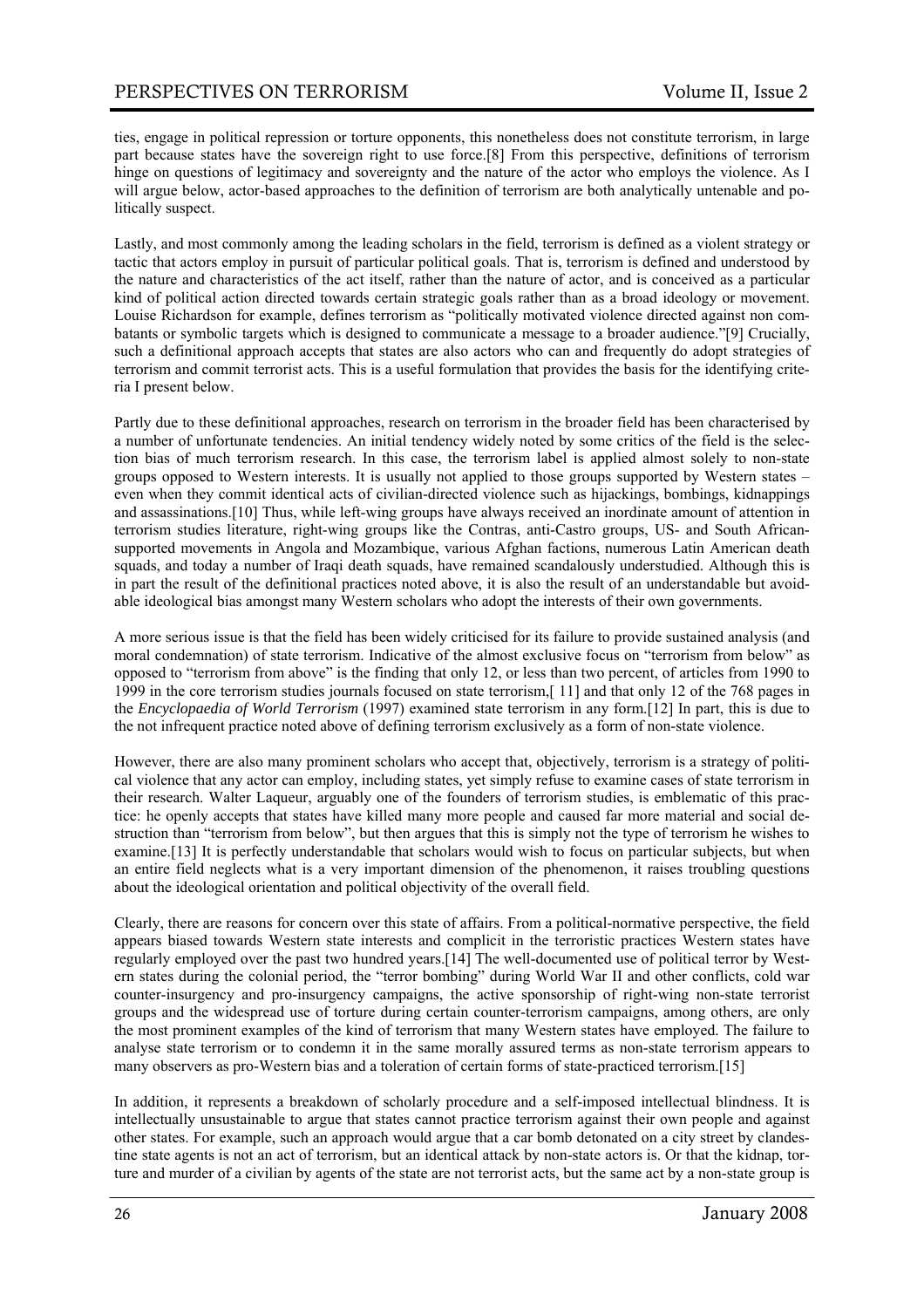terrorism. Accepting that terrorism can only really be described according to the nature and quality of the particular act of violence—rather than the purported legitimacy of the actor who commits it [16]—has a number of serious consequences and implications.

In the first place, the acceptance that states are not exempted from employing terrorism raises serious questions about the broader focus of the field and the empirical foundations it is based on. That is, while non-state terrorists have killed tens of thousands and caused significant damage during the past century and a half, the acceptance that "states can be terrorists, too" [17] reveals that some individual states have been responsible for more terrorism than all non-state terrorist groups put together. A conservative estimate of state-instigated mass murder, forcible starvations and genocide against civilians for example, suggests that governments have been responsible for 170-200 millions deaths in the twentieth century alone.<sup>[18]</sup> Even if only a small proportion of these deaths can be strictly defined as state terrorism, the few hundred deaths caused every year by non-state terrorists pales beside the massive death, destruction and de-stabilisation caused by some states. Moreover, a great many states continue to employ terrorism on a considerable scale against their people today in places like Colombia, Haiti, Algeria, Zimbabwe, Myanmar, Pakistan, Uzbekistan,[19] Egypt, Kashmir, Palestine, Chechnya, Tibet, North Korea, Indonesia, the Philippines and elsewhere. And yet, the broader terrorism studies field does not include statistics on state terrorism in any of its recognised databases, nor does it expend any real effort trying to understand the nature, causes, strategies and outcomes of state terrorism.[20]

A serious analytical breakdown occurs when an entire field largely fails to examine what is arguably the most serious aspect of the subject. It would be comparable to an imaginary situation in which criminologists focused most of their research on anti-social behaviour and burglaries, and failed to study in any systematic way the extent and causes of domestic violence, rape, murder, sexual abuse or other serious crimes.

Another important consequence of accepting state terrorism as "terrorism" (and not just "repression") is the need to re-conceptualise some of the accepted truisms in the field regarding the nature of terrorist behaviour. It is not the case for example, that terrorism is solely the 'weapon of the weak'; it can also be true that "the stronger the state, the stronger the temptation to rule through a regime of terror".[21] In fact, an objective look at the history of terrorism would suggest that strong actors have used terror far more frequently than weak ones. Moreover, it is clear that contrary to popular beliefs, terrorism can be employed during war as well as during peace. For example, when states bomb civilian targets of no military value for the sole purpose of terrorising a population into surrender—a case of frightening one group of people in order to produce a political change in another—they are clearly committing a terrorist act.[22] Similarly, counter-terrorism itself can become terrorism under certain conditions:

> When it fails to distinguish between the innocent and the guilty; When it is highly disproportionate; When it aims to terrify or intimidate the wider population or a particular community into submission;

When it is co-opted to serve a political agenda.[23]

Ultimately, there are important ethical-normative implications for the notion that states employ terrorism too, often under the guise of "counter-terrorism". In the current climate, virtually every state and international organisation has adopted new anti-terrorism legislation, and military force—including "strategic bombing"—is frequently being used as a tool of counter-terrorism. At the very least, scholars should be highly suspicious of any and all attempts by states to define terrorism in ways that conveniently absolve what they or their agents do from being considered terrorism. They should refuse to accede to the common practice of exempting state officials from charges of terrorism, if for no other reason than that:

There is something morally suspicious, however, about people making laws that apply to everyone else accept [*sic*] themselves. The sheer fact that politicians have entered into a mutual-protection pact not to prosecute one another as 'terrorists' cannot change any logical or deontological facts of the matter. If what they do is otherwise indistinguishable from what is done by non-state actors that we would deem to be terroristic, then the acts of the state officials doing the same thing would be morally wrong for just the same reasons.[24]

It is not as if there understandable reasons exist for the continuing failure to agree upon a definition of the field's central concept. In the first place, some of the key concepts at the heart of the definition of terrorism are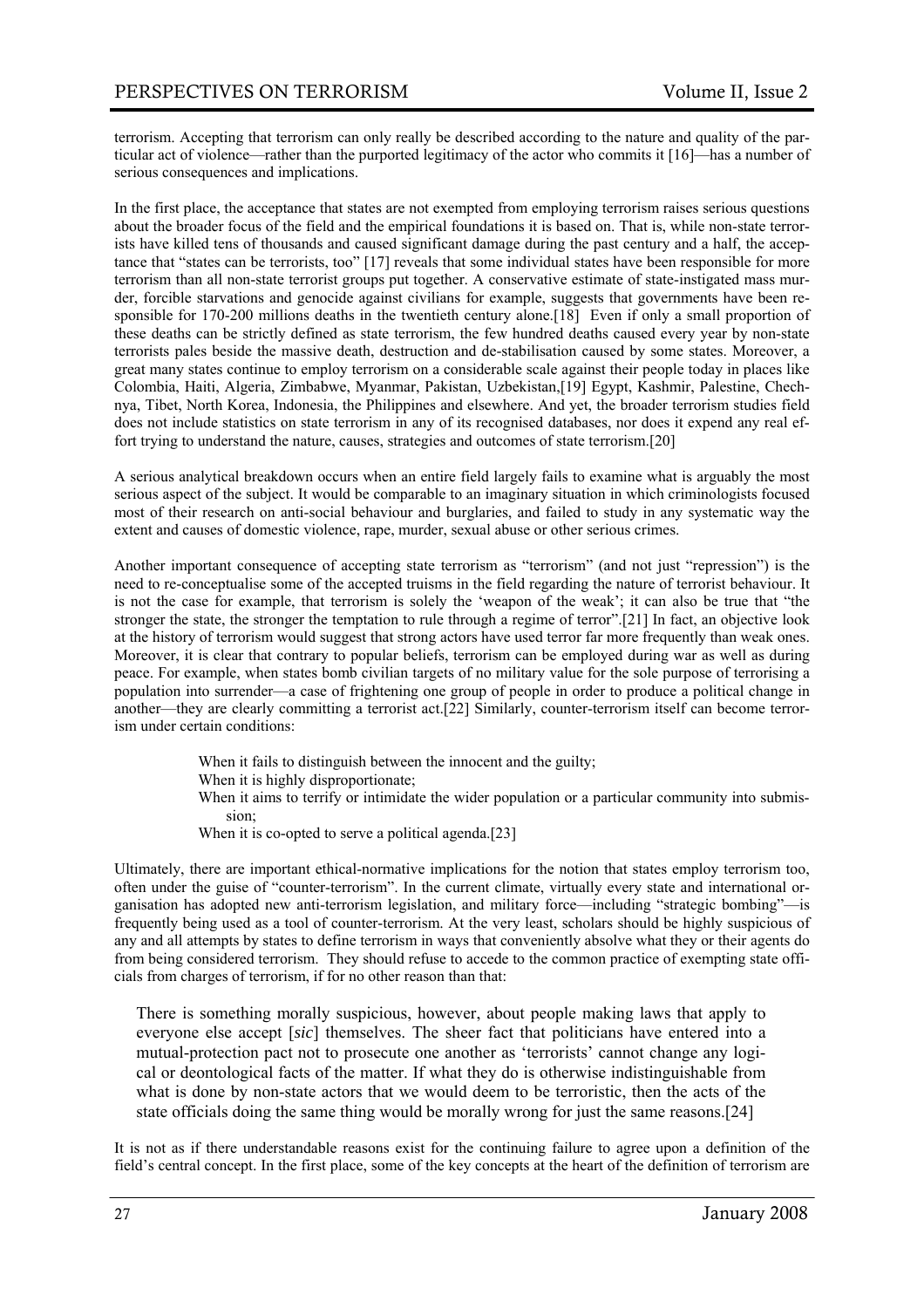extremely subjective and difficult to determine objectively. Most definitions of terrorism by leading scholars for example, describe it as a form of *illegitimate* violence directed towards *innocent* civilians that is *intended* to intimidate or terrify an audience for *political* purposes. The question of what makes an act of violence legitimate or not, who is considered a civilian, how innocence can be measured, what the real intentions of often clandestine actors might be and what counts as a political aim, are all highly contested and subject to competing claims. As a consequence, in practice it is often the politically and culturally determined legitimacy of the particular group under scrutiny that determines whether its actions are labelled as "terrorism" and not necessarily the characteristics inherent to the violence itself.

Much more significantly however, terrorism is not a causally coherent, free-standing phenomenon which can be defined in terms of characteristics inherent to the violence itself. It lacks a clear ontological status—which actually makes an objective definition impossible. As two leading figures in the field put it, "The nature of terrorism is not inherent in the violent act itself. One and the same act… can be terrorist or not, depending on intention and circumstance".[25] The bombing of civilians for example, is not always or inherently a terrorist act; it may be the unintentional consequence of a military operation during war.

The reality is that terrorism is a social fact rather than a brute fact. Although acts of violence are experienced as brute facts, the wider cultural-political meaning of those acts as "terrorism" for example, is decided through symbolic labelling, social agreement and a range of inter-subjective practices. That is, as a phenomenon, terrorism is constituted by and through the discursive practices which make it a concrete reality for politicians, law enforcement officials, the media, the public, academics and so on. We can identify a number of processes by which certain acts and individuals are constructed as "terrorism" and "terrorists", including:

- The labelling of certain acts and groups as such by authoritative actors, such as the annual State Department reports;
- The legal definitions contained within criminal and international law;
- The compiling of statistics on terrorism by the CIA, RAND, and various academics and think-tanks; and
- The ascriptions of different groups and acts as "terrorist" in the media.

Actions and actors are constituted and reconstituted as terrorism in a continuous flow of social and political discourse. Moreover, analyses of these discourses reveal significant variation and instabilities between and within institutions, as well as shifts over time in the way terrorism is discursively constructed and delineated. [26] For example, before the late 1960s, there was virtually no "terrorism" spoken of by politicians, the media or academics; there were instead numerous references to "bombings", "kidnappings", "assassinations", "hijackings" and so on.[ 27] The current discourse of terrorism used by scholars, politicians and the media is in fact, a very recent invention. Similarly, in the 1980s, the Afghan Mujahidin were described as "freedom fighters"[28] before they were later reconstructed as "Islamic terrorists". Numerous other groups and states have experienced the same kind of discursive transformation from "terrorist" or "state-sponsor of terrorism" to "freedom fighter", "political leader" or "ally in the War on Terror".

In an important sense, terrorism does not exist outside of the definitions and practices that seek to enclose it. In the same way that "races" do not exist objectively as a meaningful way of assigning identities and behavioural characteristics to individuals, but classifications of humankind do, so too "terrorism" does not exist as a kind of essential marker—even if classifications of different forms of political violence do.[29] A pertinent illustration of the ontological instability of the terrorism label is the observation that there are no less than four recognised "terrorists" who have gone on to win the Nobel Peace Prize: Menachim Begin, Sean McBride, Nelson Mandela and Yassir Arafat.[30] In other words, even within the confines of contemporary terrorism discourse, "once a terrorist, is not always a terrorist".[31] It depends upon the current political context and the dominant discourses which determine and constitute it.

It is for this reason, among others, that some scholars argue that the term should be avoided or eschewed altogether in academic research. These scholars suggest that the appropriate focus of study is not the terrorism that exists out there "in reality", but the discourses of terrorism and the discursive practices that construct terrorism as a political and cultural subject.[32] Another set of scholars argue more prosaically that terrorism is a political-cultural label and an act of de-legitimisation, and that no group ever accepts its designation as "terrorist". They suggest that as a concept, "terrorism" has been greatly abused by political interests and has too many negative cultural and political connotations to retain any real analytical value. While these are cogent and chal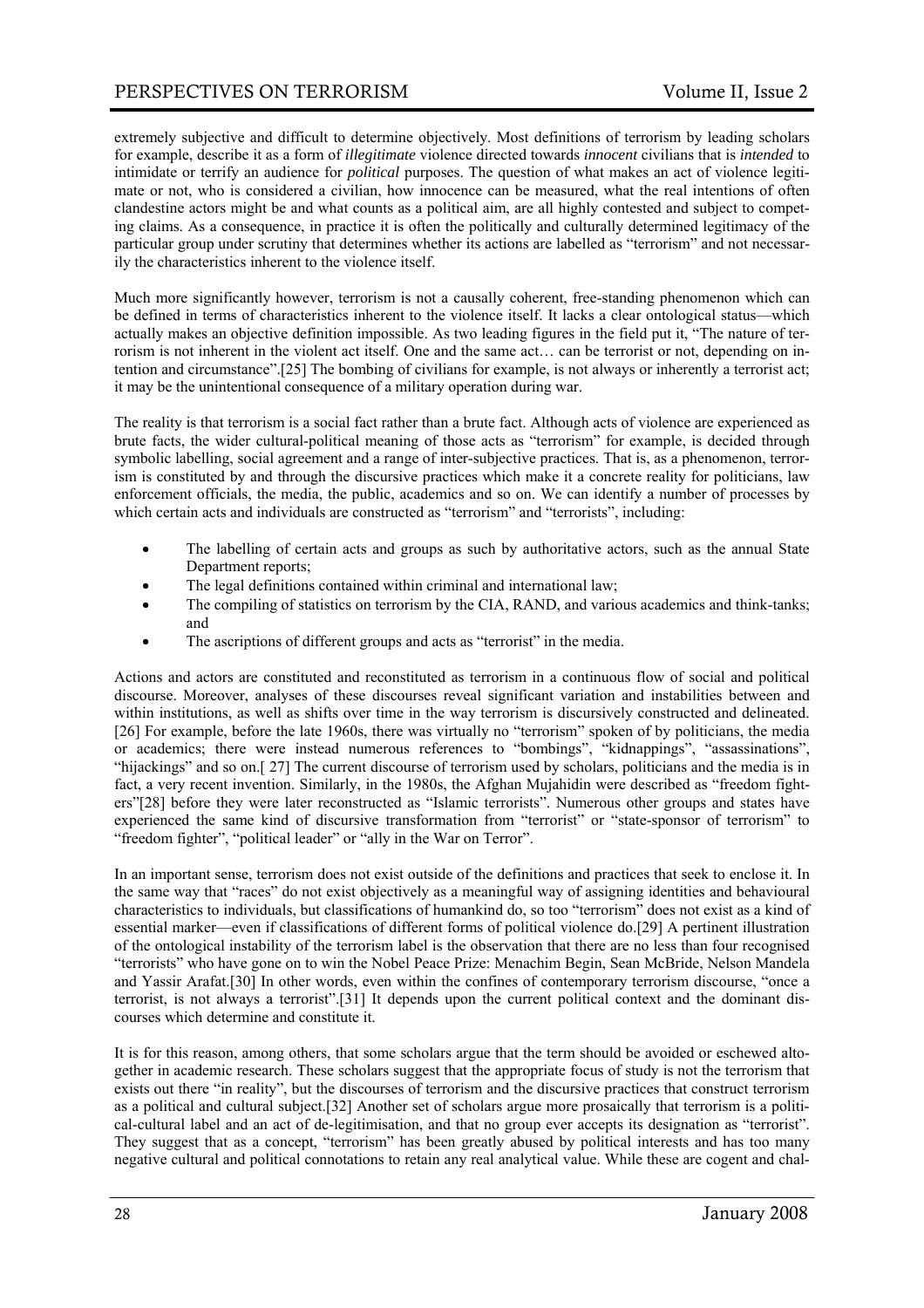lenging arguments, I do not accept that this means we should abandon the attempt to carefully and consistently determine which acts should be considered terrorist, or that we cannot agree on a set of fairly clear identifying criteria which can be employed for research purposes.

#### **An Argument for Terrorism**

It is my argument here that in spite of its insecure ontological status, its negative cultural-political baggage and its frequent misuse by political and academic actors, there are a number of important political and normative reasons for retaining the term "terrorism" as an organising concept for the field. I want to further suggest that the term can serve a useful function within a broader progressive political project to restrict and eliminate the use of certain kinds of illegitimate and oppressive forms of political violence. However, in order to achieve these lofty goals, scholars need to adopt the aims and commitments of a more 'critical' approach to terrorism.

Politically, there are a number of reasons why we should retain the term "terrorism" and engage in sustained and rigorous discursive struggle over its constitution and knowledge production. Most obviously, the term now has widespread political and cultural currency. It is the organising concept for a vast array of powerful political institutions, processes and practices in contemporary society, and scholars who refuse to employ or engage with it risk marginalising their views and their access to power. The term also clearly retains a great deal of academic currency. There is now a whole field of research, teaching and advocacy surrounding the concept of terrorism, with numerous journals, conferences, teaching programmes, think-tanks, research centres, funding opportunities and advisory posts in existence. To refuse to employ the term or engage in debates about its definition and application in research is again, to risk marginalisation and irrelevance within this broader scholarly context.

Most importantly however, there is a compelling normative imperative to retain a term that de-legitimises particular kinds of violence directed against civilians and which instrumentalises human suffering for the purposes of influencing an audience.[33] Of course, the normative power of the terrorism label is highly dependent upon its consistent application to all qualifying cases, including cases involving Western states or their allies. The selectivity and bias of terrorism scholars and political leaders in the past has seriously undermined this project by making it appear that the term is reserved solely for enemies of the West. However, I would argue that this provides a reason for critical engagement rather than withdrawal and capitulation in the discursive struggle.

Although terrorism can never be adequately defined due to its unstable ontological status, I want to argue that it can, and should, be described according to a set of identifiable and unique characteristics, which delineate it from other forms of political violence. Furthermore, a review of broader terrorism studies literature would suggest that the following conception of terrorism has broad support from many leading scholars in the field and could form the basis of a consensus over how to conceptualise it. Such an approach moreover, has several advantages over most of the existing approaches I outlined above. I suggest that as a form of political violence, terrorism can be described according to four main characteristics.

First, terrorism is an intentional and pre-determined strategy of political violence. This suggests its rational and instrumental basis. It also implies that any actor (states, groups or individuals) can employ it in pursuit of strategic goals. More importantly, it implies that actors can abandon its use at any time, and that being a "terrorist" is not a determinant of future behaviour or an indication of some kind of essential "evil" nature. "Terrorists" can choose to adopt non-violent strategies instead; they can even become statesmen and peacemakers. Importantly, it also implies political motivations, as a way of distinguishing terrorism from other forms of violence designed to terrify, such as the intimidation of communities by organised criminals seeking to obtain financial reward, the terror caused by a serial killer, or the fear caused by a one-off mass killing. Lastly, it implies forethought and intentionality, as opposed to the terror induced by rioting or communal disturbances, for example.

Second, the targets of terrorist violence are not necessarily the victims of the violence, but rather the audiences to the violence. From this perspective, terrorism is a form of political communication rather than direct military action. An important distinction here is that terrorism instrumentalises its victims. Unlike the actions of soldiers in war who seek to directly degrade the material ability of the enemy to continue fighting, the victims of terrorism are chosen instead for symbolic reasons. An important point here is that states which try to hide their involvement in civilian-directed violence may still be sending a powerful message to the society or social groups they wish to intimidate. The use of disappearances as a strategy of terrorism for example, sends a message that the state is omnipotent, omnipresent and ruthless in rooting out opponents,[34] as does kidnap and torture. In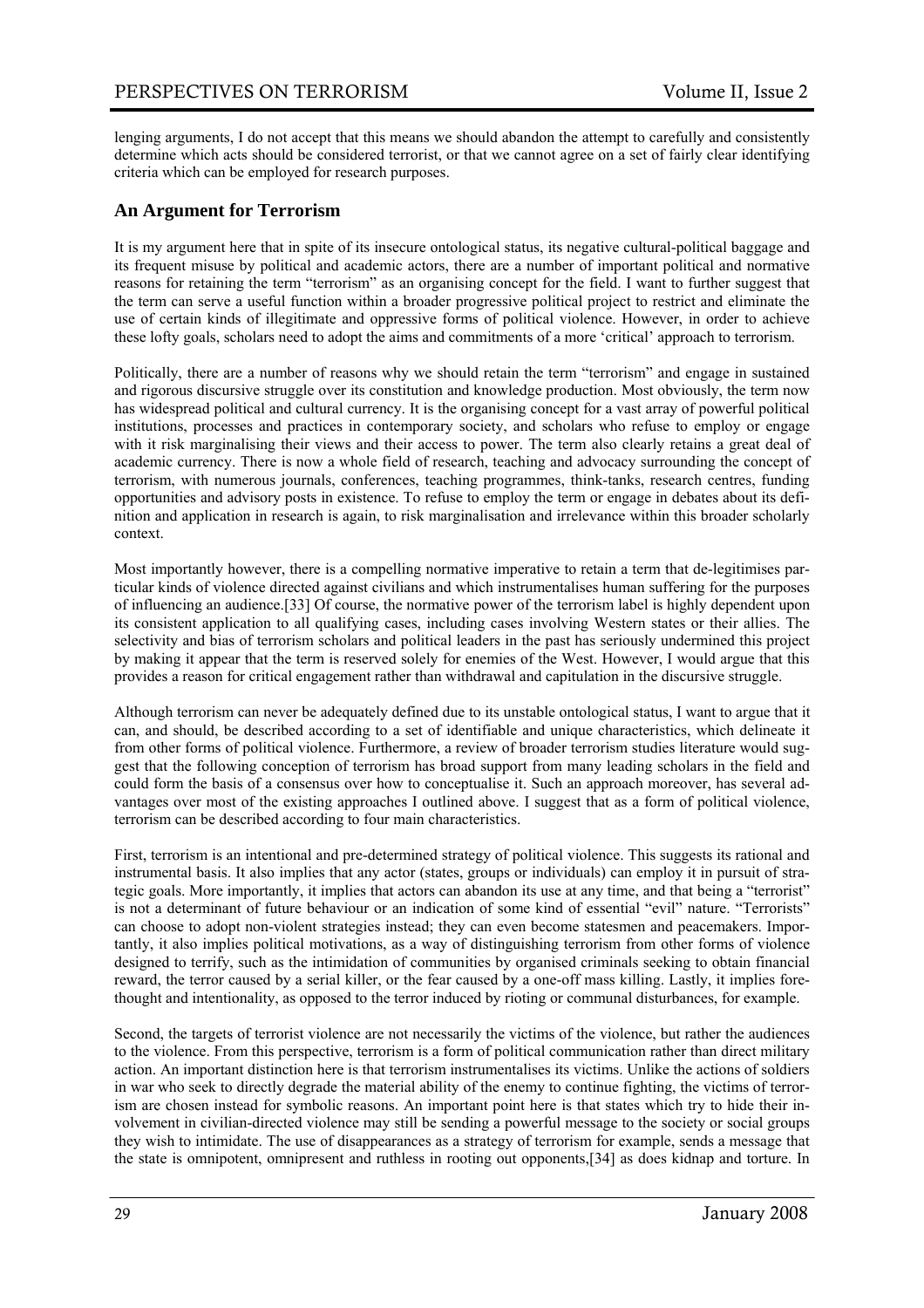other cases, state terrorism may be both instrumental and direct: killing a union organiser for example, both weakens the union and sends a message to potential union leaders and the society they come from.

Third, and related to the previous point, terrorism is intended to cause fear and intimidate. This is the central purpose of the violence and not just the unintended consequence, although it can be argued that there is a certain kind of intentionality when actors engage in actions they can be sure which will cause terror and intimidate, such as using airpower to bomb civilian areas. Moreover, the intention to cause fear can usually be deduced from the targets, context and foreseen consequences of the violence. Bombs in public places or the widespread use of torture against regime opponents for example, are clearly intended to terrify the wider society.

Lastly, terrorism is aimed primarily but not solely at civilians. Here I differ with some scholars in that I argue that it is often unhelpful to try and maintain civilian-military or combatant-non-combatant distinctions in conceptualising terrorism. I agree with Goodin in this regard that such distinctions can in fact, be counterproductive, as they allow actors to claim legitimacy for other forms of equally abhorrent violence.[35] A violent campaign aimed at police officers or off-duty military personnel that was intended to cause fear and intimidate the wider society or a certain section of society for example, would still constitute terrorism even though it avoided targeting civilians. Similarly, certain actions during war which were aimed solely at terrorising enemy soldiers and their civilian audience, rather than for military-strategic reasons, could also be considered terrorism. The use of certain types of militarily ineffective but demoralising chemical weapons or the bombing of civilian areas in which there were no real strategic targets, for example, would qualify as terrorism.

There are a number of clear advantages to employing such a conception of terrorism. In the first instance, it does not artificially and illogically limit the phenomenon by the nature of the actor (as some definitions do), but includes state terrorism, gender-based terrorism,[36] and non-state terrorism. Second, it does not limit the analysis to peace, but also includes the behaviour of actors in war—the site of a great deal of concentrated political violence. Lastly, as mentioned, it can be argued that there is already a consensus on these criteria among the leading terrorism scholars, as their definitions tend to incorporate all these elements. From this perspective, the main issue is not that we do not know what terrorism is or that we cannot clearly identify it; it is rather that the application of the definition is too often restricted—for whatever reason—to a narrow set of actors that most often happens to coincide with the current strategic interests of Western powers. During the cold war, most terrorism research focused on left-wing non-state groups; today, most terrorism research focuses on socalled "Islamist terrorism". This inconsistent application both distorts the focus of the field and undermines attempts to restrict and eliminate oppressive forms of political violence.

#### **Terrorism and Emancipation**

In addition to its analytical advantages, the terrorism label could be employed as means to advancing a progressive political project aimed at protecting marginalised and vulnerable populations from indiscriminate and oppressive forms of violence. That is, at the most basic level, employing the above criteria can have the effect of de-legitimising any and all forms of violence that seek to instrumentalise human suffering for the sole purpose of sending a message to an audience. Related to this, it also de-legitimises all forms of civilian-directed violence, including the direct targeting of civilians during war.

Most importantly, however, this approach to terrorism brings back states as a subject for analysis and holds them accountable for actions that many recognise as terrorism but which are rarely acknowledged as terrorism, even by terrorism scholars. This is a critical task, given that the known effects and consequences of state terrorism —in terms of deaths, human suffering and material, social and political destruction—are far more serious than non-state terrorism. In this sense, the identifying criteria described above functions to set the limits of legitimate state violence, despite the frequent attempt to justify terroristic forms of violence by reference to doctrines of state sovereignty and the legitimate use of political violence. The criteria can also be used to scrutinise state practices during counter-terrorism and counter-insurgency operations to ensure that they do not morph into terrorism themselves by failing to distinguish between the innocent and the guilty or being highly disproportionate, for example. Similarly, it can be used to evaluate state practices during times of war, identifying those occasions when military actions go beyond strategic necessity to the use of force for the purpose of intimidating and demoralising civilians.

In short, these criteria provide a strict set of criteria for the evaluation of actions by any and all actors who are in conflict. As such, they have the potential to strengthen the norms relating to the limits of political violence,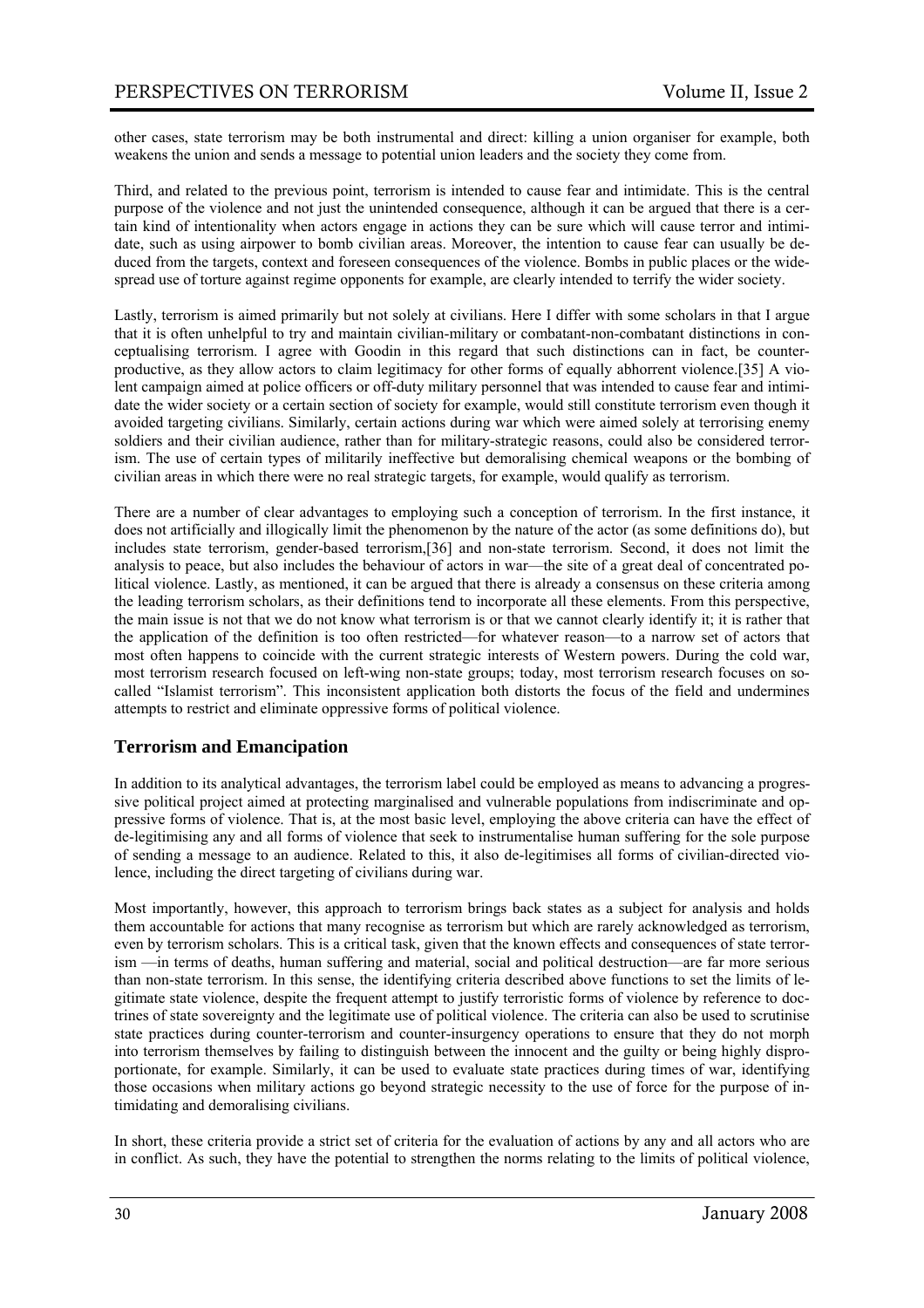thereby improving human and social security. Importantly, the broad social and academic consensus, as well as the relevant legal precepts, is already in place for proscribing and de-legitimising actions that fall within the categories of illegitimate, terrorist violence outlined above.

However, in order to make this work in everyday scholarly practice, I would argue that terrorism scholars in particular would need to adhere to a set of core ontological, methodological and normative commitments. These have been outlined in detail elsewhere,[37] but would include, among others:

- An acute sensitivity to the politics of labelling in the terrorism field and an acceptance of the insecure ontological status of the term;
- Transparency about their own values and political standpoints, particularly as they relate to the geopolitical interests of Western states;
- A willingness to expand their focus of research to include the use of terrorism by states, including Western states engaged in operations overseas;
- Adherence to a set of responsible research ethics, including a commitment to refusing to cooperate with state counter-terrorism projects that include the use of torture, illegal practices such as rendition or the victimising of whole "suspect communities";
- A commitment to normative values which reject any and all forms of civilian-directed violence and which promotes a broad notion of human security.

In particular, terrorism scholars must recognise the cultural-political biases they hold and aim for consistency of application of the criteria set out. Specifically, they must demonstrate a willingness to scrutinise and condemn the actions and intentions of their own states when they cross the line into terrorism. This is in fact, the biggest problem facing the field in this area. It is not that terrorism scholars do not recognise the use of terrorism by states; it is rather that they limit the focus of their research largely to non-state groups that are opposed to Western interests and fail to acknowledge the long history of involvement of their own states or allied states in terrorism.

#### **Conclusion**

In this paper, I have attempted to demonstrate that even though terrorism is impossible to define and the study of terrorism is beset by some unhelpful biases and knowledge practices, it is both possible and necessary to retain the term as a focus for research. I have further suggested that as an analytical term, terrorism can potentially also play an important normative function. However, in order to realise this potential, terrorism scholars need to acknowledge and accept the ethico-political content of their subject and commit themselves to a number of transparent principles.

The consequences of failing to do so are that the field remains unbalanced, politically biased and highly limited in its focus. More importantly, unless these imbalances are addressed, the field is in danger of reinforcing the view that terrorism is solely a problem of non-state groups and individuals, and that states are immune from condemnation or sustained scholarly analysis. As such, there is a danger that terrorism studies will continue to be seen by some as simply an arm of the state security sector and a bastion of support for the Global War on Terror. Considering some of the morally questionable and counter-productive policies at the heart of current state security practices in the global counter-terrorism campaign—such as extraordinary rendition, the widespread use of torture, internment at Guantanamo Bay, pre-emptive war, extra-judicial killing of terrorist suspects, shoot-to-kill policies, intrusive surveillance, aid and support for authoritarian regimes and the like—this should sound a clarion call for concerted action to scholars in the field.

*Richard Jackson is Reader in International Politics at Aberystwyth University and the Founding Editor of the journal,* Critical Studies on Terrorism*. He gained his PhD from the University of Canterbury, New Zealand. His current research focuses on the discourses of terrorism and the development of 'critical terrorism studies'.* 

#### NOTES:

[1] An earlier version of this paper was presented at the British International Studies Association (BISA) Annual Conference, 17-19 December, 2007, University of Cambridge.

[2] Silke, A. (2004) 'The Road Less Travelled: Recent Trends in Terrorism Research', in A. Silke, (ed), *Research on Terrorism: Trends, Achievements and Failures*. London: Frank Cass, p. 207.

[3] For an excellent overview of the main definitional approaches in the field, see Raphael, S. (2007) 'Putting the State Back In: The Ortho-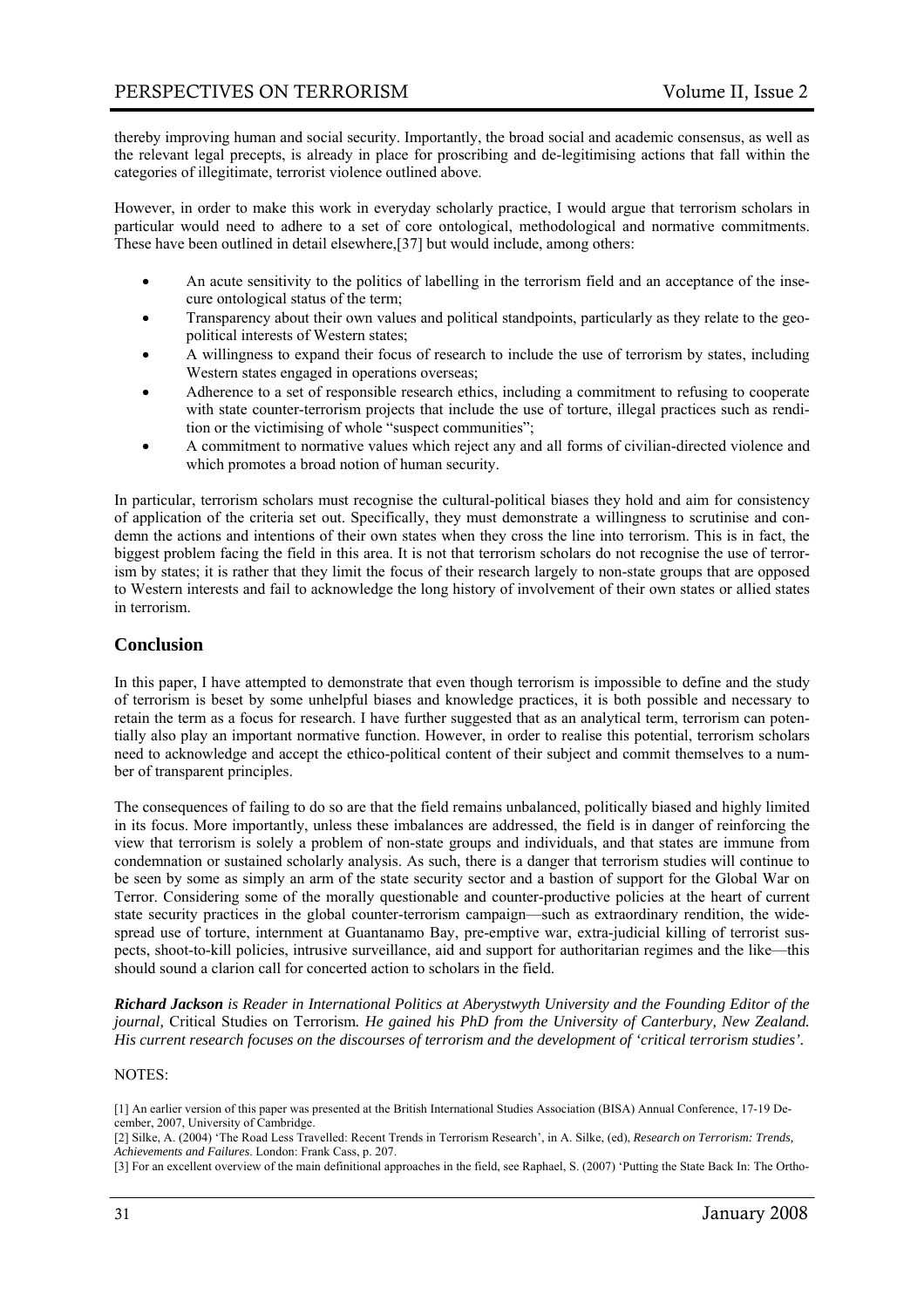dox Definition of Terrorism and the Critical Need to Address State Terrorism', Paper Prepared for British International Studies Association (BISA) Annual Conference, 17-19 December, 2007, University of Cambridge, United Kingdom, available online at: http:// www.bisa.ac.uk/2007/tuesday.htm.

[4] Tilly, C. (2004) 'Terror, Terrorism, Terrorists', *Sociological Theory*, vol. 22, no. 1, p. 6; Schmid, A. (2004) 'Frameworks for Conceptualising Terrorism', *Terrorism and Political Violence*, vol. 16, no. 2, p. 199.

[5] Tilly, 'Terror, Terrorism, Terrorists', p. 5.

[6] Hoffman, B. (1998) *Inside Terrorism*, New York: Columbia University Press, p.43.

[7] Emphasis added. Quoted in Martin, G. (2003) *Understanding Terrorism: Challenges, Perspectives, and Issues*, Thousand Oaks: Sage, p. 33.

[8] See Raphael, 'Putting the State Back In'.

[9] Richardson, L., quoted in Taylor, M. and Horgan, J. (eds) (2000) *The Future of Terrorism* London: Frank Cass.

[10] I explore this problem in Jackson, R. (2007) 'Critical Reflection on Counter-sanctuary Discourse', in Michael Innes, (ed), *Denial of Sanctuary: Understanding Terrorist Safe Havens*, Westport, CT: Praeger Security International.

[11] Silke, 'The Road Less Travelled', p. 206.

[12] Quoted in Goodin, R. (2006) *What's Wrong with Terrorism?* Cambridge: Polity Press 2006, p. 55. [13] Laqueur, W. (1977), *Terrorism*. London: Weidenfeld and Nicolson, p. 6.

[14] Western state terrorism is discussed in more detail in Jackson, 'Critical Reflection on Counter-sanctuary Discourse'.

[15] See for example, George, A. (1991), *Western State Terrorism*, Cambridge: Polity Press; Herman, E. (1982) *The Real Terror Network: Terrorism in Fact and Propaganda*, South End Press.

[16] In any case, it can be argued that states who employ terror as a mode of governance lack legitimacy.

[17] Goodin, *What's Wrong With Terrorism?*, pp. 50-77

[18] See Rummel, R. (1994) *Death by Government*. Somerset, NJ: Transaction Books; see also Goodin, *What's Wrong With Terrorism?*, p.  $67)$ <sup> $-$ </sup>

[19] The former British ambassador to Uzbekistan reveals the nature and extent of Uzbek state terror and Western complicity in Craig Murray, *Murder in Samarkland: A British Ambassador's Controversial Defiance of Tyranny in the War on Terror* (Mainstream Publishing, 2006).

[20]This is not to say that there are no scholars who examine state terrorism, simply that they are few and far between and tend to exist on the margins of or even outside of the main field. There has been some outstanding research on state terrorism, including: Sluka, J. (ed.), (2000), *Death Squad: An Anthropology of State Terror* (Penn: University of Pennsylvania Press); Stohl, M. and Lopez, G. (eds.) (1986), *Government Violence and Repression: An Agenda for Research*, ed. Bernard Johnpoll, Contributions in Political Science, New York: Greenwood; Gareau, F. (2004), *State Terrorism and the United States: From Counterinsurgency to the War on Terrorism*, London: Zed Books; and Grosscup, B. (2006) *Strategic Terror: The Politics and Ethics of Aerial Bombardment*. London: Zed Books. [21]Goodin, *What's Wrong With Terrorism?* p. 52

[22] On the issue of terrorism during war, an excellent example is Grosscup, B. (2006) *Strategic Terror: The Politics and Ethics of Aerial Bombardment*. London: Zed Books. Grosscup provides a thoroughly convincing and eloquent argument about why the doctrine and practice of strategic bombing constitutes a form of state terrorism – not least because its original formulation was as '*terror* bombing' aimed at civilians and intended 'to create such terror, destruction and misery as to undermine civilians' morale and in swift order break their fragile will to resist' (p. 24). He goes on to document the use of 'terror bombing' against civilian populations in numerous European colonies, in the Spanish Civil War and during World War II, and then in its new formulation as 'strategic bombing' in numerous conflicts since such as Korea, Cambodia, Vietnam, Lebanon, Chechnya, Kosovo, Afghanistan and Iraq. Furthermore, Grosscup demonstrates that the two most common justifications for strategic bombing – that unlike non-state terrorism it does not deliberately target civilians and that when large numbers of civilians are killed it is not intentional – are in fact, highly specious (p. 179).

[23] Goodin, *What's Wrong With Terrorism?* pp. 69-73.

[24] Ibid., p. 56.

[25] Schmid, A. and A. Jongman, (1988) *Political Terrorism: A New Guide to Actors, Authors, Concepts, Databases, Theories and Literature*, Oxford: North Holland, p. 101.

[26] See Zulaika, J. and W. Douglass, (1996) *Terror and Taboo: The Follies, Fables, and Faces of Terrorism*, London: Routledge; Jackson, R. (2005). *Writing the War on Terrorism: Language, Politics and Counterterrorism*, Manchester: Manchester University Press; Jackson, R. (2007) 'Constructing Enemies: "Islamic Terrorism" in Political and Academic Discourse', *Government & Opposition*, vol. 42, no. 3, pp. 394-426; Winkler, C. (2006) *In the Name of Terrorism: Presidents on Political Violence in the Post-World War II Era*, Albany, NY, State University of New York Press; Collins, J. and Glover, R. (eds.) (2002) *Collateral Language: A User's Guide to America's New War* (New York University Press, 2002); and Croft, S. (2006) *Culture, Crisis and America's War on Terror*, Cambridge, Cambridge University Press.

[27] See Zulaika and Douglass, *Terror and Taboo*.

[28] Livingston, S. (1994) *The Terrorism Spectacle*, Boulder, CO: Westview Press.

[29 ]Sluka, J. (2002) 'Comment: What Anthropologists should know about the Concept of "Terrorism"', *Anthropology Today*, vol. 18, no. 2, p. 23.

[30] Zulaika and Douglass, *Terror and Taboo*, p. x.

[31] Schmid, A. (2004) 'Frameworks for Conceptualising Terrorism', *Terrorism and Political Violence*, vol. 16, no. 2, p. 205.

[32] See Zulaika and Douglass, *Terror and Taboo*.

[33] This point was made to me in conversation with Ken Booth, Aberystwyth University.

[34] See Sluka, 'Introduction'.

[35] Goodin, *What's Wrong With Terrorism?*p. 15.

[36] See Sharlach, L. (forthcoming) 'Veil and Four Walls: A State of Terror in Pakistan', *Critical Studies on Terrorism*, vol. 1, no. 1.

[37] See Jackson, R. (2007) 'The Core Commitments of Critical Terrorism Studies', *European Political Sci*ence, 6(3), 244-51.